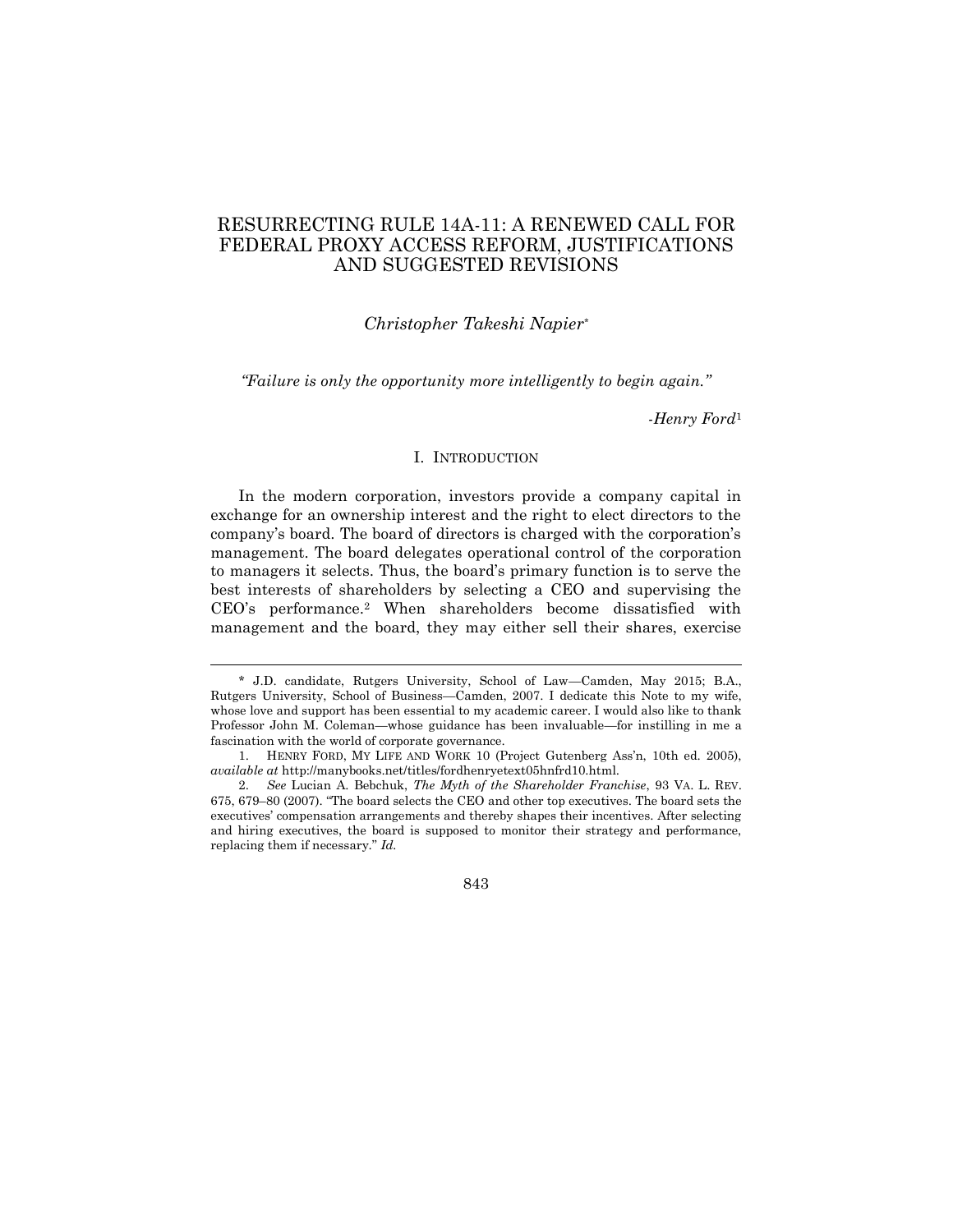their right to vote to influence governance practices, or oust the board. This structure exists due to state corporation law and private ordering.<sup>3</sup>

As the preceding paragraph suggests, this structure results in a separation of ownership and control. While this separation allows publicly-traded corporations to amass huge sums of money,<sup>4</sup> it also gives rise to what is commonly known as the "agency problem." The agency problem can be expressed by the following question: How can the owners of a corporation, who do not control day-to-day operations, ensure that the non-owner managers charged with this responsibility act in the owners' best interest? As Adam Smith recognized in 1776, managers who are tasked with overseeing "other people's money . . . cannot well be expected [to] watch over it with the same anxious vigilance with which . . . [they would] watch over their own."<sup>5</sup>

The agency problem is not merely theoretical. Between 1984 and 1995, former Chairman and CEO Michael Eisner led the Walt Disney Company ("Disney") out of relative stagnation and into what has been described as the "Disney Renaissance."<sup>6</sup> His success did not last. In 2005, after fighting shareholder litigation in connection with his disastrous and expensive attempt at grooming a successor, a string of poor investment decisions and managerial failures,<sup>7</sup> a public campaign against him by

<sup>3.</sup> Jill E. Fisch, *From Legitimacy to Logic: Reconstructing Proxy Regulation*, 46 VAND. L. REV. 1129, 1134 (1993). Delaware corporation law provides a good example of how state law creates this structure. Under Delaware's Code, "an annual meeting of stockholders shall be held for the election of directors on a date and at a time designated by or in the manner provided in the bylaws." DEL. CODE ANN. tit. 8, § 211(b) (2013). The board of directors, in turn, is given the authority to manage the "business and affairs" of the corporation. DEL. CODE ANN. tit. 8,  $\S$  141(a) (2013). Director duties are largely "administrative, and relate to supervision, direction and control" after details of the business have been "delegated to inferior officers, agents and employees." Cahall v. Lofland, 114 A. 224, 229 (Del. Ch. 1921), *aff'd*, 118 A. 1 (Del. 1922). Although state law dictates that shareholders elect directors, and directors manage the company's "business and affairs," the details of how this occurs are left to corporations through private ordering. This is why state corporation law is considered "enabling": State law provides default rules which can be modified by corporate actors to suit their needs.

<sup>4.</sup> JONATHAN R. MACEY, CORPORATE GOVERNANCE: PROMISES KEPT, PROMISES BROKEN 3–4 (Princeton Univ. Press 2008).

<sup>5.</sup> ADAM SMITH, AN INQUIRY INTO THE NATURE AND CAUSES OF THE WEALTH OF NATIONS 606–07 (Pa. State Univ., Elec. Classics Series ed. 2005).

<sup>6.</sup> Daniel Gross, *The Louse in the Mouse House: Why Disney's Michael Eisner Should Be Fired*, SLATE (Aug. 6, 2002, 6:48 PM), http://www.slate.com/articles/business/ moneybox/2002/08/the\_louse\_in\_the\_mouse\_house.html; Claudia Puig, *"Waking Sleeping Beauty" Documentary Takes Animated Look at Disney Renaissance*, USA TODAY (Mar. 25, 2010), http://usatoday30.usatoday.com/life/movies/reviews/2010-03-26-beauty26\_ST\_N.htm.

<sup>7.</sup> Gross, *supra* note 6.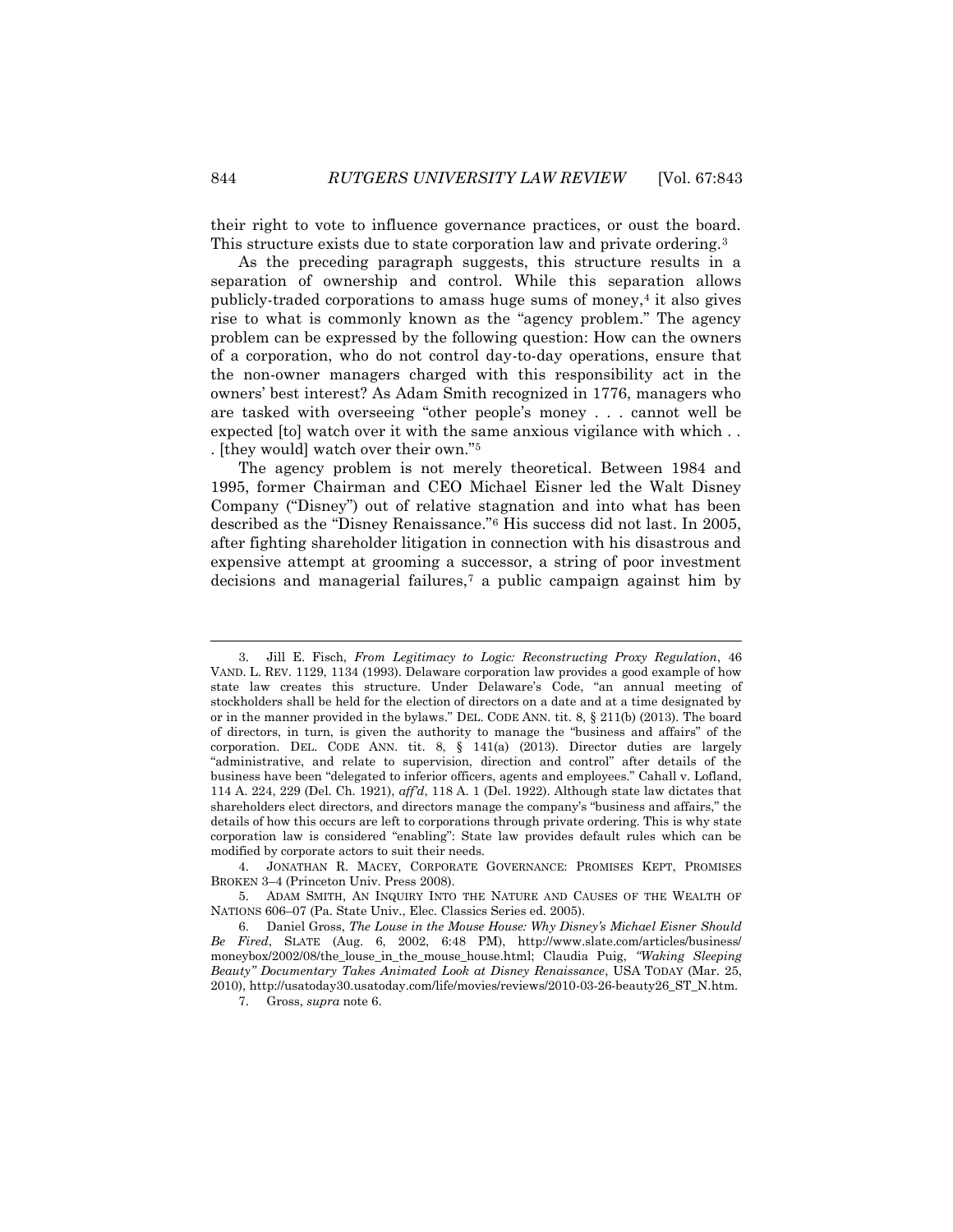former board member and shareholder Roy E. Disney,<sup>8</sup> and a 2004 director election where he received withhold votes from a historic 43% of shareholders,<sup>9</sup> Eisner left in disgrace. So, how did Eisner perpetuate himself as Chairman and CEO through a decade of decline between 1996 and 2005, all the while destroying hundreds of millions of dollars in shareholder value?<sup>10</sup>

Eisner was able to stay in power against all odds because Disney's board of directors was woefully inadequate in monitoring the man they were charged with managing.<sup>11</sup> The board included Eisner's personal lawyer, his friends, the principal of his children's school, his architect, and the president of a university Eisner had donated significant money to.<sup>12</sup> The Disney board had the notable distinction of being named the worst board in America in 1999 and in 2000.<sup>13</sup> Unfortunately, it took years of shareholder litigation and revolt before the board finally took action by separating the Chairman and CEO positions, and replacing Eisner with Robert Iger.<sup>14</sup> The change in management led to Disney's recent record-setting profits and share prices.<sup>15</sup>

However, the vestiges of Disney's troubled past linger. Disney's board recombined the Chairman and CEO positions for Iger and approved a massive compensation package which failed to tie Iger's pay with performance, much to the chagrin of shareholders.<sup>16</sup> Although the

<sup>8.</sup> Mikey Walters, *Roy Disney Ends Save Disney Campaign*, DISNEY BLOG (Jul. 8, 2005), http://thedisneyblog.com/2005/07/08/roy\_disney\_ends.

<sup>9.</sup> Paul R. La Monica, *Eisner Out as Disney Chair*, CNNMONEY (Mar. 4, 2004, 10:54 AM), http://money.cnn.com/2004/03/03/news/companies/disney/index.htm.

<sup>10.</sup> One journalist commented: "Most of the media bosses who survive—Rupert Murdoch at News Corp., Sumner Redstone at Viacom, and Charles Dolan at Cablevision can't be fired because they essentially own the companies. And then there is Disney's Michael Eisner, who survives against all odds, all explanation, and all commons sense." Gross, *supra* note 6.

<sup>11.</sup> In *In re Walt Disney Co. Derivative Litigation*, Chancellor William B. Chandler noted the "stark" contrast between ideal corporate governance practices and those employed by Disney: "[H]er testimony clarified how ornamental, passive directors contribute to sycophantic tendencies among directors and how imperial CEOs can exploit this condition for their own benefit[.]" 907 A.2d 693, 741 n.373 (Del. Ch. 2005) (discussing Professor Deborah DeMott's testimony during trial).

<sup>12.</sup> JOHN GILLESPIE & DAVID ZWEIG, MONEY FOR NOTHING: HOW CEOS AND BOARDS ENRICH THEMSELVES WHILE BANKRUPTING AMERICA 90 (Free Press 2010).

<sup>13.</sup> *Id.*

<sup>14.</sup> David Lieberman, *Will Disney Shareholders Challenge Iger Tomorrow?*, DEADLINE (Mar. 5 2013, 4:57 PM), http://www.deadline.com/2013/03/disney-shareholders-meetinginvestor-rights-bob-iger-corporate-governance-policies.

<sup>15.</sup> *Id.*

<sup>16.</sup> *Id.*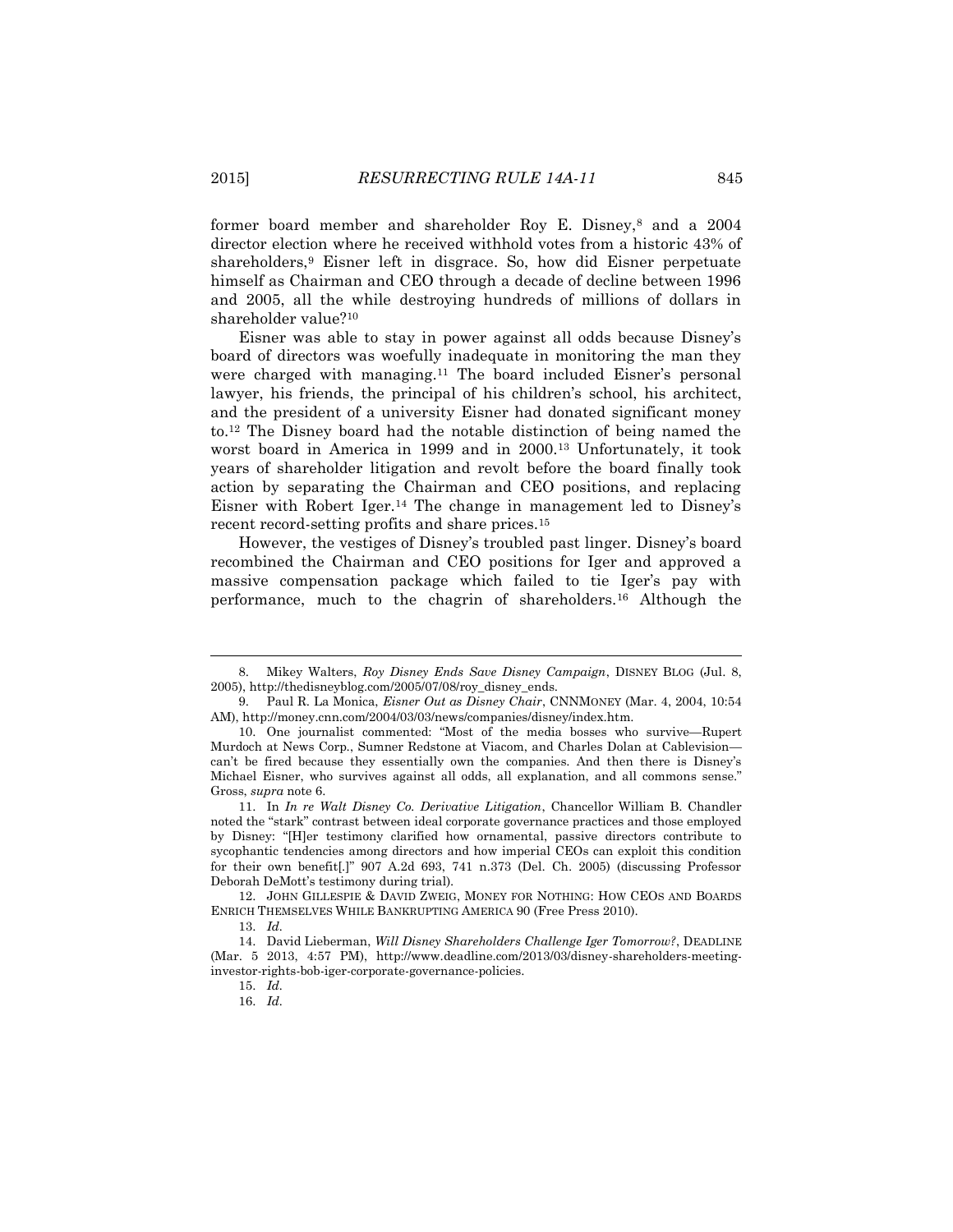company is performing admirably again, many of the problems which plagued the company and led to the Eisner debacle are being resurrected.

The Disney case is an example of corporate governance at its worst. It illustrates how a company may perform well despite a lack of good governance, but how that performance is unsustainable without it. Disney begs the question: Would things have turned out differently if shareholders could have nominated their own director candidates rather than relying on a largely precatory "withhold" vote against the incumbents?

In 2010, the U.S. Securities and Exchange Commission (the "SEC") adopted shareholder proxy access Rule 14a-11 ("the Rule"),<sup>17</sup> which presented just such an option for shareholders. The Rule allowed shareholders, subject to various limitations, to require a company to include in its proxy materials the shareholders' nominees for election to the company's board of directors. By allowing shareholders to include their nominees on a company's own proxy statement, the shareholders would have avoided significant expense. This would have encouraged shareholders to take a more active role in monitoring boards of directors, as well as pressuring incumbent directors to act as better fiduciaries. However, the Rule was invalidated less than a year later by the D.C. Circuit for the SEC's alleged failure to perform an adequate cost-benefit analysis.<sup>18</sup> In hindsight, the Rule's invalidation may have been a blessing in disguise. The SEC's Adopting Release regarding Rule 14a-11 was wrought with compromises and ambiguity which severely limited its effectiveness in achieving its goal of facilitating shareholder proxy access. But, the Rule's problems do not detract from the SEC's noble intentions of improving corporate governance. The Rule, albeit with significant revision, presents a very real and powerful tool for creating stronger boards of directors, and through it, improved shareholder value. Furthermore, statements made by SEC Chairman Mary L. Schapiro after the Rule's invalidation

 $\overline{a}$ 

<sup>17.</sup> 17 C.F.R. § 240.14a-11 (2010), *invalidated by* Business Roundtable v. SEC, 647 F.3d 1144 (D.C. Cir. 2011). The current Code of Federal Regulations omitted the rule entirely after it was invalidated. The remainder of this Note will refer to the SEC's adopting release, Facilitating Shareholder Director Nominations, Fed. Reg. 56,668, 56,677–93 (Sept. 16, 2010) (to be codified at 17 C.F.R. pts. 200, 232, 240, 249) [hereinafter Adopting Release].

<sup>18.</sup> *Business Roundtable*, 647 F.3d at 1148–49.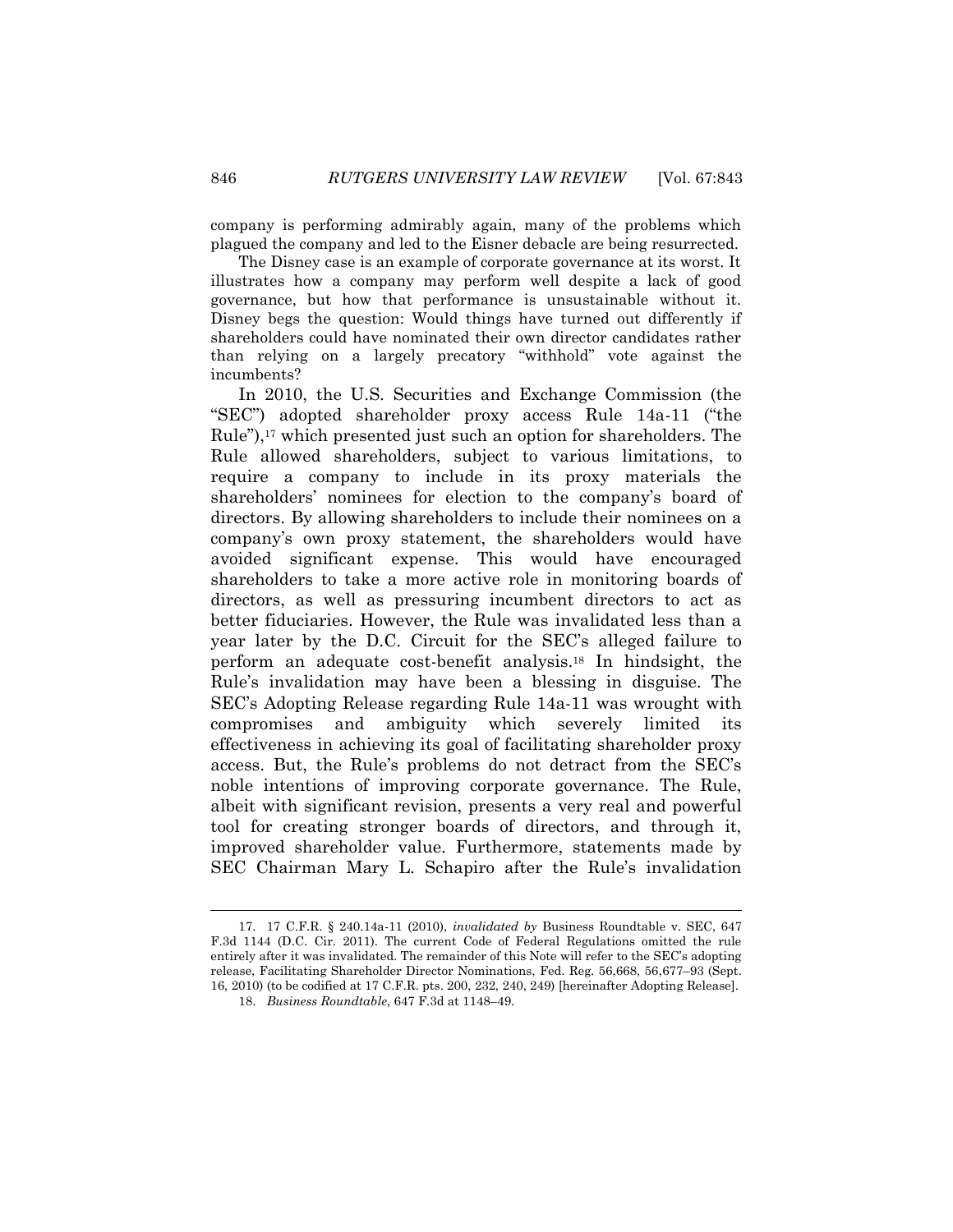show that there is still sufficient will within the SEC to reattempt a federal proxy access rule:

I firmly believe that providing a meaningful opportunity for shareholders to exercise their right to nominate directors at their companies is in the best interest of investors and our markets. It is a process that helps make boards more accountable for the risks undertaken by the companies they manage. I remain committed to finding a way to make it easier for shareholders to nominate candidates to corporate boards.

At the same time, I want to be sure that we carefully consider and learn from the Court's objections as we determine the best path forward. I have asked the staff to continue reviewing the decision as well as the comments that we previously received from interested parties.<sup>19</sup>

The agency problem, corporate governance, and the debate over proxy access have implications which extend far beyond any one company. These issues played a significant role in the financial crisis of 2008.<sup>20</sup> Corporations have become increasingly interconnected—both domestically and internationally—heightening the call for more rigorous monitoring of boards of directors and managerial risk-taking.<sup>21</sup> Gone are the days where the fall-out from the failure of one corporation was limited to a single company and its shareholders. Although proxy access is by no means a panacea to the present and future problems faced by our nation's economy, it represents one of many steps towards creating a stronger and more robust future.

This Note advocates revisiting Rule 14a-11. It also suggests several significant revisions to the Rule which would improve its effectiveness as a corporate governance tool, addresses many of the Rule's criticisms, and allows the SEC to perform a stronger cost-benefit analysis. Part II of this Note begins by providing an overview of the role of shareholder voting in corporate governance and the two primary mechanisms shareholders use

<sup>19.</sup> Press Release, U.S. Securities and Exchange Commission, Statement by SEC Chairman Mary L. Schapiro on Proxy Access Litigation (Sept. 6, 2011), *available at* http://www.sec.gov/news/press/2011/2011-179.htm.

<sup>20.</sup> *See generally* Grant Kirkpatrick, The Corporate Governance Lessons from the Financial Crisis, FIN. MARKET TRENDS, Jul. 2009, *available at* http://www.oecd.org/finance/ financial-markets/42229620.pdf (analyzing the impact that ineffective corporate governance had in causing or contributing to the financial crisis).

<sup>21.</sup> *Id.* at 4–14.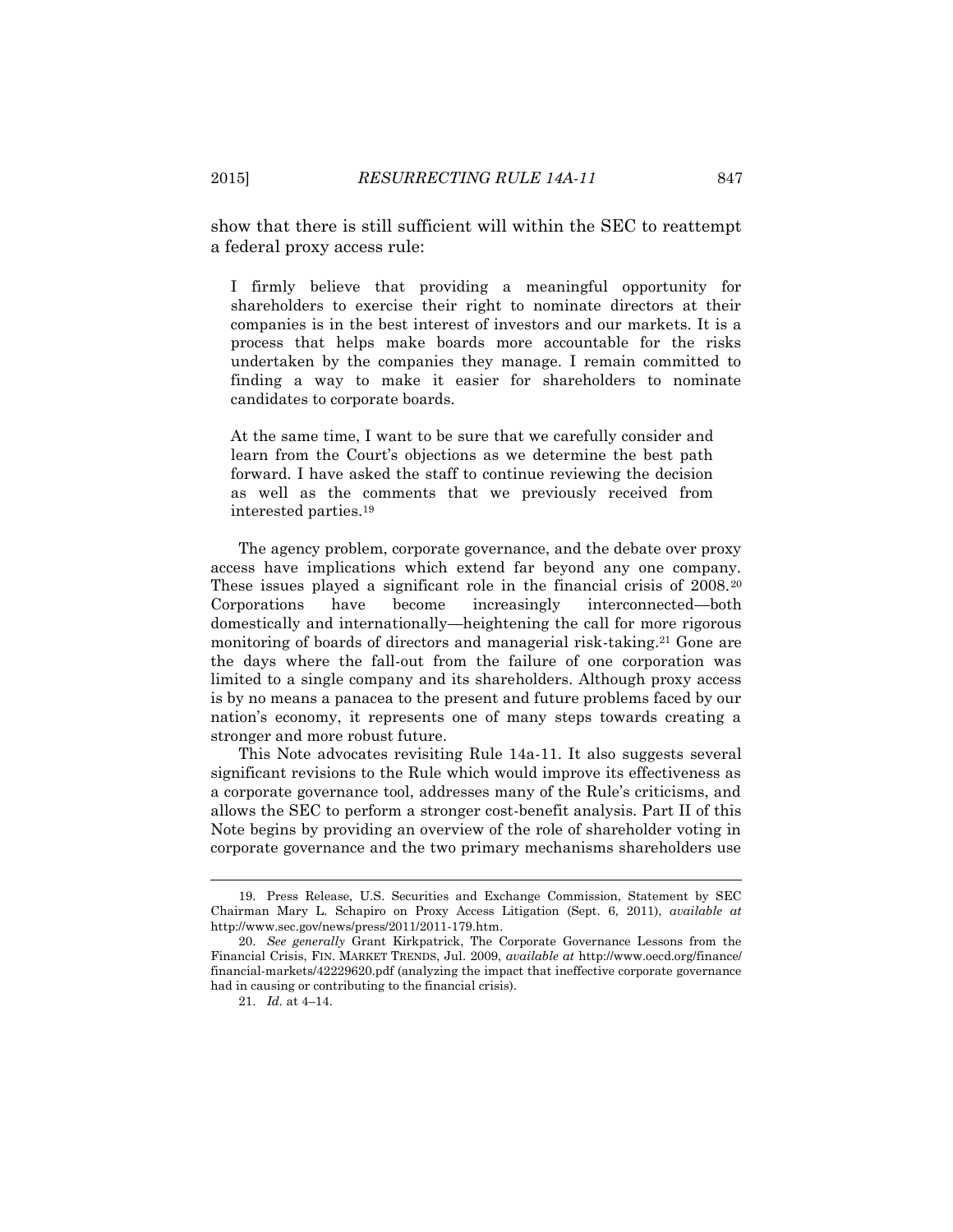to discipline underperforming boards and management: hostile tender offers and proxy contests. It concludes that proxy contests are the most attractive mechanism for accomplishing effective board oversight. It then goes on to give a brief summary of Rule 14a-11 and its history. Part III acknowledges and addresses criticisms surrounding the Rule. Part IV establishes a framework for analyzing the Rule and the proposed revisions to it. Part V argues for several revisions to the Rule and discusses how those revisions improve upon it. Part VI discusses how the revisions could impact a future SEC cost-benefit analysis. Part VII briefly concludes.

#### II. BACKGROUND

In decades past, a large corporation's shareholder base was comprised of diffuse and dispersed investors with relatively small stakes. In the 1960s, 84% of all publically-traded stocks were held by physical persons.<sup>22</sup> More recently, however, corporate stock has been increasingly aggregated into the hands of institutional investors.<sup>23</sup> In 2009, over 70% of shares of the largest one-thousand companies were held by these institutions.<sup>24</sup> This trend has placed tremendous shareholder voting power into the hands of institutions that have the resources and sophistication necessary to monitor and discipline boards of directors: resources and sophistication which individual "lay" investors lack. The rise of institutional investors has set the stage for holding underperforming corporations accountable through shareholder voting and the market for corporate control.

#### *A. The Market for Corporate Control*

The primary mechanism by which shareholders enforce their interests is the market for corporate control. The market for control is a market-driven process by which management can be ousted when the

<sup>22.</sup> Serdar Celik & Mats Isaksson, *Institutional Investors and Ownership Engagement*, 2 OECD J. FIN. MARKET TRENDS 93, 96 (2013).

<sup>23.</sup> The term "institutional investor" is difficult to accurately define, but is broadly construed as an institution which manages and invests the money of others. *Id.* at 95–96. Examples include mutual funds, pension funds, private equity funds, sovereign wealth funds, etc.

<sup>24.</sup> BEN W. HEINEMAN, JR. & STEPHEN DAVIS, COMM. FOR ECON. DEV. & YALE SCH. OF MGMT, ARE INSTITUTIONAL INVESTORS PART OF THE PROBLEM OR PART OF THE SOLUTION? 9 (2011). A look at smaller segments of the 1,000 largest corporations (by market capitalization) show similar percentages of institutional investor ownership. 72.8% of the top 500 companies are held by these institutions, and 63.7% of the top fifty. *Id.*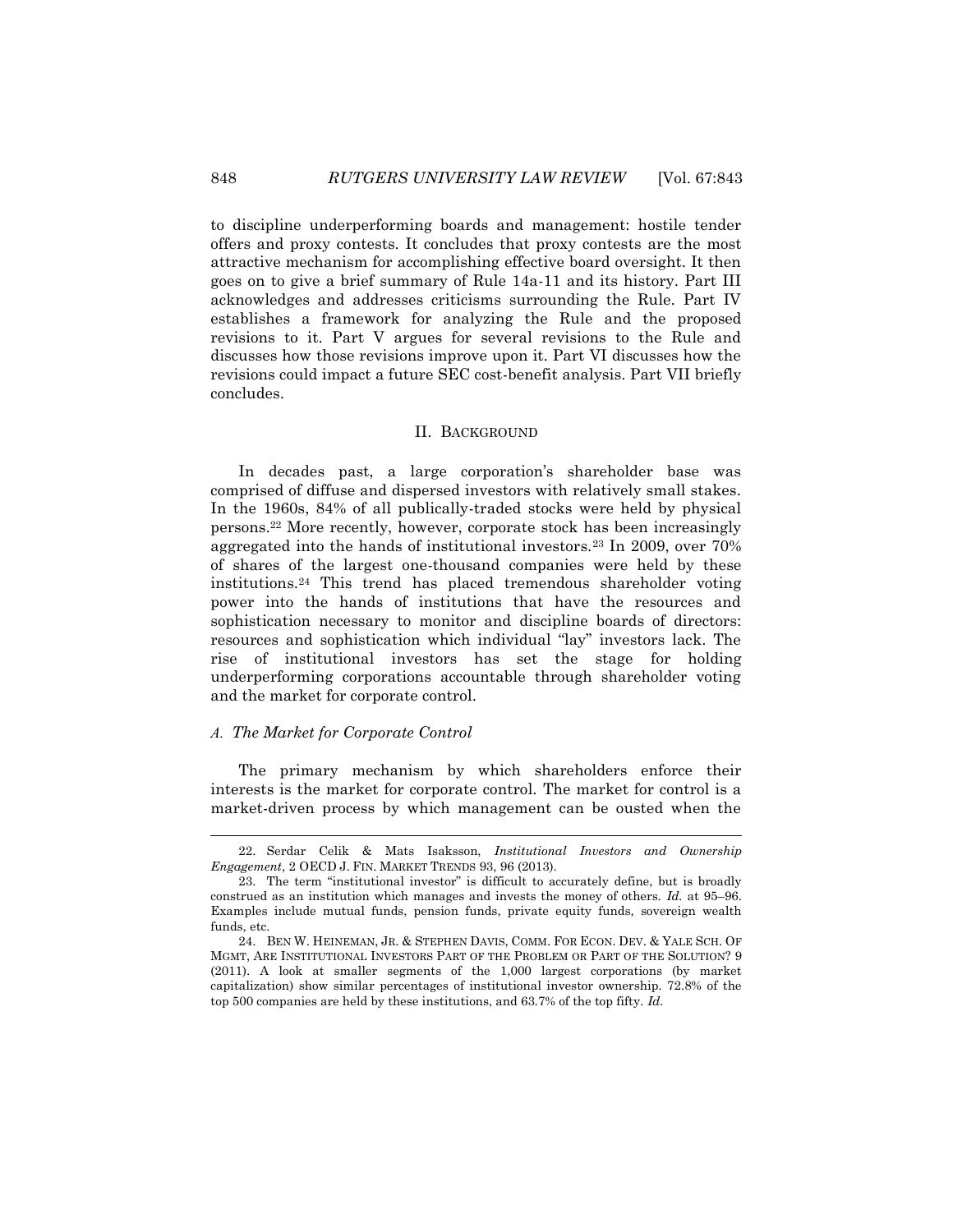company's performance deteriorates.<sup>25</sup> A shareholder's two options for expressing dissatisfaction—selling their shares or voting on various issues—directly and indirectly affect the market for control in two ways. First, when shareholders sell their shares en mass the stock price drops, exposing the company to a potential hostile tender offer.<sup>26</sup> Second, a shareholder's ability to vote on various issues directly and indirectly influences the market for control by potentially ousting incumbent board members through a proxy contest or by amending bylaws to increase the *threat* of a proxy contest. The market for corporate control not only serves as a mechanism for correcting poorly performing companies, but also provides a disciplinary force which encourages all publicly-traded corporations to maintain their performance.<sup>27</sup>

Both hostile tender offers and proxy contests have their respective advantages, disadvantages, and impediments. In the sections which follow, both of these mechanisms for changes in corporate control will be discussed.

#### 1. Hostile Tender Offers

A tender offer is a public offer to buy a target company's shares directly from the corporation's shareholders at a substantial premium in an effort to take control of the company.<sup>28</sup> A "hostile" tender offer, for purposes of this Note, is an offer to assume control of the company against the will of incumbent management. Hostile tender offers are initiated by sophisticated and well-financed investors. These investors possess the resources necessary to find inefficiently managed companies, identify which of these companies can be turned around by displacing incumbent management, and create and implement a plan to improve the company's value after acquisition.<sup>29</sup> Also, hostile tender offers often present shareholders with a clearer and simpler choice when compared to a proxy contest. Whereas shareholders must evaluate and choose between the competency of incumbent directors and shareholder nominees in a proxy contest, a hostile tender offer simply presents shareholders with a choice between the current market price of their shares and the premium price offered by the bidder.<sup>30</sup> Finally, hostile

<sup>25.</sup> MACEY, *supra* note 4, at 118–19.

<sup>26.</sup> Stephen M. Bainbridge, *Response to Increasing Shareholder Power: Director Primacy and Shareholder Disempowerment*, 119 HARV. L. REV. 1735, 1736 (2006).

<sup>27.</sup> MACEY, *supra* note 4, at 120.

<sup>28.</sup> BLACK'S LAW DICTIONARY 1606 (9th ed. 2009).

<sup>29.</sup> MACEY, *supra* note 4, at 121.

<sup>30.</sup> *Id.*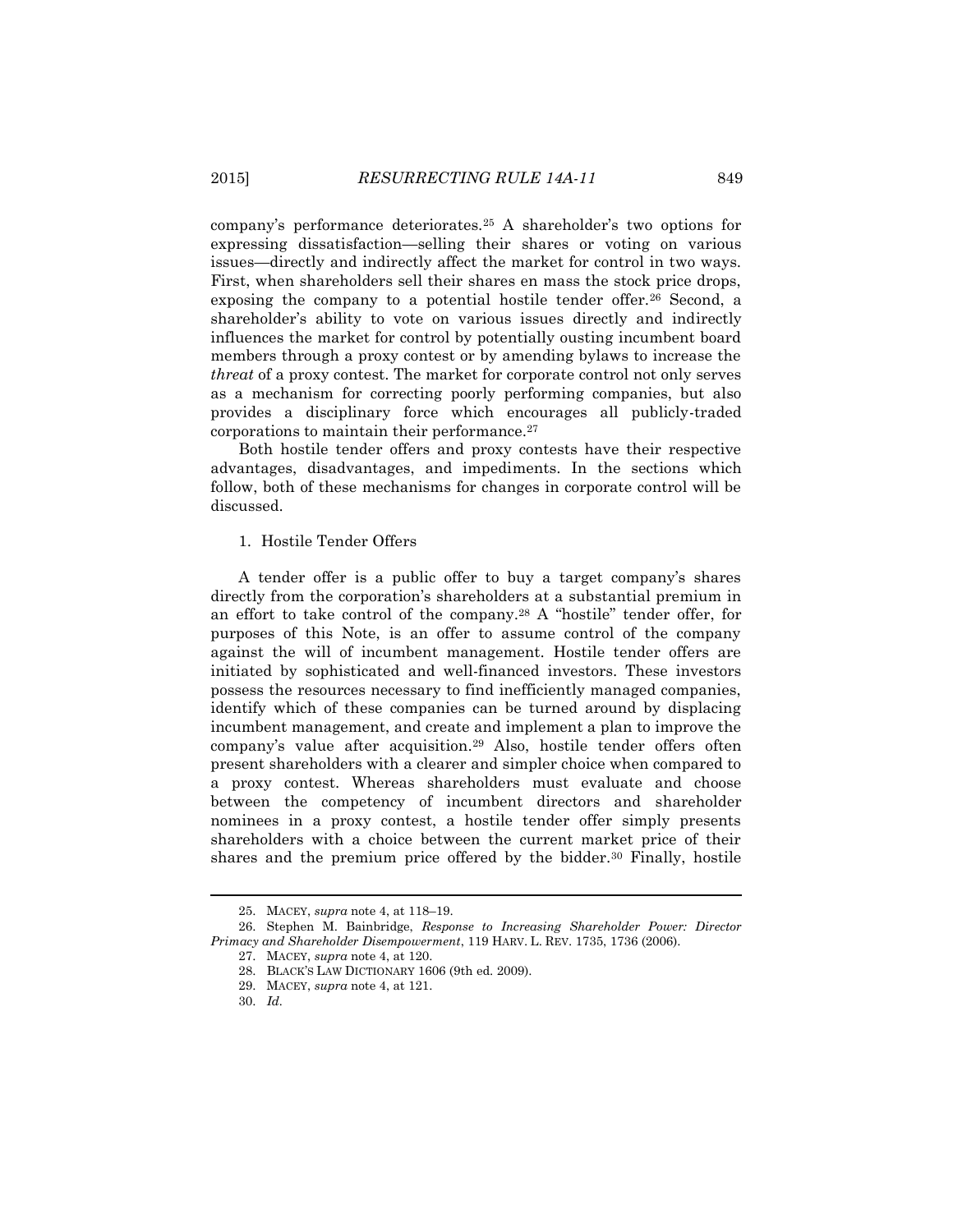tender offers—and friendly mergers and acquisitions for that matter ordinarily involve parties with a significantly greater stake in the outcome of a change in control. As Professor Jonathan Macey notes:

Potential acquirers making tender offers for a controlling block of a company's shares have enormous credibility because they are risking their own capital to acquire the controlling block. Having gained control of the company, tender-offerors stand to benefit by managing the business in such a way as to increase the value of their shares, and the shares of their fellow shareholders.<sup>31</sup>

Proxy contests, on the other hand, do not require any significant stake in the target company to launch.<sup>32</sup>

Tender offers have their limitations. The transaction costs involved in a hostile tender offer are much higher than the costs of a proxy contest.<sup>33</sup> While both have the ultimate goal of changing the control over the corporation, only hostile takeovers involve purchasing a controlling interest in the target at a premium.<sup>34</sup> Also, there are significant legal hurdles to hostile takeovers which have drastically reduced their effectiveness in providing a disciplinary effect on management. These legal hurdles stem from federal statutes, such as the Williams Act of 1968<sup>35</sup> and the Hart-Scott-Rodino Antitrust Improvements Act of 1976 ("Hart-Scott-Rodino"),<sup>36</sup> and state law.

Federal statutes such as the Williams Act and Hart-Scott-Rodino impede the market for control by delaying tender offers. A major factor which determines the likely success of a hostile takeover attempt is the speed with which a potential acquirer can act.<sup>37</sup> The Williams Act

<sup>31.</sup> *Id.* at 120.

<sup>32.</sup> *Id.* at 121.

<sup>33.</sup> Lucian A. Bebchuk & Marcel Kahan, *A Framework for Analyzing Legal Policy Towards Proxy Contests*, 78 CALIF. L. REV. 1073, 1078–79 (1990).

<sup>34.</sup> *Id.* at 1078.

<sup>35.</sup> Pub. L. No. 90-439, 82 Stat. 454 (codified as amended in scattered subsections of 14 U.S.C. §§ 78m and 78n) (1968)). The Williams Act amended the Securities and Exchange Act of 1934, and was intended to insure that recipients of a tender offer would not be rushed or coerced into accepting the offer. 2 Edward N. Gadsby et al., *Federal Securities Act of 1934*, § 7A.03[1] (Matthew Bender & Co., Inc. 2008).

<sup>36.</sup> 15 U.S.C. § 1311–12 (2014). The purpose of Hart-Scott-Rodino was to give the federal government sufficient notification and time to review mergers for potential anticompetitive effects through amendments to the Clayton Act. 2 Byron E. Fox & Eleanor M. Fox, *Corporate Acquisitions and Mergers*, § 19.01 (Matthew Bender & Co., Inc. 2014).

<sup>37.</sup> 1 Byron E. Fox & Eleanor M. Fox, *Corporate Acquisitions and Mergers*, § 5E.04[2] (Matthew Bender & Co., Inc. 2014); *see also* MACEY, *supra* note 4, at 122.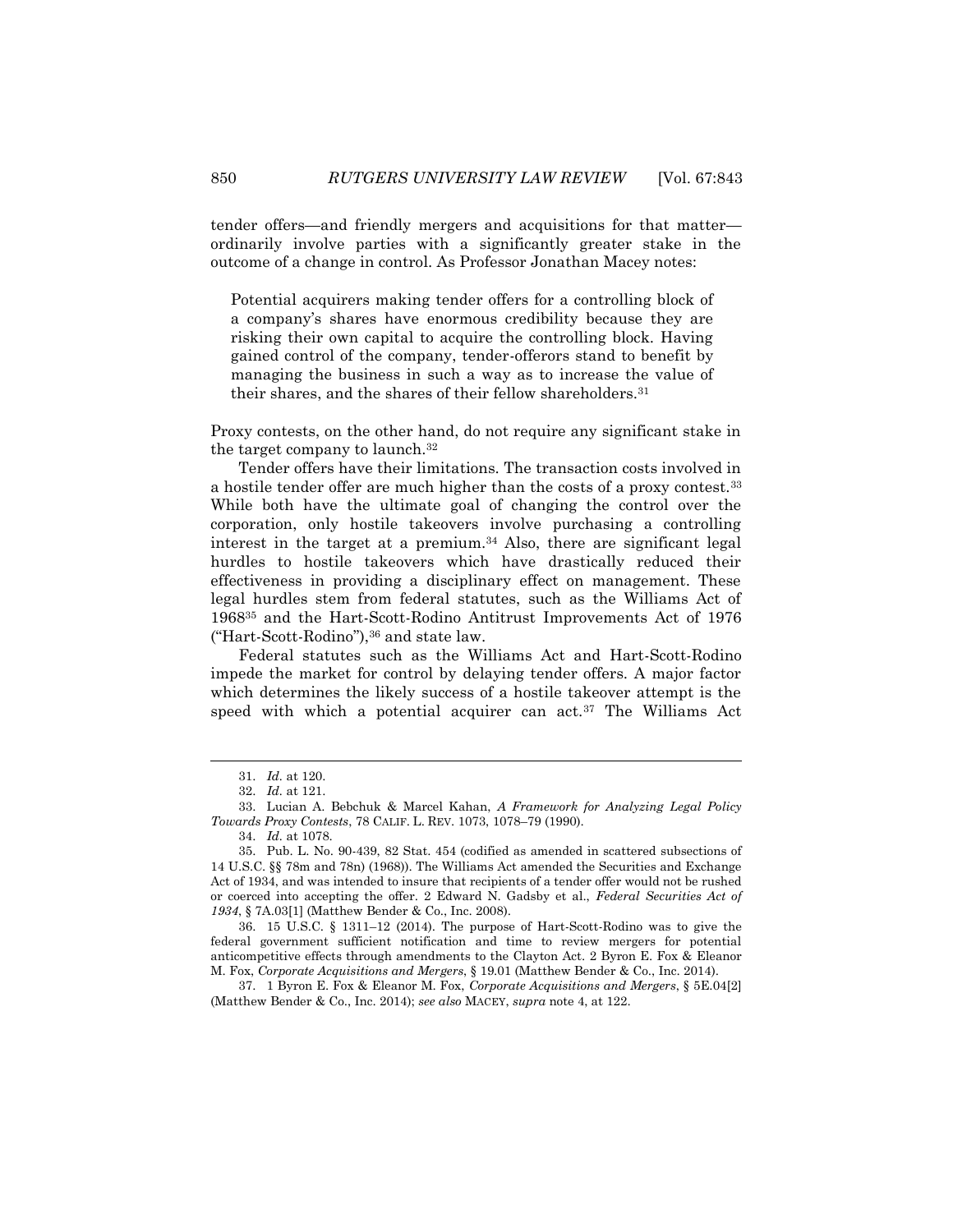requires that potential acquirers who put forth a tender offer<sup>38</sup> for more than 5% of a company's securities comply with various disclosure requirements.<sup>39</sup> These disclosures must be filed with the SEC and delivered to the target company using a Tender Offer Statement known as a Schedule TO.<sup>40</sup> Hart-Scott-Rodino requires that any person planning to acquire large blocks of shares in a company file notification with the Federal Trade Commission and abide by a waiting period before consummating the acquisition.<sup>41</sup> These statutes have "made it easier for target firm management to entrench themselves by giving them 'earlier warning' about an outside bid, as well as more time to resist."<sup>42</sup>

State law has contributed to the problem through various antitakeover laws and by allowing companies to adopt defensive measures through private ordering.<sup>43</sup> State enabling laws also severely limit the market for corporate control by allowing companies to adopt entrenchment devices such as classified boards, supermajority shareholder voting requirements, and shareholder rights plans. The mechanics of each of these devices will be discussed in greater detail later in this Note.<sup>44</sup> While the existence of these devices alone presents significant obstacles for potential acquirers, the courts have arguably compounded the problem by providing shareholders little protection

44. *See infra* Part IV.A.

<sup>38.</sup> What constitutes a "tender offer" is not defined by the Act. However, the SEC, at the request of the District Court of the Southern District of New York, provided eight criteria for determining when a tender offer exists. Brascan, Ltd. v. Edper Equities, 477 F. Supp. 773, 791 (S.D.N.Y. 1979). The criteria were whether: (1) there is "active and widespread solicitation of public shareholders"; (2) "the solicitation is made for a substantial percentage of the issuer's stock"; (3) the offer involves "a premium over the prevailing market price"; (4) "the terms of the offer are firm rather than negotiable"; (5) "whether the offer is contingent on the tender of a fixed minimum number of shares"; (6) "whether the offer is open only for a limited period of time"; (7) "whether the offerees are subject to pressure to sell their stock"; and (8) "whether public announcements of a purchasing program . . . precede or accompany a rapid accumulation[.]" *Id.* at 791–92 (quoting the SEC's amicus curiae brief). The court went on to apply the criteria, but expressed reservations about its permissibility and desirability. *Id.* at 791. However, other courts have gone on to apply these factors. *See* Ludlow Corp. v. Tyco Laboratories, Inc., 529 F. Supp. 62, 67 (D. Mass. 1981); E. H. I. of Florida, Inc. v. Insurance Co., etc., 499 F. Supp. 1053, 1065 n.8 (E.D. Pa. 1980); Fulco v. American Cable Systems, Nos. 89-1342-S, 89-1380-S, 89-1389-S & 89-1422-S, 1989 U.S. Dist. LEXIS 16879, at \*7 (D. Mass. Oct. 4, 1989).

<sup>39.</sup> 15 U.S.C. § 78n(2)(d). The company receiving the tender offer must also be subject to Section 12 of the Exchange Act to fall within the scope of the Williams Act amendments. *See* 17 C.F.R. § 240.14d-1.

<sup>40.</sup> 17 C.F.R. § 240.14d-3(a).

<sup>41.</sup> 15 U.S.C. § 18a.

<sup>42.</sup> MACEY, *supra* note 4, at 122.

<sup>43.</sup> *Id.* at 123–26.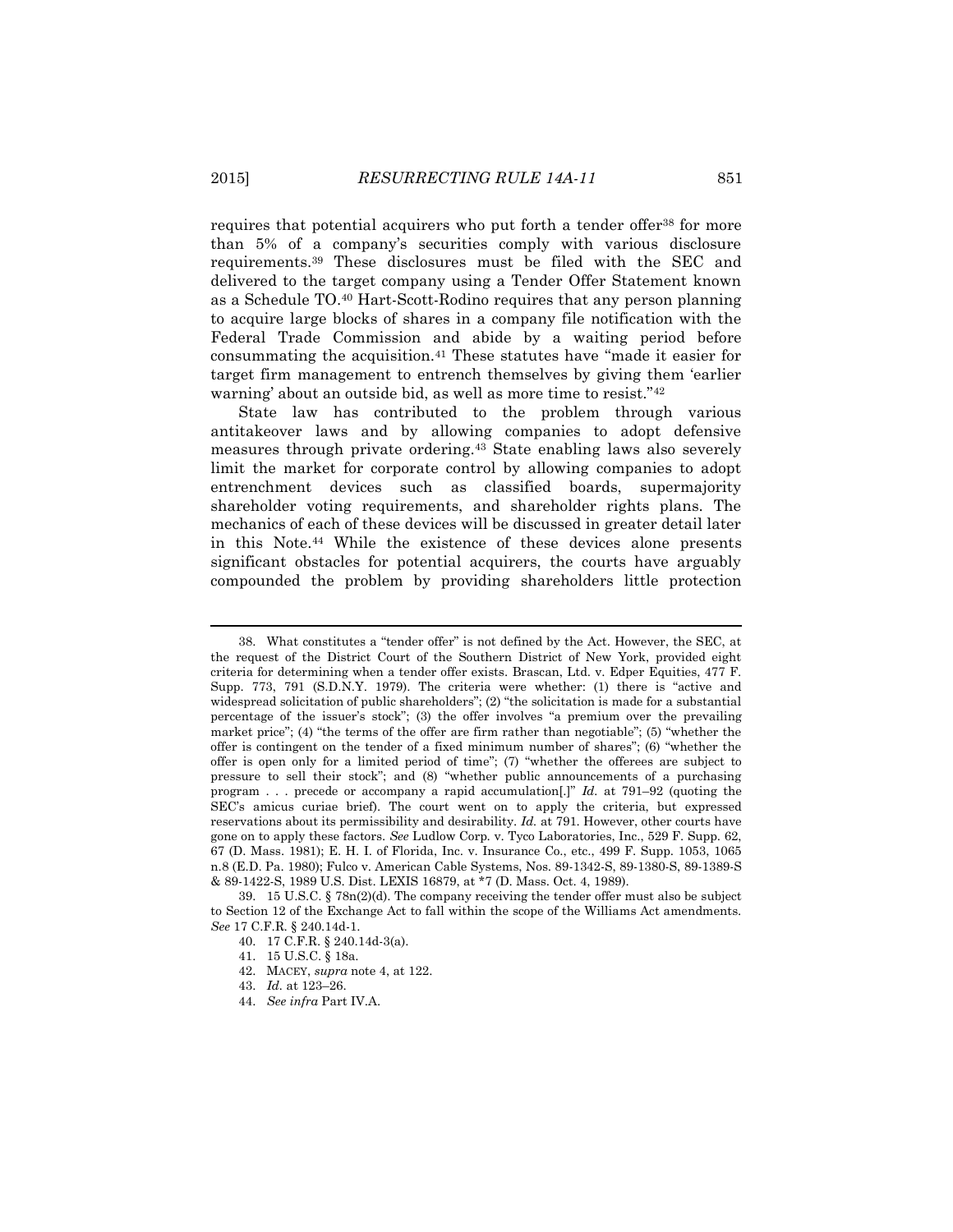against entrenched management when faced with potentially desirable tender offers.<sup>45</sup>

In *Moran v. Household International*, the Supreme Court of Delaware held that a corporation's board of directors may unilaterally adopt a shareholder rights plan designed to prevent unsolicited tender offers.<sup>46</sup> The court further held that a company's board is subject to a heightened "business judgment rule" when litigation arises from the adoption of a shareholder rights plan.<sup>47</sup> However, this heightened standard of review has done little to protect shareholders from decisions made by directors. In *Paramount Communications, Inc. v. Time, Inc.*, the Supreme Court of Delaware declined to force the board of Time, Inc. to redeem its shareholder rights plan to allow Paramount to purchase 100% of Time's shares in an all cash tender offer.<sup>48</sup> The board of Time refused to redeem the shareholder rights plan because it was attempting to consummate a merger with Warner Communication, Inc. which, although financially a less attractive deal, would allow Time to retain its senior management team.<sup>49</sup> The board of Time feared that Paramount would not be so kind.<sup>50</sup> Ultimately, Time's board was able to show that it performed a reasonable investigation of Paramount's bid and was therefore justified in rejecting it, regardless of whether it was the best decision for shareholders.<sup>51</sup> The court noted: "Plaintiffs' position represents a fundamental misconception of our standard of review under *Unocal* principally because it would involve the court in substituting its judgment as to what is a 'better' deal for that of a corporation's board of directors."<sup>52</sup>

*Moran* and *Paramount* illustrate the inadequacy of relying on state law and the judiciary as a mechanism for preserving the market for

48. Paramount Commc'ns, Inc. v. Time, Inc., 571 A.2d 1140, 1149 (Del. 1989).

<sup>45.</sup> *See* MACEY, *supra* note 4, at 124–26.

<sup>46.</sup> Moran v. Household Int'l, 500 A.2d 1346, 1351–54 (Del. 1985).

<sup>47.</sup> *Id.* at 1355–56. Ordinarily, the "business judgment rule" serves as a "presumption that in making a business decision the directors of a corporation acted on an informed basis, in good faith[,] and in the honest belief that the action taken was in the best interests of the company." *See id.* at 1356. The plaintiffs carry the burden of overcoming the presumption by showing "a breach of the directors' fiduciary duties." *Id.* However, when the business judgment rule is applied to the adoption of a defensive mechanism such as a shareholder rights plan, the initial burden lies with the directors to "show that they had reasonable grounds for believing that a danger to corporate policy and effectiveness existed " and that the defensive mechanism was "reasonable in relation to the threat posed." *Id.* (citing Unocal Corp. v. Mesa Petroleum Co., 493 A.2d 946, 955 (Del. 1985)). The directors merely need to show that they performed a reasonable investigation in good faith to satisfy the burden. *Id.*

<sup>49.</sup> *Id.* at 1144–48.

<sup>50.</sup> *Id.* at 1148–49. "The board's prevailing belief was that Paramount's bid posed a threat to Time's control of its own destiny and retention of the 'Time Culture.'" *Id.* at 1148.

<sup>51.</sup> *Id.* at 1154

<sup>52.</sup> *Id.* at 1153.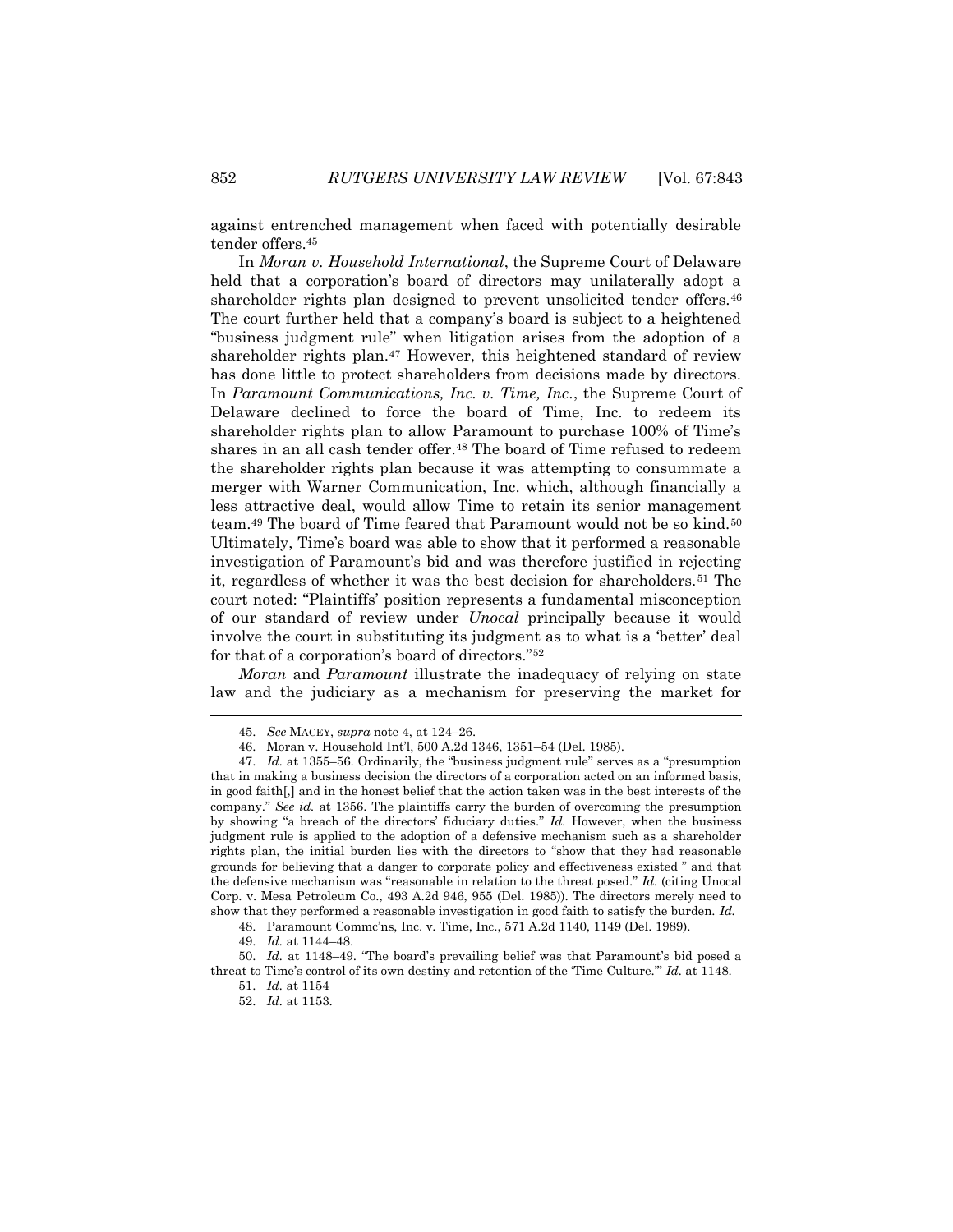corporate control, and through it, shareholder welfare. State enabling laws provide corporate managers tremendous latitude in operating and arranging the affairs of the corporation. Also, the Delaware Supreme Court was correct in pointing out that it is not the place of the courts to substitute their business judgment for that of a board of directors. The business judgment rule, while effectively insulating directors from liability for exercising poor judgment, serves a very real purpose. Directors should be free to take reasonable risks on behalf of the corporation without legal liability for failures. Otherwise, innovation and growth would be curtailed. Thus, the business judgment rule was created in order to encourage risk taking and prevent judges from interfering in matters with which they lack expertise.<sup>53</sup> Unfortunately, these same protections which serve to foster innovation, efficiency, and the corporate form can also provide a cloak which hides bad governance, self-interested decision making, and defeats the self-regulating nature of the market for corporate control.<sup>54</sup> This, combined with the effects of federal laws like the Williams Act and Hart-Scott-Rodino, has "effectively destroyed the hostile takeover<sup>[1]</sup>, the "most powerful corporate governance device in the shareholders' corporate governance arsenal."<sup>55</sup>

*Id.* at 772.

<sup>53.</sup> *See* Ralph A. Peeples, *The Use and Misuse of the Business Judgment Rule in the Close Corporation*, 60 NOTRE DAME L. REV. 456, 483–85 (1985). The business judgment rule has four primary justifications: (1) to provide reassurance for managers in making business decisions; (2) to encourage risk taking; (3) to prevent lay judges from meddling in corporate decision making; and (4) to discourage frivolous derivative lawsuits. *Id.*

<sup>54.</sup> *See In re* Walt Disney Co. Derivative Litig., 907 A.2d 693 (Del. Ch. 2005). The court described Chairman and CEO Michael Eisner as "Machiavellian," *id.* at 760, and as having "enthroned himself as the omnipotent and infallible monarch of his personal Magic Kingdom." *Id.* at 763. Chancellor William B. Chandler employed similar language regarding the rest of Disney's board. *Id.* at 760–71. However, the court's holding illustrates why the judiciary is not an adequate mechanism for enforcing good corporate governance:

Are there many aspects of Ovitz's hiring that reflect the absence of ideal corporate governance? Certainly, and I hope that this case will serve to inform stockholders, directors[,] and officers of how the Company's fiduciaries underperformed. As I stated earlier, however, the standards used to measure the conduct of fiduciaries under Delaware law are not the same standards used in determining good corporate governance. For all the foregoing reasons, I conclude that none of the defendants breached their fiduciary duties or acted in anything other than good faith in connection with Ovitz's hiring, the approval of the OEA, or his election to the Company's presidency.

<sup>55.</sup> *See* MACEY, *supra* note 4, at 124, 126.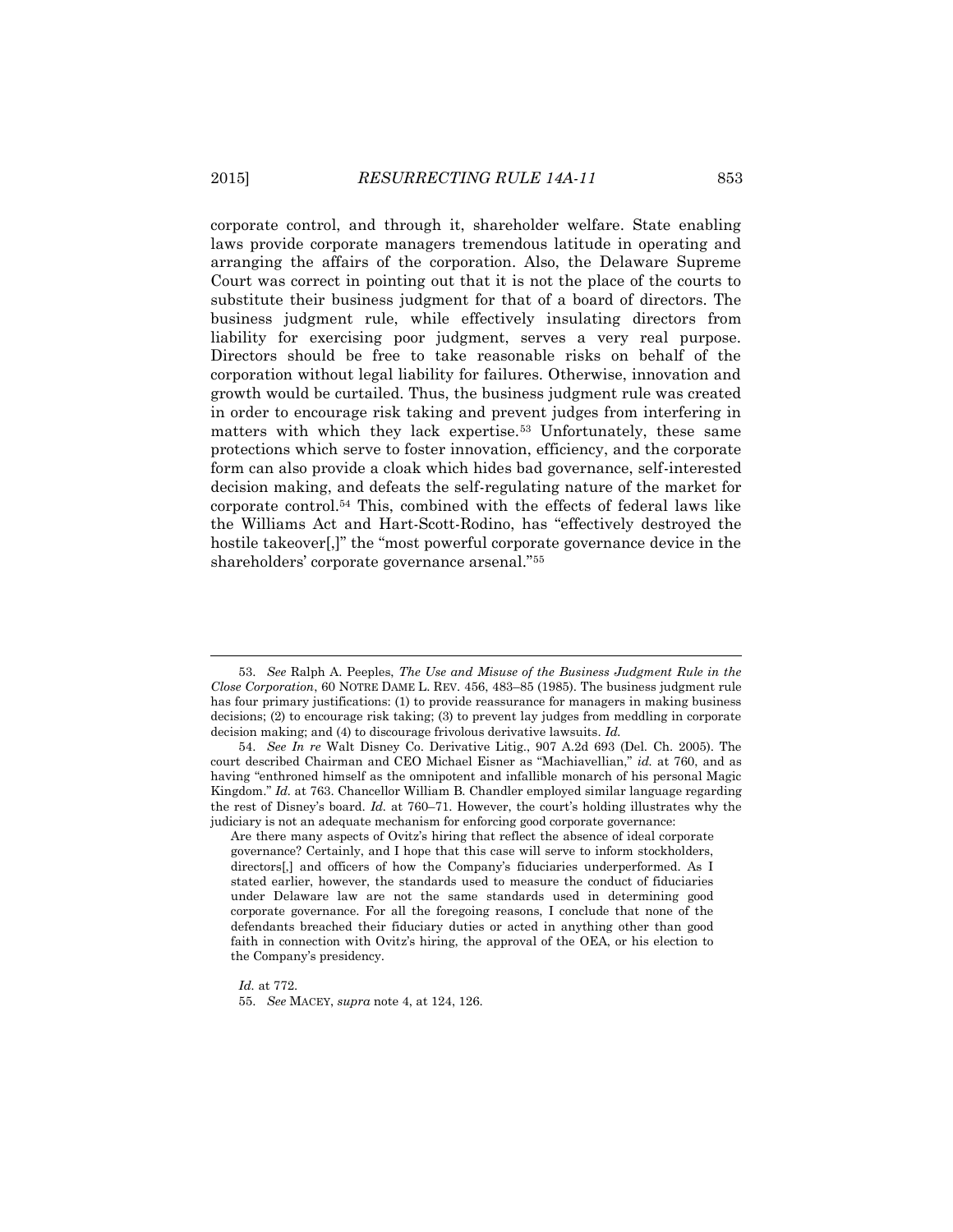#### 2. Proxy Contests

Luckily, tender offers are not the only mechanism for utilizing the market for corporate control. Under current state law and most corporate governing documents, shareholders have the right to nominate and vote for directors at a company's annual shareholder meeting.<sup>56</sup> This allows shareholders to effectively wrest control from the existing board, or at least influence it. However, due to the dispersed nature of the typical company's shareholder base, most shareholders cannot attend meetings and must therefore vote by proxy.<sup>57</sup> Since a shareholder voting by proxy is not present at the meeting to nominate and campaign for her choice of director, a "proxy contest" is the only alternative. Proxy contests are campaigns by one or more dissident shareholders in opposition to management where the nominating shareholder distributes proxy materials to other shareholders to solicit their votes.<sup>58</sup> Although proxy

 $\overline{a}$ 

<sup>56.</sup> *See* Lisa M. Fairfax, *The Future of Shareholder Democracy*, 84 IND. L.J. 1259, 1263–64 (2009) ("Encompassed in the shareholders' voting right is their right to nominate candidates for directors. Both directors and shareholders have the ability to nominate directorial candidates."). Shareholders may nominate candidates from the floor of the shareholders meeting. *Id.* at 1266 (citing FRANKLIN BALOTTI & JESSE FINKELSTEIN, DELAWARE LAWS OF CORPORATIONS AND BUSINESS ORGANIZATIONS § 7.9 (4th ed. 2006)). Aside from nominations from the floor, under Delaware law the director nomination process, including any process by which shareholders may make nominations, is governed by the corporation's charter and bylaws. *See* Levitt Corp. v. Office Depot, Inc., C.A. No. 3622-VCN, 2008 Del. Ch. LEXIS 47, at \*24–25 (Del. Ch. Apr. 14, 2008) ("Despite the role of nominations in giving substance to elections . . . [,] Delaware General Corporation Law . . . discusses or imposes limitations on the nomination process."). However, Delaware law does recognize that some access to the nomination process is necessary to give effect to shareholders' right to elect directors. Hubbard v. Hollywood Park Realty Enterprises, Inc., 1991 Del. Ch. LEXIS 9, at \*18 (Del. Ch. Jan. 14, 1991) ("We rest our holding as well on the common sense notion that the unadorned right to cast a ballot in a contest for office . . . is meaningless without the right to participate in selecting the contestants."). Delaware courts have thus been "reluctant to approve measures that impede the ability of stockholders to nominate candidates." Harrah's Entm't, Inc. v. JCC Holding Co., 802 A.2d 294, 310 (Del. Ch. 2002). But, a company may restrict a shareholder's ability to nominate directors provided the restriction is written in the corporate charter or bylaws in "clear and unambiguous" language. *Harrah's Entm't, Inc.*, 802 A.2d at 310; *see also Levitt Corp.*, 2008 Del. Ch. LEXIS, at \*11–18. If the language is ambiguous, the ambiguity is "resolved in favor of the stockholders' electoral rights." Openwave Sys. v. Harbinger Capital Partners Master Fund I, Ltd., 924 A.2d 228, 239 (Del. Ch. 2007).

<sup>57.</sup> A proxy is a shareholder's grant of authority to a third party to cast a vote on behalf of the shareholder. Fairfax, *supra* note 56, at 1264. Proxy voting has become necessary in the operation of the corporate form in order to secure sufficient shareholder presence to meet quorum requirements at shareholder meetings. Fisch, *supra* note 3, at 1135.

<sup>58.</sup> Warren S. de Wied, *Proxy Contests*, PRACTICAL LAW THE JOURNAL, Nov. 2010, at 32, 33.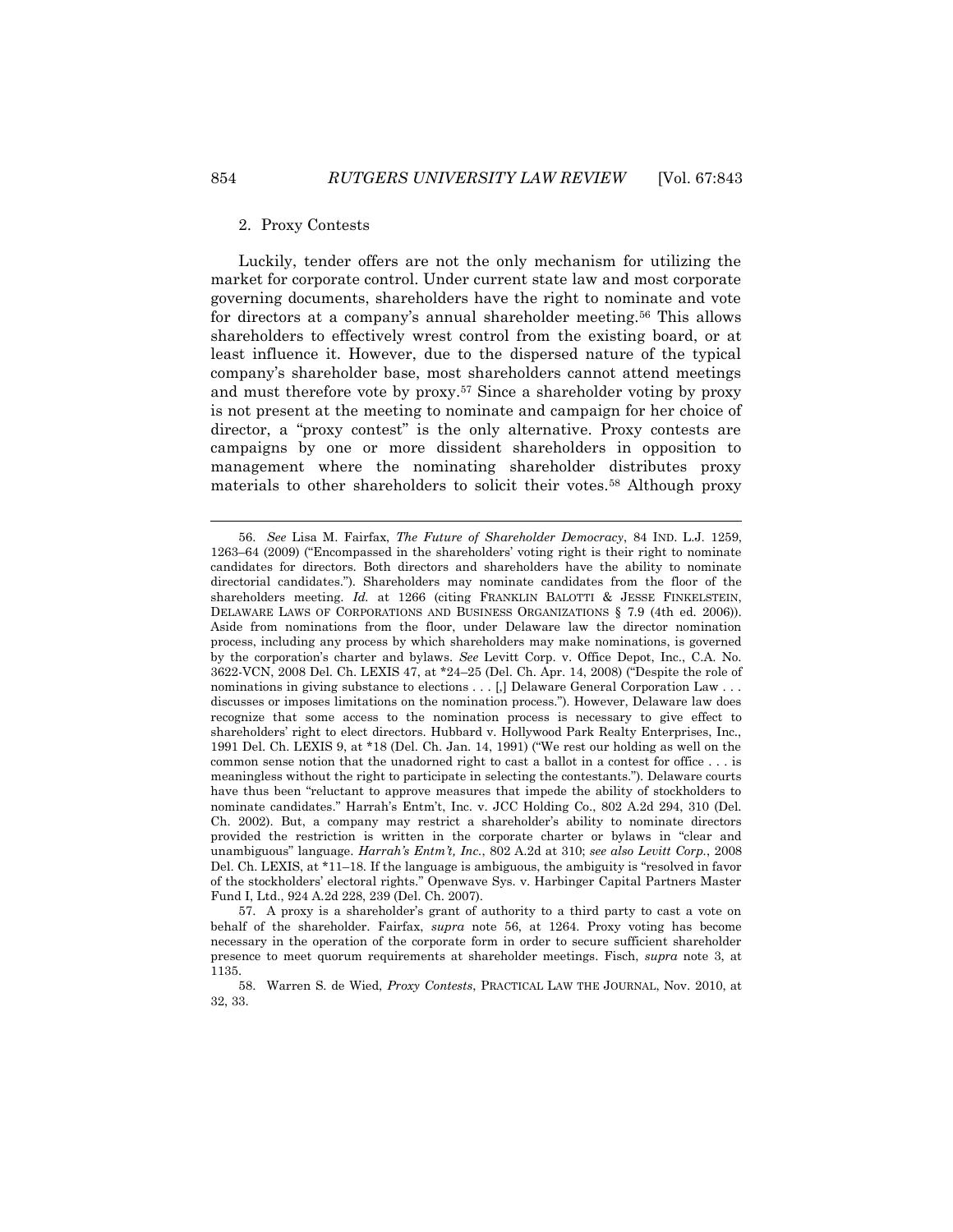contests can be initiated over a multitude of proposals and issues, only those seeking to replace incumbent members of a board of directors will be discussed in this section.<sup>59</sup>

Shareholders initiating a proxy contest may either attempt a "control contest" or a "short-slate contest."<sup>60</sup> In a control contest, the dissident shareholder nominates sufficient directors to constitute a majority, and therefore control, over a company's board.<sup>61</sup> In a short-slate contest, the dissident shareholder nominates only a few or one nominee in order to attempt to influence the existing board members.<sup>62</sup>

Proxy contests have become an alternative to hostile tender offers due to legal and private ordering impediments which have severely reduced the effectiveness of tender offers.<sup>63</sup> Proxy contests also present a significant advantage for shareholders in that they do not require the capital necessary to purchase all outstanding shares of a corporation.<sup>64</sup> In addition, proxy contests may be used to facilitate an eventual tender offer. Taking control of a company's board allows the acquirer to dismantle antitakeover devices prior to initiating an outright acquisition through a tender offer.<sup>65</sup>

Proxy contests offer several advantages over hostile tender offers. First, proxy contests involve lower transaction costs since they do not directly involve purchasing all outstanding shares of a corporation at a premium.<sup>66</sup> Second, proxy contests are not completely thwarted by antitakeover devices such as shareholder rights plans.<sup>67</sup> For example, in Delaware, a board of directors may not adopt a defensive mechanism or bylaw amendment which "inequitably manipulate[s] corporate machinery

<sup>59.</sup> Proxy contests can be over any issue or initiative which shareholders are entitled to vote upon. For example, shareholders may propose and campaign for bylaw amendments or rescind antitakeover provisions. Kenneth J. Bialkin, *Why, When and How to Conduct a Proxy Contest for Corporate Control, in* 5-66 SECURITIES LAW TECHNIQUES § 66.01 (2013).

<sup>60.</sup> Vyacheslav Fos, *The Disciplinary Effects of Proxy Contests* 8 (Jan. 2013) (unpublished manuscript), *available at* http://www.stern.nyu.edu/cons/groups/content /documents/webasset/con\_039717.pdf. Short-slate contests may be initiated by choice or out of necessity. For instance, a dissident shareholder may be forced to run a "short-slate" of nominees if a company has a classified board.

<sup>61.</sup> *Id.*

<sup>62.</sup> *Id.*

<sup>63.</sup> *See supra* Part II.A.1; *see also* Bialkin, *supra* note 59, at § 1. Not only are proxy contests an alternative to tender offers, they are the only alternative in the market for corporate control. Bebchuk & Kahan, *supra* note 33, at 1075.

<sup>64.</sup> Bialkin, *supra* note 59, at § 1.

<sup>65.</sup> *See id.*

<sup>66.</sup> *See supra* Part II.A.1.

<sup>67.</sup> Stroud v. Grace, 606 A.2d 75, 91 (Del. 1992).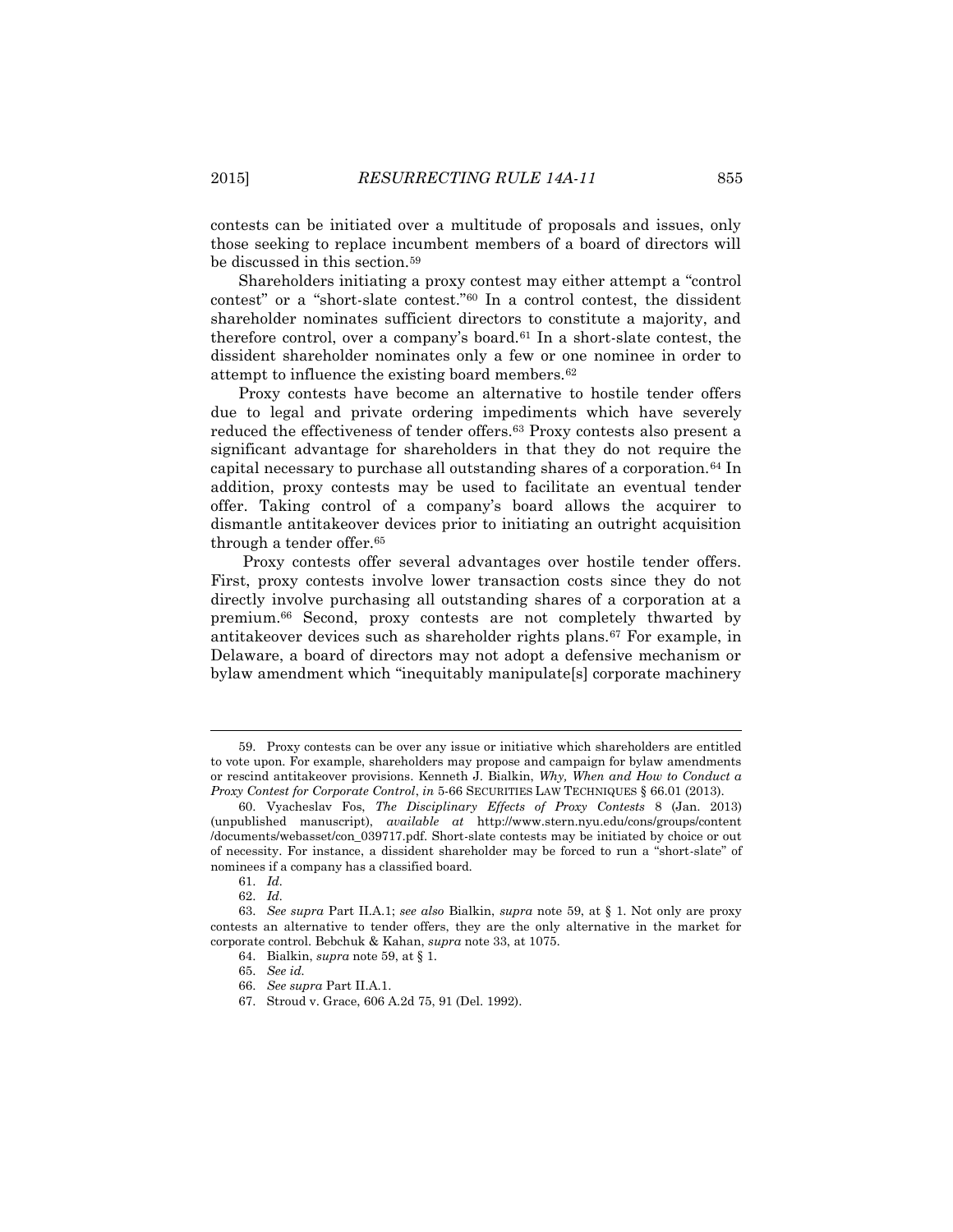to perpetuate 'itself in office' and disenfranchise [s] the shareholders."<sup>68</sup> Finally, proxy contests do not suffer from a particular type of "free-rider" problem<sup>69</sup> associated with tender offers. A shareholder, knowing a change in control may increase share value, may refuse to tender her shares in the hope that the tender offer will nonetheless be successful and her shares will increase in value beyond the premium she was offered.<sup>70</sup> For obvious reasons, this type of free-rider problem does not occur in proxy contests. Shareholders, assuming they are well informed, will vote in favor of director nominees who will increase shareholder value since they have nothing to gain by voting against them.

A proxy contest is not without its disadvantages. Incumbent directors have significant advantages over outsiders, making winning a proxy contest difficult for dissident shareholders. For example, the incumbent board controls the timing of contests.<sup>71</sup> The board also charges the expense of running a campaign to the company, whereas dissident shareholders generally must pay their own expenses.<sup>72</sup> Moreover, the incumbents have greater access to shareholders and insights into issues most likely to appeal to particularly influential or important shareholder groups.<sup>73</sup> Finally, dissident shareholders must send out their own proxy

In all but the smallest groups social choice takes place via the delegation of power from many to few. A fundamental problem with this delegation is that no individual has a large enough incentive to devote resources to ensuring that the representatives are acting in the interest of the represented. Since the representatives serve the Public Good, the social benefit to monitoring their activities is far larger than the private benefit to any individual. That is, the Public Good is a public good and each person attempts to be a free[-]rider in its production.

*Id.*

l

70. Bebchuk & Kahan, *supra* note 33, at 1078–79. This "free[-]rider problem" is an issue because the acquirer bears the full cost of the tender offer, but may only receive a fraction of the benefits due to pre-existing shareholders consuming a portion of the profit. Grossman & Hart, *supra* note 69, at 43. These shareholder hold-outs are "free riding" because they bear none of the costs involved in the transaction. This problem may reduce the number of tender offers which *should* occur but do not because they are not profitable to the acquirer. *Id.*

71. MACEY, *supra* note 4, at 120.

72. *Id.*

73. *Id.*

<sup>68.</sup> *Id.* (quoting Schnell v. Chris-Craft Industries Inc., 285 A.2d 437, 439 (1971)). This tenent applies whether the defensive measure was legally possible or not. *Id.* However, it does not apply if the device is implemented through ratification by a "fully-informed majority" of shareholders. *Id.*

<sup>69.</sup> A "free-rider problem" refers to any situation where individuals within a population benefit from resources without paying for the cost of the benefit. *See* Sanford J. Grossman & Oliver D. Hart, *Takeover Bids, the Free-Rider Problem, and the Theory of the Corporation*, 11 BELL J. ECON. 42, 42 (1980).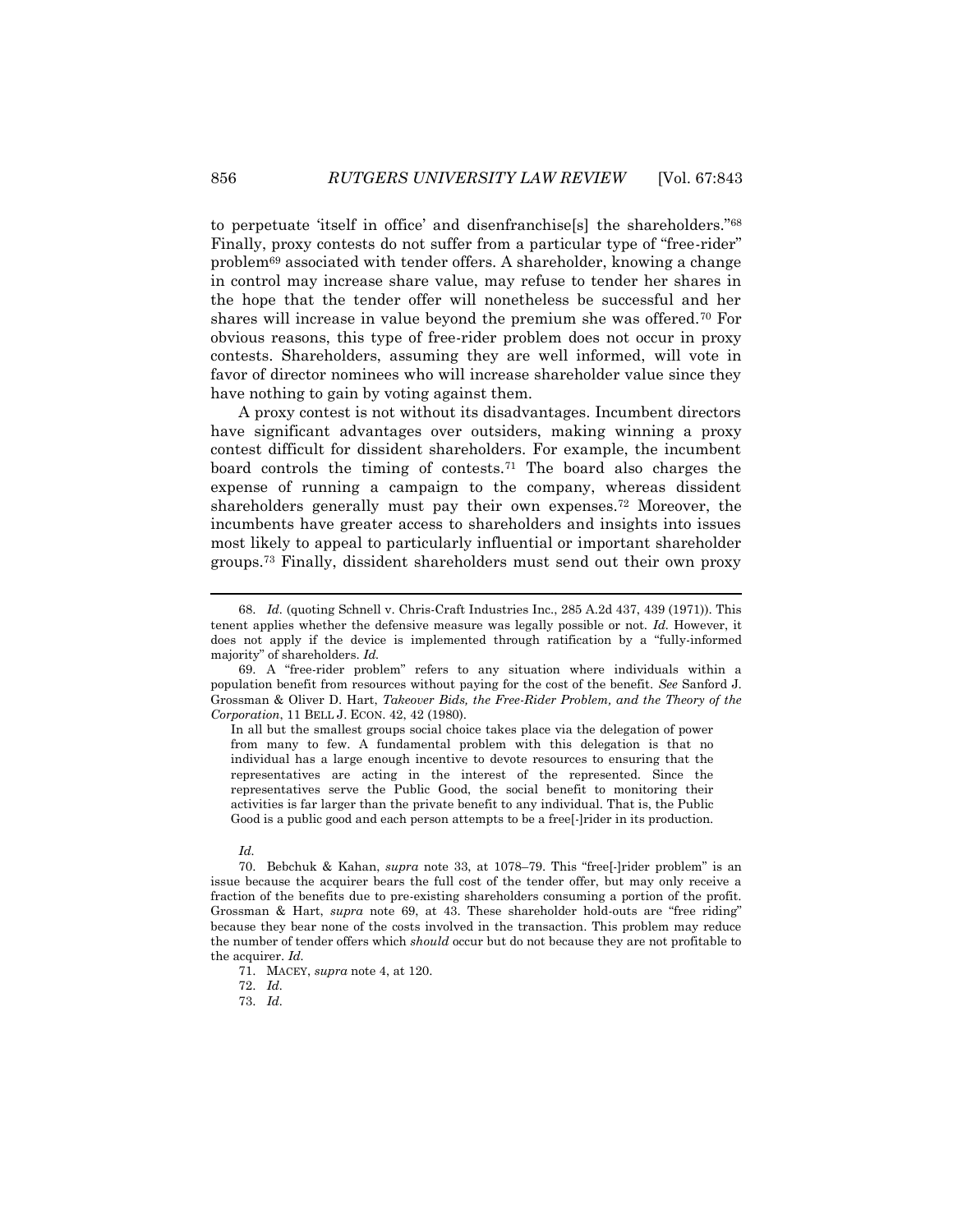materials and ballots, separate from the company's proxy statement.<sup>74</sup> This reduces the effectiveness of the dissident shareholder's campaign, and may cause confusion among other shareholders.

Proxy contests can also present shareholders with a difficult choice. Unlike tender offers, where shareholders receive a premium for their shares regardless of how the new management team performs after the acquisition, proxy contests only lead to increased value if shareholders make the "right" choice.<sup>75</sup> Making this choice can be difficult. Although shareholders may be dissatisfied with the incumbents, the existing board of directors is at least a known evil. Dissident shareholders' nominees, on the other hand, are an unknown which may prove to be even worse.<sup>76</sup>

But, the most significant hurdle to successfully waging a proxy contest is the shareholders' inability to access a corporation's proxy statement.<sup>77</sup> A company is not required to include shareholder nominees for director on its proxy statements. Therefore, shareholders who wish to nominate and campaign for a director unsupported by the company's management must create and disseminate their own proxy statements at their own expense.<sup>78</sup> In addition to the costs of creating proxy materials, mailing them to shareholders, $79$  and receiving them back, the nominating shareholder often must hire expensive proxy solicitors and other consultants in order to stand a chance of winning an election.<sup>80</sup> A nominating shareholder may also face the costs of defending against legal challenges to the shareholder's proxy statement mounted by the incumbents.<sup>81</sup>

80. Bebchuk, *supra* note 2, at 688–89.

81. *Id.* at 689. All of these costs can be quite significant. Professor Bebchuk, in the article just cited, uses the example of a proxy contest initiated by Red Zone LLC at Six Flags, Inc. Red Zone spent \$850,000 in legal fees and preparation, printing and mailing

<sup>74.</sup> Fairfax, *supra* note 56, at 1264–65.

<sup>75.</sup> Conversely, shareholders may actually lose significant value by making the "wrong" choice.

<sup>76.</sup> Bebchuk, *supra* note 2, at 691–92; s*ee also* Utpal Bhattacharya, *Communication Costs, Information Acquisition, and Voting Decisions in Proxy Contests*, 10 REV. FIN. STUD. 1065 (1997) (finding that "bad" nominees hurt well-managed firms more than "good" nominees benefit if elected).

<sup>77.</sup> A proxy statement is a form which must be furnished to shareholders prior to a shareholder meeting where votes are to be solicited. 17 C.F.R. § 240.14a-3(a). This applies both to the company and any shareholders who wish to solicit votes for nominees for directors. *Id.*

<sup>78.</sup> Fairfax, *supra* note 56, at 1264–65.

<sup>79.</sup> Federal securities regulation requires registrants (companies subject to federal securities regulation) to provide their shareholder lists to any beneficial holder of securities entitled to vote. 17 C.F.R.  $\S$  240.14a-7(a). Alternatively, the shareholder seeking to disseminate proxy materials may require the company to send the materials to its shareholders, provided the shareholder pays the costs. *Id.*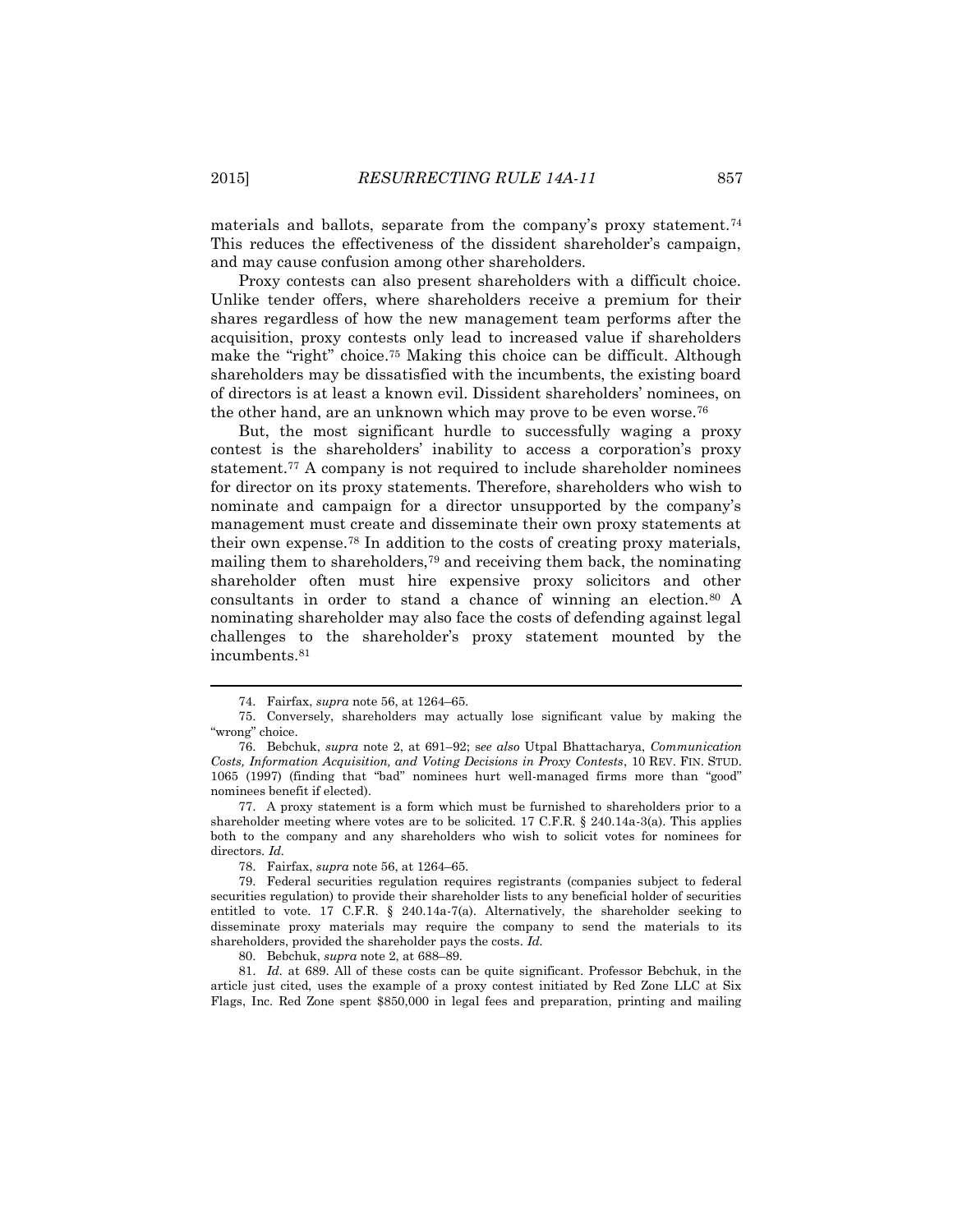Although the costs of a proxy contest can pale in comparison to the capital required to initiate a tender offer, an understanding of the difference between the potential rewards under both mechanisms is necessary to appreciate why proxy contest costs are so significant. When an acquirer successfully purchases a company, it stands to reap 100% of any gains in the target company's performance.<sup>82</sup> A dissident shareholder, on the other hand, must share the gains with all other security holders.

A hypothetical may help to illustrate. Let us say that Company A has one million outstanding shares priced at \$20 per share. Company B offers \$30 per share, or thirty million dollars, in total in a tender offer. After successfully completing the acquisition, Company B is able to raise the value of Company A to \$40 per share. This nets Company B a gain of ten million dollars. Thus, Company B can justify significant additional costs of completing the acquisition as long as those costs remain below ten million dollars. Compare this with a hypothetical Shareholder X who owns 5%, or one million dollars, of Company A's shares. Shareholder X, convinced that Company A is being mismanaged, initiates a proxy contest to change Company A's management. If Shareholder X is able to successfully replace the incumbent board and realize the same gains in Company A's share price (\$40), the Shareholder stands to gain one million dollars.<sup>83</sup> The rest of the nine million dollar gain in Company A's value is shared with all other shareholders. Although the total gain in Company A's value is the same in both scenarios, Shareholder X can only justify proxy contest costs up to one million dollars.

Of the two mechanisms which comprise the market for corporate control, proxy contests present the greatest potential for providing the disciplinary force necessary to improve corporate governance. Both tender offers and proxy contests provide similar disciplinary effects, and both have their respective advantages and limitations. But, proxy contests prevail for a single, pragmatic reason: The legal changes necessary to make proxy contests effective are simpler and more likely to occur. In order to make hostile tender offers more effective, it would be necessary to federally preempt state antitakeover statues<sup>84</sup> and reverse

fees. *Id.* at 688–89. The company spent an additional \$2.4 million in investment banking fees, \$950,000 in travel expenses, and \$600,000 in hiring professional proxy solicitors. *Id.* at 689.

<sup>82.</sup> Performance gains may profit the acquirer through either an appreciation in stock value or cash flow from operations. The acquirer may not even be after performance gains. It may be purchasing the target company to compliment the acquiring company's existing operations. It may even be after particular assets, such as physical plants or patents.

<sup>83.</sup> (\$40 x 1,000,000 shares) x 0.05 = \$2,000,000.

<sup>84.</sup> *See supra* text accompanying notes 43–55.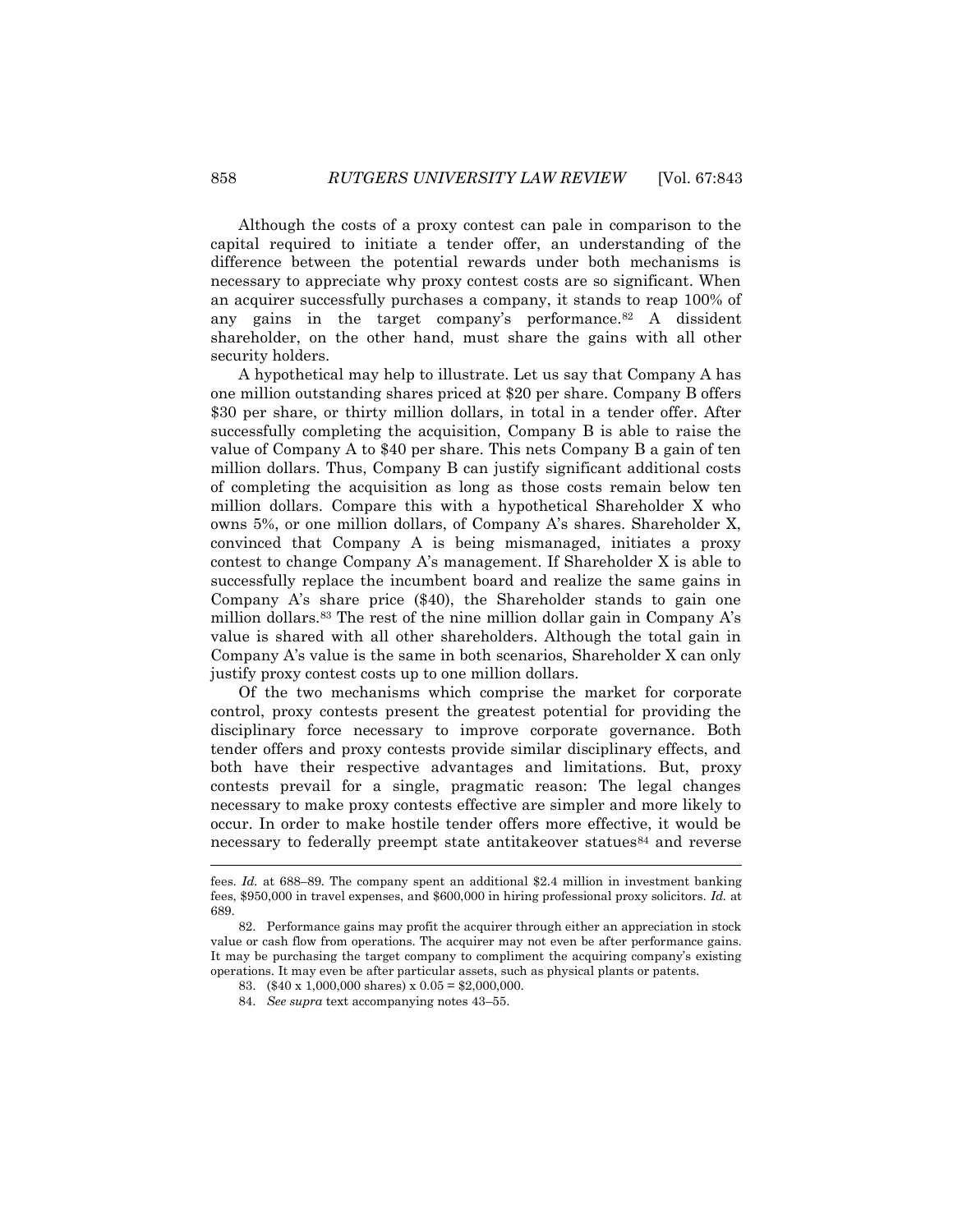decades of state common law.<sup>85</sup> Proxy contests and shareholder voting, on the other hand, already enjoy varying degrees of positive judicial deference.<sup>86</sup> This means that federal intervention in this arena would have minimal impact on our state enabling law model in other areas, relative to the disruption required to override state law surrounding tender offers.<sup>87</sup> Finally, an existing template for federal intervention has already been created by the SEC's 2010 Rule 14a-11. The Rule, with some necessary tinkering and rethinking, provides a very real possibility of revitalizing the role of the market for corporate control in improving corporate governance and performance.

### *B. Dodd-Frank and Proxy Access Reform, SEC's 2010 Rule 14a-11, and the D.C. Circuit's Invalidation of the Rule*

On July 15, 2010, Congress passed the Dodd-Frank Wall Street Reform and Consumer Protection Act ("Dodd-Frank")<sup>88</sup> in response to the 2008 financial crisis.<sup>89</sup> Among the voluminous changes implemented by Dodd-Frank was a small section which, for the first time, explicitly granted the SEC the authority to regulate proxy access.<sup>90</sup> One month later, the SEC adopted proxy access Rule 14a-11.<sup>91</sup> The Rule was short

l

(2) The rules and regulations prescribed by the Commission under Paragraph (1) may include—

(A) a requirement that a solicitation of proxy, consent, or authorization by (or on behalf of) an issuer include a nominee submitted by a shareholder to serve on the board of directors of the issuer; and

(B) a requirement that an issuer follow a certain procedure in relation to a solicitation described in subparagraph (A).

*Id.*

91. Adopting Release, *supra* note 17, at 56,677–93.

<sup>85.</sup> *See supra* text accompanying notes 43–55.

<sup>86.</sup> *See supra* note 56.

<sup>87.</sup> *See supra* notes 56, 59, 68.

<sup>88.</sup> Pub. L. No. 111-203, 123 Stat. 1376 [hereinafter "Dodd-Frank"] (codified as amended in scattered sections of 7, 12, and 15 U.S.C.).

<sup>89.</sup> *Wall Street Reform: The Dodd-Frank Act*, WHITE HOUSE, http://www.whitehouse.gov/economy/middle-class/dodd-frank-wall-street-reform (last visited Feb. 23, 2014).

<sup>90.</sup> *See* Dodd-Frank, Pub. L. 111-203, § 971(a), 123 Stat. 1376, 1915 (codified as amended at 15 U.S.C. 78n(a) (2010)). The amendment added the following language: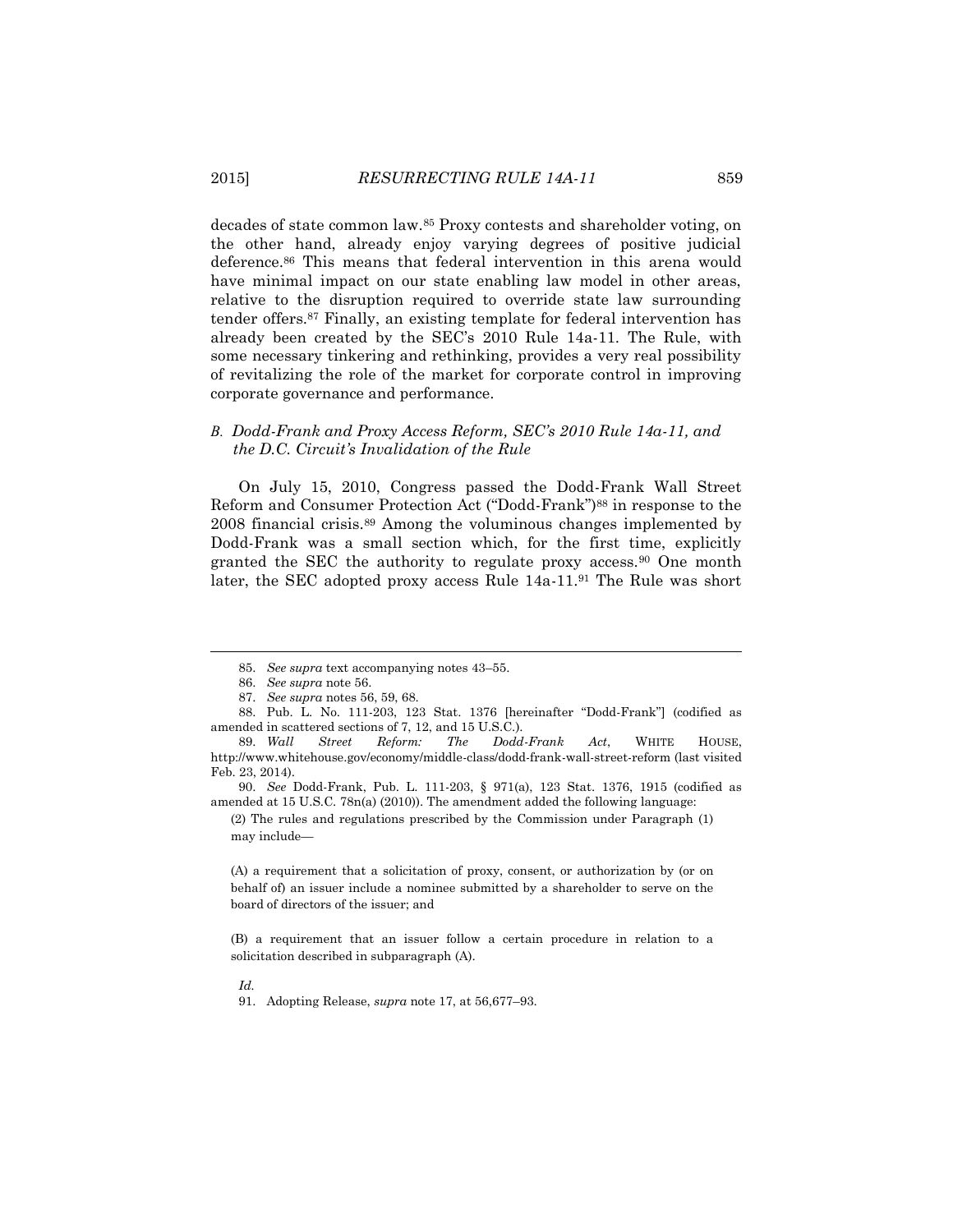lived. Less than a year later, on July 22, 2011, the D.C. Circuit invalidated the Rule in *Business Roundtable v. SEC*. 92

Rule 14a-11 was struck down due to the unique level of judicial scrutiny the SEC's rulemaking has been subject to.<sup>93</sup> Ordinarily, governmental agency rulemaking receives significant deference.<sup>94</sup> If Congress has expressly delegated rulemaking authority to an agency, regulations issued by that agency may only be set aside by the courts if they are "arbitrary, capricious, an abuse of discretion, or otherwise not in accordance with law."<sup>95</sup> This standard "is narrow, and a court is not to substitute its judgment for that of the agency."<sup>96</sup> The agency need only "articulate a satisfactory explanation for its action" based on an examination of relevant data.<sup>97</sup> The court then must consider "whether the decision was based on a consideration of the relevant factors [Congress intended the agency to consider] and whether there has been a clear error of judgment."<sup>98</sup> The factors the SEC is required to consider are investor protection, efficiency, competition, and capital formation.<sup>99</sup> However, rather than defer to the SEC's conclusions regarding empirical data and theory, the court admonished the agency's choices and reliance

95. 5 U.S.C. § 706(2)(A) (2011).

96. Motor Vehicle Mfrs. Ass'n v. State Farm Mut. Auto. Ins. Co., 463 U.S. 29, 43 (1983).

98. *Id.*

<sup>92.</sup> Business Roundtable v. SEC, 647 F.3d 1144, 1156 (D.C. Cir. 2011). The SEC's 2010 Rule 14a-11 was not the first proxy access reform attempt the Commission embarked upon. *See* Jill E. Fisch, *The Destructive Ambiguity of Federal Proxy Access*, 61 EMORY L.J. 435, 440–47 (2012), for a history of the SEC's prior attempts at proxy access regulation.

<sup>93.</sup> *See* Anthony W. Mongone, *Business Roundtable: A New Level of Judicial Scrutiny and its Implications in a Post-Dodd-Frank World*, 2012 COLUM. BUS. L. REV. 746, 793–95 (2012) (arguing that the level of judicial scrutiny applied in *Business Roundtable* refused to defer to the SEC's choices and therefore the court substituted its own judgment for that of the agency).

<sup>94.</sup> *See generally* William N. Eskridge, Jr. & Lauren E. Baer, *The Continuum of Deference: Supreme Court Treatment of Agency Statutory Interpretations from Chevron to Hamdan*, 96 GEO. L.J. 1083 (2008) (surveying the various agency deference regimes put forth by the Supreme Court and suggesting various reforms); *see also* Leen Al-Alami, Comment, Business Roundtable v. SEC*: Rising Judicial Mistrust and the Onset of a New Era in Judicial Review of Securities Regulation*, 15 U. PA. J. BUS. L. 541, 545–46 (2013).

<sup>97.</sup> *Id.*

<sup>99.</sup> 15 U.S.C. §§ 78c(f), 80a-2(c) (2011). Both sections employ nearly identical language, requiring the SEC to consider, "in addition to the protection of investors, whether the action will promote efficiency, competition, and capital formation." 15 U.S.C. §§ 78c(f), 80a-2(c). Section 78c(f) regards the regulation of securities generally, and § 80a-2(c) regards the regulation of investment companies. Rule 14a-11 impacted both. Adopting Release, *supra* note 17, at 56, 682–83 ("New Rule 14a-11 will apply to companies that are subject to the Exchange Act proxy rules, including investment companies registered under Section 8 of the Investment Company Act of 1940.").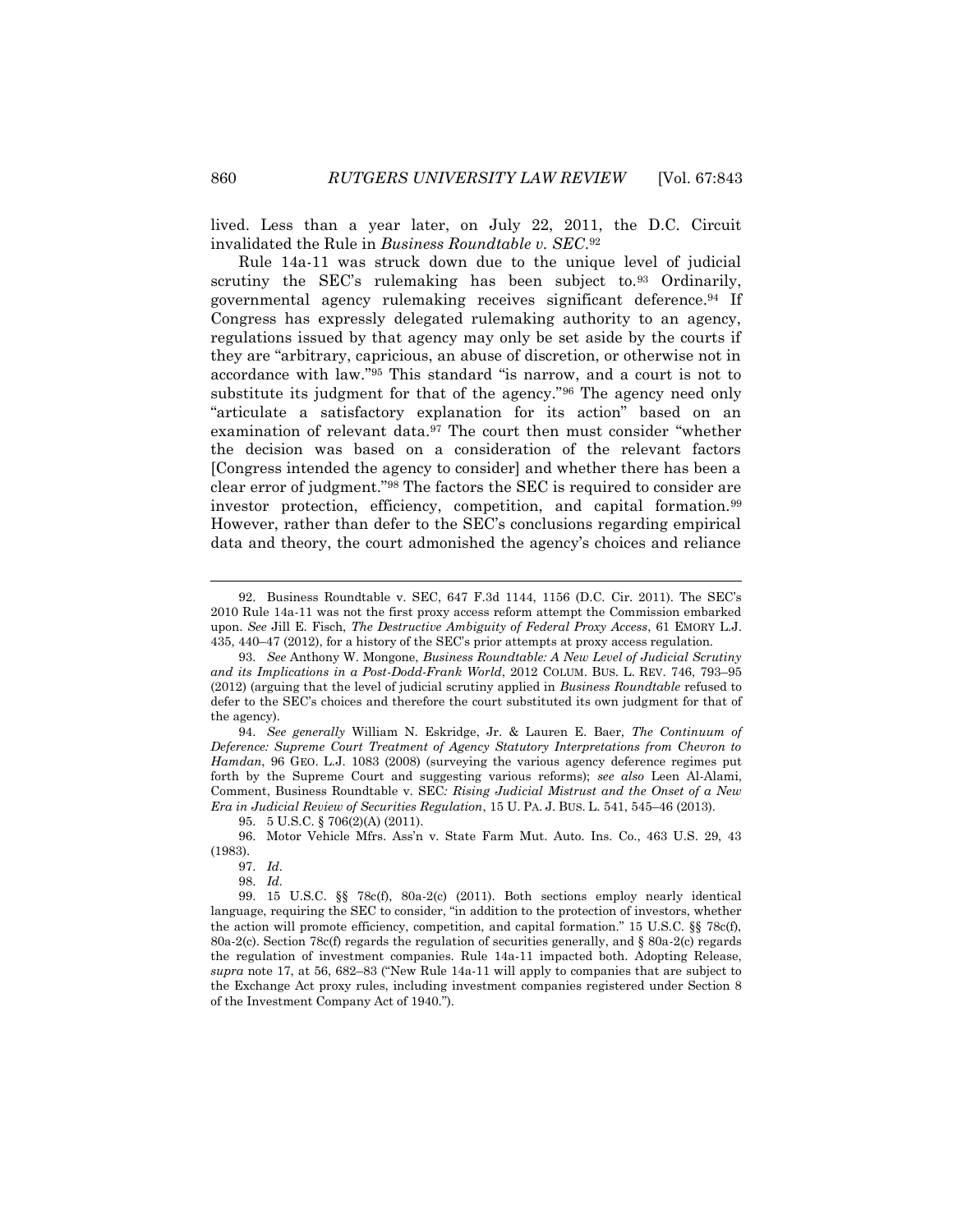on studies the court found unpersuasive.<sup>100</sup> It ultimately concluded that the SEC acted arbitrarily and capriciously and vacated the Rule.<sup>101</sup>

Although the merits of the decision and standard of review the court deployed is beyond the scope of this Note,<sup>102</sup> it illustrates the importance of developing a clear, targeted, and workable proxy access rule should the SEC attempt proxy access reform again. The mechanics of a new Rule 14a-11 are critical in developing and articulating a proper analysis of the costs and benefits that would survive judicial scrutiny.

#### *C. A Brief Summary of the SEC's 2010 Final Rule 14a-11*

Rule 14a-11 was adopted, as stated by the SEC, to "facilitate the effective exercise of shareholders' traditional state law rights to nominate and elect directors to company boards of directors."<sup>103</sup> Specifically, the Rule was intended to benefit shareholders or groups of shareholders with a "significant, long-term stake" by requiring corporations subject to the

<sup>100.</sup> *See* Business Roundtable v. SEC, 647 F.3d 1144, 1150–54 (D.C. Cir. 2011). The SEC recognized that conflicting studies exist regarding the impact of increased shareholder proxy access on shareholder value. *Id.* at 1150. The SEC discounted those studies which raised concerns "because of questions raised by subsequent studies, limitations acknowledged by the studies' authors, or [its] own concerns about the studies' methodology or scope." *Id.* at 1151 (quoting Adopting Release, *supra* note 17, at 56,762–63). However, the court seemed to find that those discounted studies adequately countered those which shed positive light on shareholder involvement in the selection of directors. *Id.* ("In view of the admittedly (and at best) 'mixed' empirical evidence, we think the Commission has not sufficiently supported its conclusion that increasing the potential for election of directors nominated by shareholders will result in improved board and company performance and shareholder value.") (internal citations omitted).

<sup>101.</sup> *Id.* at 1156.

<sup>102.</sup> Many others have commented on the controversy the opinion has generated. *See, e.g.*, Grant M. Hayden & Matthew T. Bodie, *The Bizarre Law and Economics of*  Business Roundtable v. SEC, 38 J. CORP. L. 101 (2012) (criticizing the rationale of the D.C. Circuit's decision); J. Robert Brown, Jr., *Shareholder Access and Uneconomic Economic Analysis:* Business Roundtable v. SEC (U. Denv. Sturm College of Law, Working Paper No. 11-14, 2011) (criticizing the court's "standard with respect to the applicable economic analysis), *available at* http://papers.ssrn.com/sol3/papers.cfm?abstract\_id=1917451. As one commenter put it:

There are many (and I am one) who, although believing the SEC acted unwisely in adopting proxy access, at least in the form of Rule 14a-11, are concerned about the high, nigh impossible, bar the Court set that could put in jeopardy most SEC rulemaking of any complexity or controversy.

Stanley Keller, *What Now for Proxy Access?*, HARVARD L. SCH. FORUM ON CORP. GOVERNANCE & FIN. REG. (Aug. 18, 2011, 9:29 AM), http://blogs.law.harvard.edu/ corpgov/2011/08/18/what-now-for-proxy-access.

<sup>103.</sup> Adopting Release, *supra* note 17, at 56,668.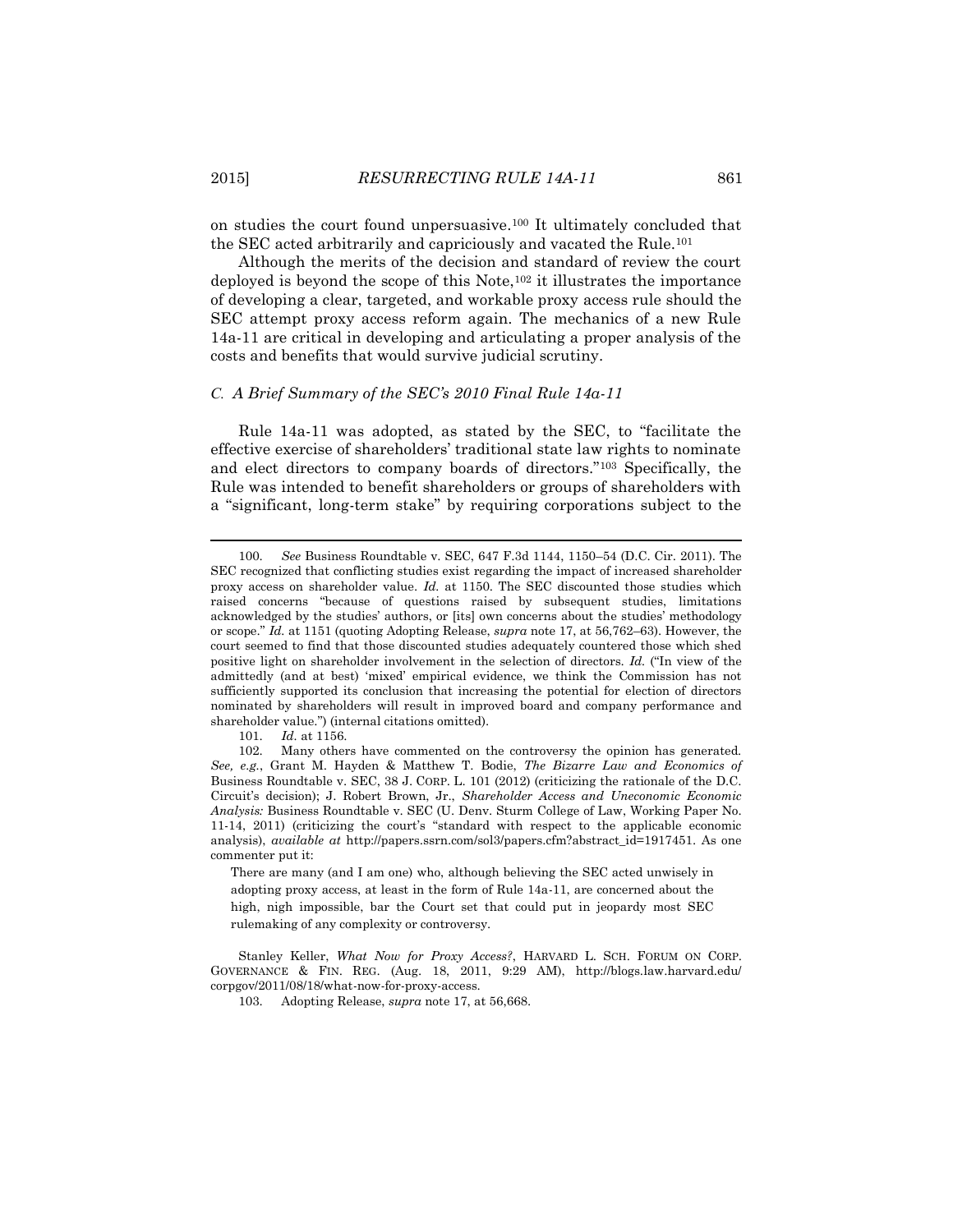Rule to include these shareholders' nominees on the company's own proxy materials.<sup>104</sup> The Rule could only be used by those without the intent to change control of the company<sup>105</sup> and was limited to the nomination of 25% or less of a company's board positions.<sup>106</sup> The Rule applied to all companies subject to the Securities Exchange Act proxy rules.<sup>107</sup> Companies could not "opt-out" of the Rule, either unilaterally or by shareholder vote.<sup>108</sup> States were also prohibited from modifying or exempting the Rule's application.<sup>109</sup>

In order to use the Rule to nominate director candidates, shareholders were required to meet certain criteria. First, a nominating shareholder must have beneficially owned<sup>110</sup>  $3%$  of the voting power of all securities entitled to be voted on the election of directors.<sup>111</sup> In order to meet this requirement, shareholders were permitted to form a nominating "group" and aggregate their shares.<sup>112</sup> In calculating the percentage of voting power a shareholder or shareholder group owns, any shares sold short and any shares borrowed would be subtracted.<sup>113</sup> This was designed to prevent a shareholder with a hedged position from using the Rule, keeping with the SEC's intent of facilitating shareholders with

l

108. Adopting Release, *supra* note 17, at 56,679. Nor could a company adopt "alternative" processes or requirements which would have replaced the Rule. *Id.* A company and its shareholders could have created an alternative method for nominating directors, but those alternatives would be a separate route by which shareholders could make nominations. *Id.* at 56,678, 56,680.

109. *Id.* at 56,678. States could, however, effectively "opt-out" of the Rule if the state passed laws prohibiting shareholders from nominating candidates for the board of directors entirely. *Id.*

110. The Rule's definition of "beneficial owner" is a person with the power to vote the security and dispose of the security. *Id.* at 56,695. The definition mirrors that of 17 C.F.R. § 240.13d-3. However, it differs in that § 240.13d-3 defines beneficial ownership as including *either* voting power *or* investment power. 17 C.F.R. § 240.13d-3.

111. Adopting Release, *supra* note 17, at 56,690.

112. *Id.* at 56,674. The Rule also included an amendment to 17 C.F.R. § 240.14a-2 which exempts communications between shareholders for the limited purpose of forming a nominating group from the proxy solicitation rules. *Id.* at 56,725–27. This was intended to facilitate the formation of such groups. *Id.* at 56,725.

113. *Id.* at 56,695.

<sup>104.</sup> *Id.* at 56,669.

<sup>105.</sup> *Id.*

<sup>106.</sup> *Id.* at 56,706.

<sup>107.</sup> *Id.* at 56,683–88. This included investment companies and smaller reporting companies. *Id.* The only exceptions were for foreign private issuers and "debt-only" companies "that are subject to the proxy rules solely because they have a class of debt securities registered under Section 12 of the Exchange Act." *Id.* at 56,686. Foreign private issuers were already exempt from the SEC's proxy rules, and were therefore also exempt. *Id.* at 56,683.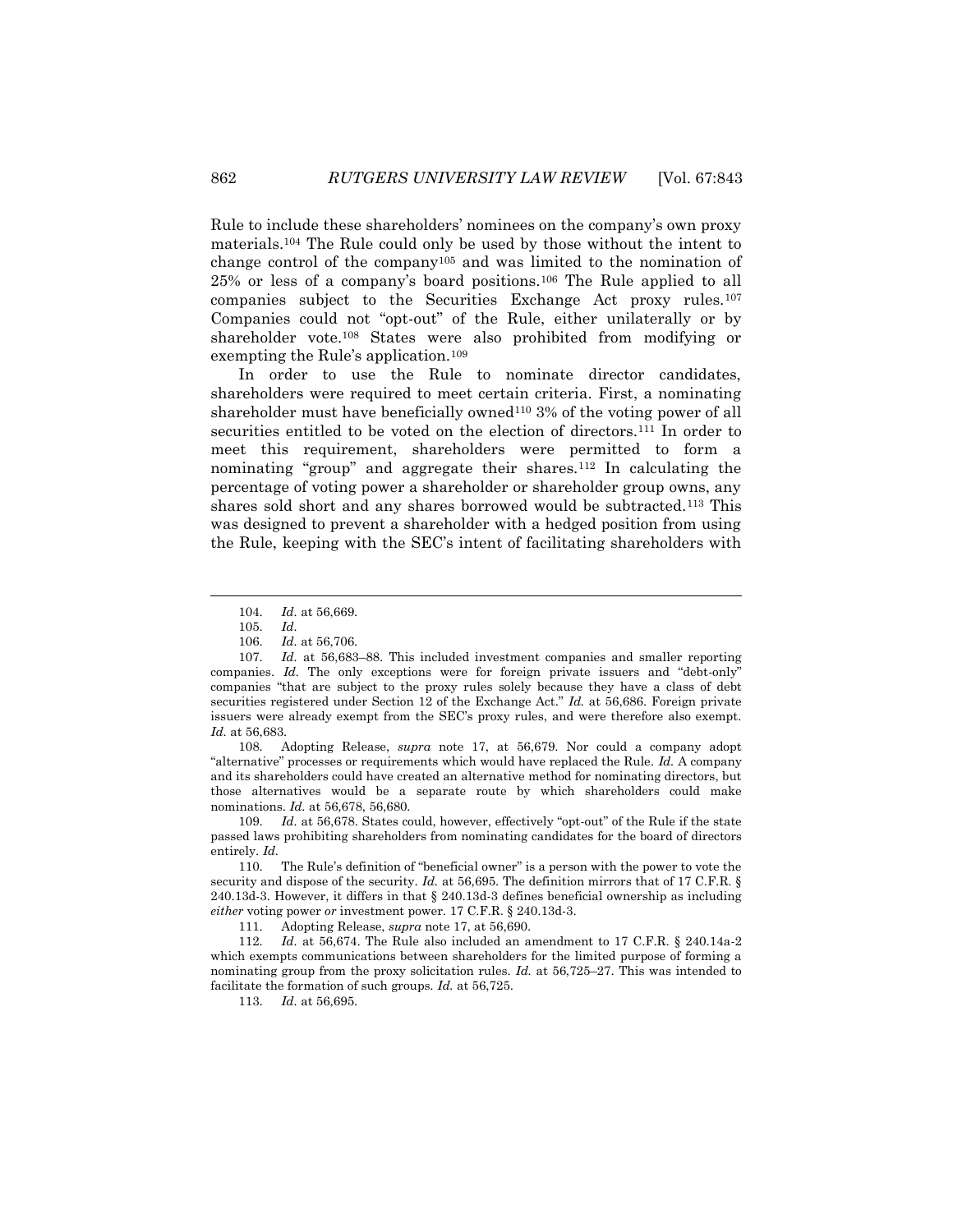a significant "long-term stake."<sup>114</sup> Second, the nominating shareholder or group must have held the qualifying percentage of voting power continuously for at least three years to demonstrate long-term interest in the company.<sup>115</sup> Third, the nominating shareholder or group must not have held any securities with the purpose of changing control of the company.<sup>116</sup> In order to show a lack of such intent, the nominating shareholder would have had to file a certification to that effect.<sup>117</sup> As a further safeguard, the nominating shareholder or group would also be barred from running or participating in concurrent proxy contests.<sup>118</sup> Finally, the director candidate being nominated by the shareholder or group would have to meet any requirements set forth by applicable state or federal law<sup>119</sup> and the "objective criteria"<sup>120</sup> for independence of the national securities exchange or association rules applicable to the company.<sup>121</sup>

Upon satisfying these requirements, the nominating shareholder or group would then file a Schedule 14N with the company and the SEC.<sup>122</sup> The Schedule 14N would have contained the following disclosures regarding the nominating shareholders:

 The amount and percentage of voting power held by the shareholders;

- The length of time the securities have been held;
- Biographical information about the shareholders; and

l

- 115. *Id.* at 56,697–98.
- 116. *Id.* at 56,699–700.
- 117. Adopting Release, *supra* note 17, at 56,699.
- 118. *Id.* at 56,700.
- 119. *Id.* at 56,702.

120. An "independent director" is one that has no connection to the company other than her position on the board. Independent directors presumably suffer from less conflicts of interest and are therefore more likely to pursue the interests of shareholders. Despite the term's prominence throughout corporate and securities law, there is no uniform definition of what constitutes "independence." Lisa M. Fairfax, *The Uneasy Case for the Inside Director*, 96 IOWA L. REV. 127, 133 (2010). Many securities exchanges require that listed company boards be comprised of some percentage of independent directors, and provide rules for determining "independence." Some of these rules are clearly objective, and others are arguably subjective. *See* Adopting Release, *supra* note 17, at 56,703 n.358. The SEC appears to define "subjective criteria" as criteria which require a determination by the board of directors. *Id.* at 56,704. ("To the extent a rule imposes a standard regarding independence that requires a subjective determination by the board . . . this element would not have to be satisfied."). An example of a "subjective" criterion provided by the SEC is the New York Stock Exchange's rule that an independent director "has no material relationship with the listed company" as affirmatively determined by the board of directors. NYSE, INC., LISTED COMPANY MANUAL § 303A.02(a) (2013).

- 121. Adopting Release, *supra* note 17, at 56,703–04.
- 122. *Id.* at 56,675.

<sup>114.</sup> *Id.* at 56,695–96.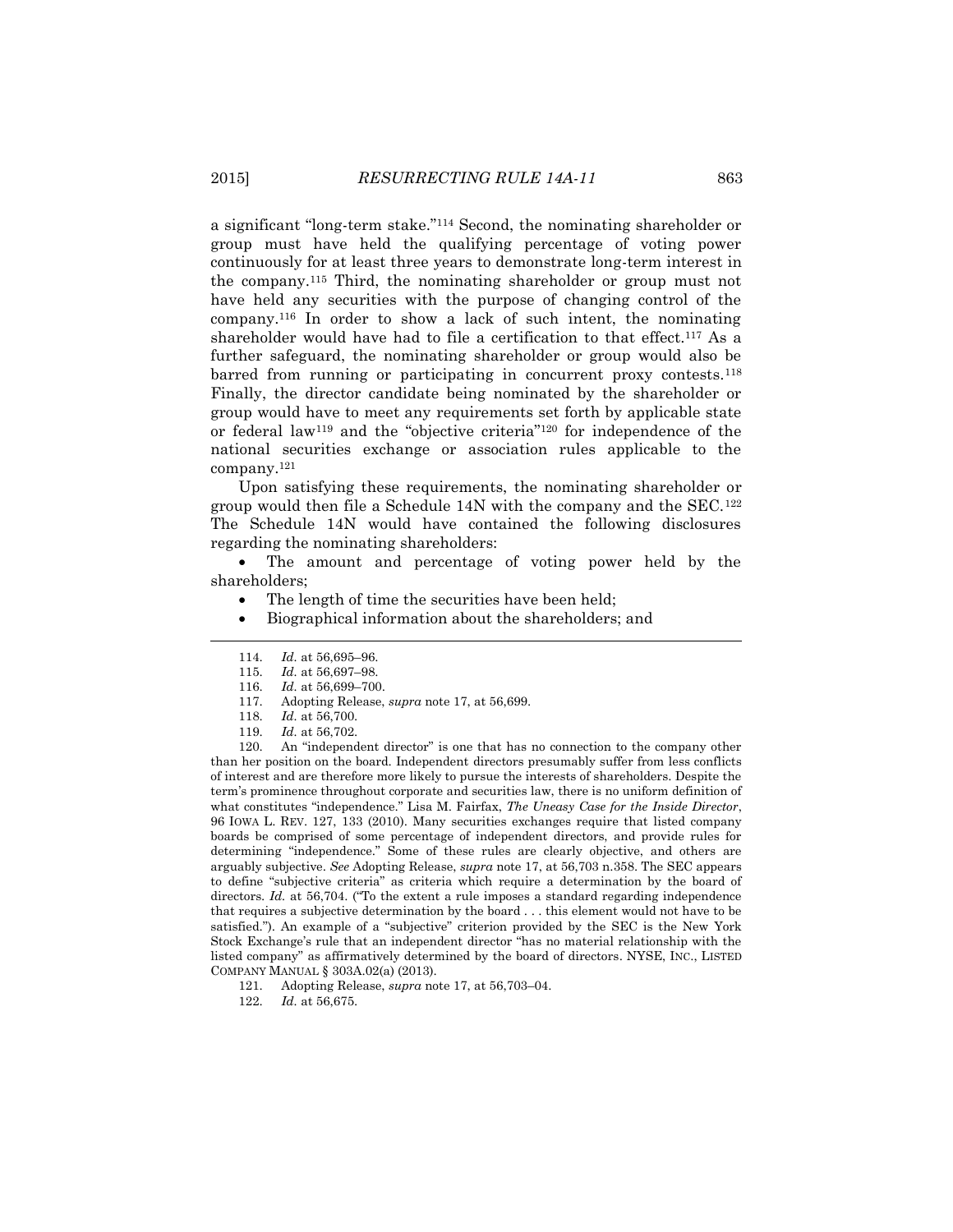Whether or not the candidates nominated satisfied the company's director qualifications.<sup>123</sup>

The following certifications, based on the nominating shareholders' knowledge after reasonable inquiry, were also required:

• That the nominating shareholders were not holding any of the company's securities with the purpose of changing control of the company;

 That the nominating shareholders satisfied the requirements of the Rule;

• That the nominees satisfied the requirements of the Rule.<sup>124</sup>

Finally, the nominating shareholders would have included a statement regarding the shareholders' intended ownership of the securities following the election<sup>125</sup> and a 500-word statement in support of their candidates.<sup>126</sup>

In addition to Rule 14a-11, the SEC also amended Rule 14a-8.<sup>127</sup> Rule 14a-8 requires companies to include various shareholder proposals in its proxy statements.<sup>128</sup> Prior to the amendment, companies could refuse to include any proposals which sought to create or alter procedures for the nomination of directors.<sup>129</sup> The amendment removed the restriction, allowing shareholders to propose amendments establishing or altering director nomination procedures and disclosure requirements through the company's governing documents.<sup>130</sup> Although Rule 14a-11 was invalidated, the amendment to 14a-8 survived.<sup>131</sup>

#### III. ADDRESSING THE CRITICISMS OF RULE 14A-11

Before delving into what a "new" Rule 14a-11 should look like, it is necessary to first acknowledge and address the various criticisms of the original Rule. These criticisms can be categorized as those involving: (1)

<sup>123.</sup> *Id.* Although the shareholder's nominee must have met the "objective" independence criteria for whichever securities exchange the company is listed on, the nominee was not required to meet any criteria set forth in the company's own governing documents. *Id.* at 56,704–05.

<sup>124.</sup> *Id.* at 56,675.

<sup>125.</sup> *Id.* at 56,675–76. The statement would indicate whether or not the nominating shareholders intended to hold onto their shares after the election, contingent on their nominee being elected.

<sup>126.</sup> *Id.* at 56,676.

<sup>127.</sup> Adopting Release, *supra* note 17, at 56,730–33.

<sup>128.</sup> 17 C.F.R. § 240.14a-8 (2011).

<sup>129.</sup> Adopting Release, *supra* note 17, at 56,730.

<sup>130.</sup> *Id.*

<sup>131.</sup> *See* 17 C.F.R. § 240.14a-8(i)(8) (2011).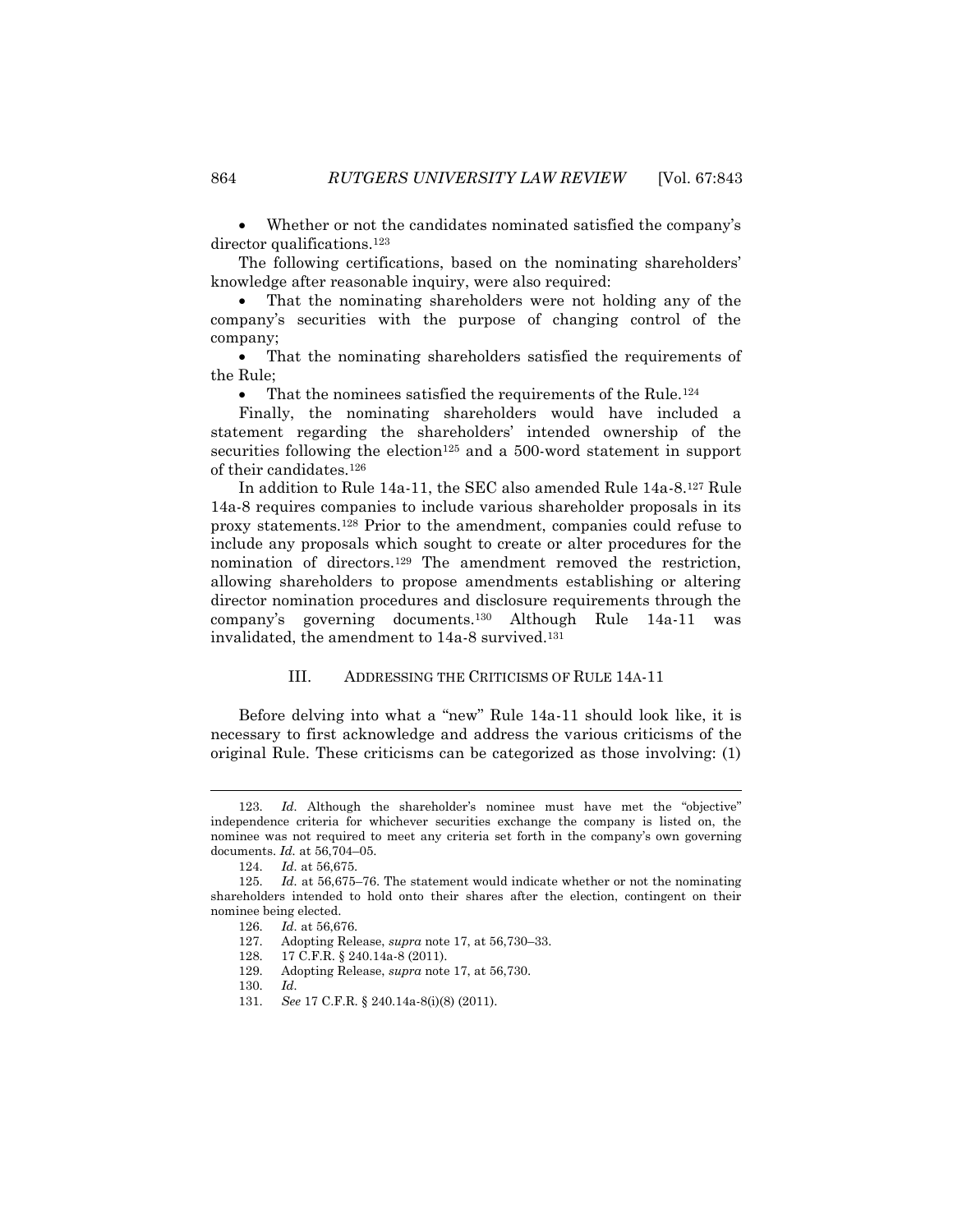the Rule's potential costs on corporations; (2) the difficulty shareholders would face in utilizing the Rule; (3) the ambiguity between the stated purpose of the Rule and its construction; and (4) the strong inclination to allow the "market" to sort things out through private ordering. I will address each of these criticisms in turn within the sections that follow.

## *A. Costs of the Rule on Businesses: Economic Costs, Intellectual Costs, and Short-Termism*

Several scholars and commenters to Rule 14a-11 opposed its adoption on the grounds of cost. These costs included: (1) the potential economic costs to the company of fighting additional frivolous proxy contests;<sup>132</sup> (2) the intellectual costs to boards of directors;<sup>133</sup> and (3) the costs of "shorttermism."<sup>134</sup> These criticisms are partly in response to the Rule's construction as proposed by the SEC, and in part to reticence regarding increased shareholder proxy access in general. Issues of construction can be addressed through a better rule. Issues surrounding increased shareholder access as a general proposition require some logic and a review of available empirical evidence.

Of the three issues noted above, the costs a company may incur from fighting an increased number of proxy contests can be addressed almost entirely by designing an effective rule. Elaine Buckberg and Professor Jonathan Macey's report<sup>135</sup> regarding the Rule best summarizes the concern. Buckberg and Macey argue that by reducing the costs of getting a shareholder nominee on the ballot without reducing the costs of proxy solicitation,<sup>136</sup> the Rule would only attract shareholders who will make nominations but not expend the resources necessary to participate in proxy solicitation.<sup>137</sup> These nominees would likely be of questionable value. But, more importantly, the authors feel that the incumbent board

137. *Id.*

<sup>132.</sup> *See, e.g.*, Barnard S. Sharfman, *Why Proxy Access is Harmful to Corporate Governance*, 37 IOWA J. CORP. L. 387, 402, 405–06 (2012); ELAINE BUCKBERG & JONATHAN MACEY, REPORT ON EFFECTS OF PROPOSED SEC RULE 14A-11 ON EFFICIENCY, COMPETITIVENESS AND CAPITAL FORMATION 7–17 (2009).

<sup>133.</sup> BUCKBERG & MACEY, *supra* note 132, at 9–13.

<sup>134.</sup> Letter from Alexander Cutler, Chair, Corporate Leadership Initiative, Business Roundtable, to Elizabeth M. Murphy, Secretary, Securities and Exchange Commission 5 (Aug. 17, 2009), *available at* http://www.sec.gov/comments/s7-10-09/s71009-267.pdf.

<sup>135.</sup> BUCKBERG & MACEY, *supra* note 132.

<sup>136.</sup> *Id.* at 8. Ordinarily, a nominating shareholder under the traditional proxy contest process bears the cost of creating and distributing its own proxy ballot. The Rule eliminates this cost by requiring the company to incorporate the nominating shareholder's proxy materials on the company's own proxy statement. However, the costs of mounting a campaign to solicit votes is left largely undisturbed.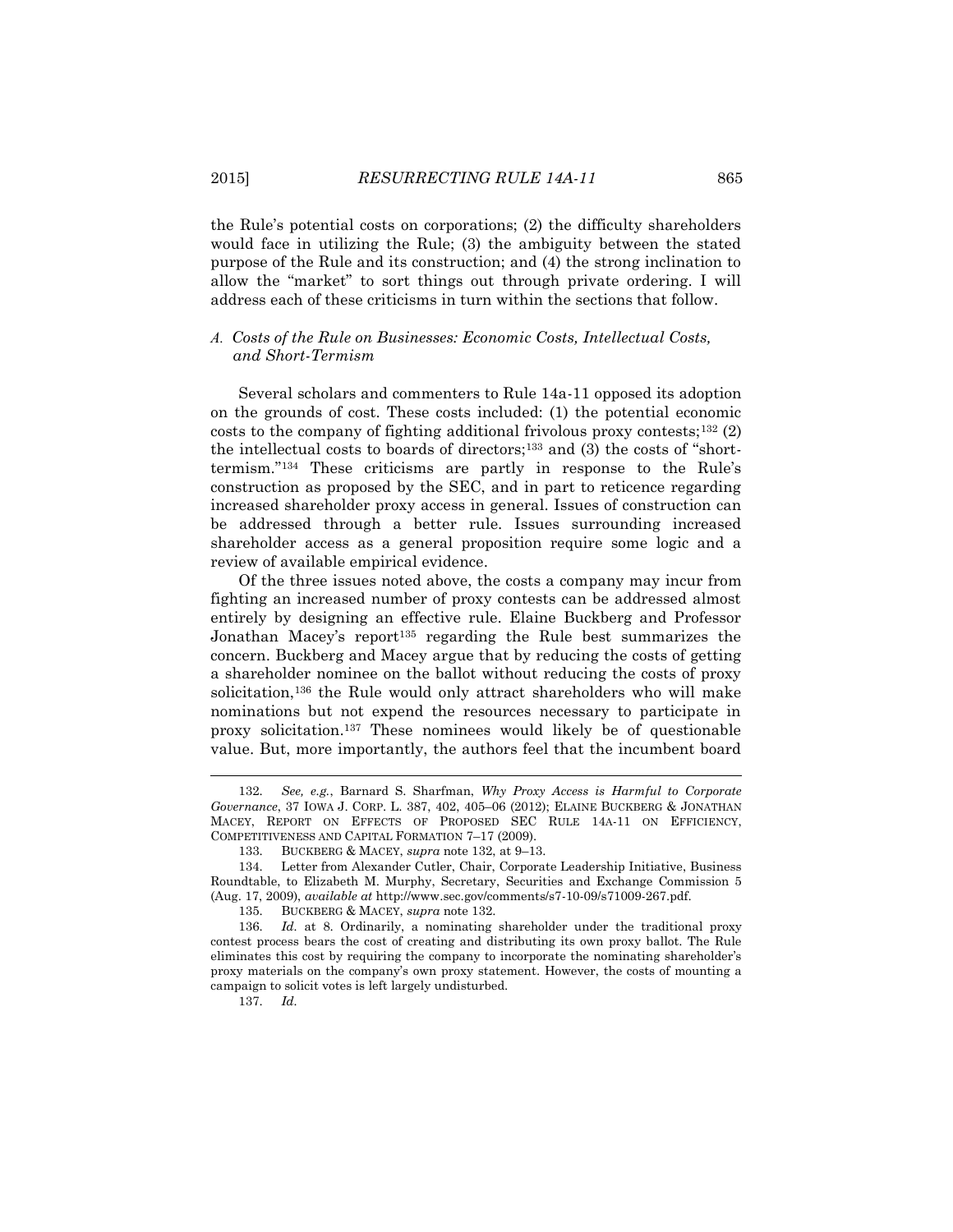would feel obligated to defend against the inferior nominees, compelled by fiduciary duty, regardless of the likelihood of success.<sup>138</sup> This would be an obvious waste of corporate resources and time. Also of concern are the potential motivations of these shareholders. They may be pursuing private benefits. For example, unionized employees may seek leverage during contract negotiations by threatening a proxy contest, or "politically motived managers of public pension funds [may] utilize corporate governance advocacy as a means to enhance their political ambitions."<sup>139</sup>

These lines of reasoning seem to forget—or at least unduly minimize—the economic stake shareholders are required to have in order to use the rule. As proposed, the Rule would have required between 1–5% ownership of the company's voting power.<sup>140</sup> The threat of losing substantial sums of money by launching a proxy contest that may harm the company if successful seems irrational.<sup>141</sup> Nonetheless, it does highlight an important consideration in designing a new Rule: How much of an ownership stake should be required to prevent frivolous or wealthdestroying proxy contests while still encouraging desirable and wealth maximizing ones?

As for the potential intellectual losses a board may suffer by being forced to work with dissident shareholder nominees, the evidence does not seem to support the claim. Some argue that empirical studies show that "when dissident directors win board seats, those firms underperform peers by 19 to 40%[.]"<sup>142</sup> They go on to argue that dissident shareholder nominees would upset the balance of skills and experience which company nominating committees strive to create.<sup>143</sup>

Though disrupting an incumbent board can upset the balance the company was attempting to create, it is this very "balance" that can be the source of governance failure. Furthermore, the empirical evidence is

<sup>138.</sup> *Id.* Common sense would lead most to conclude that a company's board would expend little effort fighting inferior shareholder nominees who stand little chance of winning board seats. But, the authors argue that the board members' legally imposed fiduciary duty distorts this logic, compelling them to expend significant resources to ensure the shareholder nominees' defeat in order to avoid liability. *Id.*

<sup>139.</sup> Sharfman, *supra* note 132 at 402, 405.

<sup>140.</sup> *See* Adopting Release, s*upra* note 17, at 56,689.

<sup>141.</sup> To put it in perspective, the cost of a 5% reduction in stock value for an owner of 1% of General Motors Co., would cost the shareholder \$26,945,000. It seems unlikely that any particular private benefit or special interest one might accrue would outweigh those sorts of losses.

<sup>142.</sup> BUCKBERG & MACEY, *supra* note 132, at 9 (citing David Ikenberry & Josef Lakonishok, *Corporate Governance Through the Proxy Contest: Evidence and Implications*, 66 J. BUS. 405, 433 (1993)).

<sup>143.</sup> BUCKBERG & MACEY, *supra* note 132, at 10.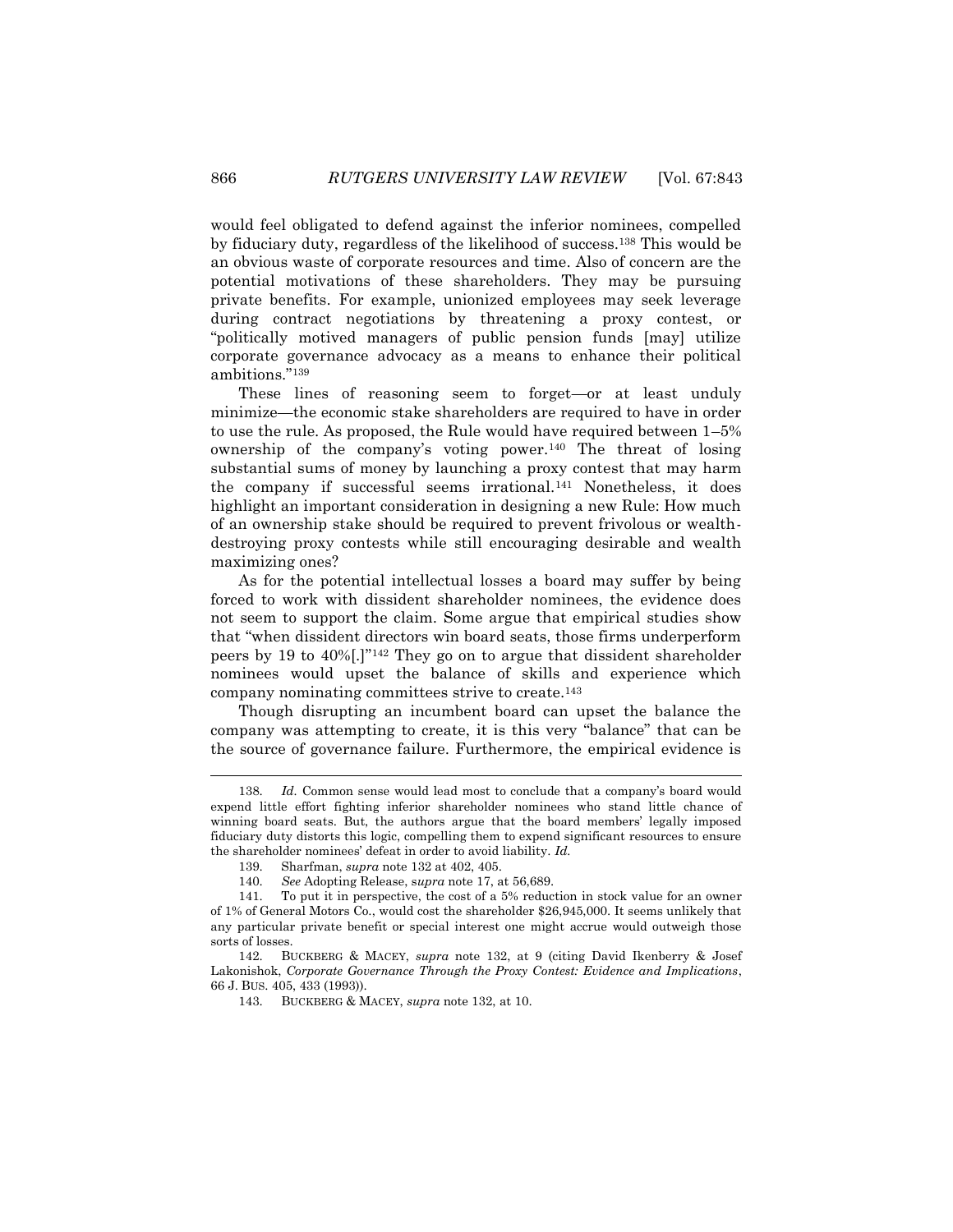not as conclusive as some make it out to be. First, the study cited used data regarding proxy contests from 1968 to 1988.<sup>144</sup> Much has changed since then, especially in regards to the level of sophistication and interest among institutional investors. Second, the authors of the study itself acknowledge the numerous interpretations their data may support:

The evidence might be regarded as supporting Berle and Means's (1933) contention that proxy contests destroy value. However, this suggests that shareholders are not rational when they cast their proxies. It is also not clear why rational dissidents would engage in such costly fights. Alternatively, the results may be interpreted as evidence that investors, both dissident and passive shareholders, consistently establish overly enthusiastic expectations concerning future performance.<sup>145</sup>

The authors go on to say that other data within their results are "consistent with the market's having overly optimistic expectations for cases in which dissidents were successful."<sup>146</sup> Finally, more recent empirical studies suggest an entirely different picture.

For example, a 1998 study of 270 proxy contests between 1979 and 1988 found that proxy contests increased shareholder value in the aggregate.<sup>147</sup> Another study conducted by the Investor Responsibility Research Center Institute ("IRRC")<sup>148</sup> in 2008 looked at companies with "hybrid boards."<sup>149</sup> It defined a "hybrid" board as one where dissident shareholders were able to obtain one or more board seats through actual or threatened proxy contests.<sup>150</sup> The IRRC found that companies with "hybrid" boards, on average, outperformed their peers. Of the 60% of companies which outperformed their peers, they did so by an average of 21.5%.<sup>151</sup> Of the 40% of companies that underperformed their peers, they did so by an average of 12%.<sup>152</sup> Therefore, the improvement experienced

<sup>144.</sup> David Ikenberry & Josef Lakonishok, *Corporate Governance Through the Proxy Contest: Evidence and Implications*, 66 J. BUS. 405, 410 (1993).

<sup>145.</sup> *Id.*

<sup>146.</sup> *Id.*

<sup>147.</sup> *See* Harold J. Mulherin & Annette B. Pulsen, *Proxy Contests and Corporate Change: Implications for Shareholder Wealth*, 47 J. FIN. ECON. 279, 280 (1998).

<sup>148.</sup> *See generally* CHRIS CERNICH ET AL., IRRC INSTITUTE, EFFECTIVENESS OF HYBRID BOARDS (2009), *available at* http://www.irrcinstitute.org/pdf/IRRC\_05\_09\_ EffectiveHybridBoards.pdf.

<sup>149.</sup> *Id.*

<sup>150.</sup> *Id.* at 29–30.

<sup>151.</sup> *Id.*

<sup>152.</sup> *Id.*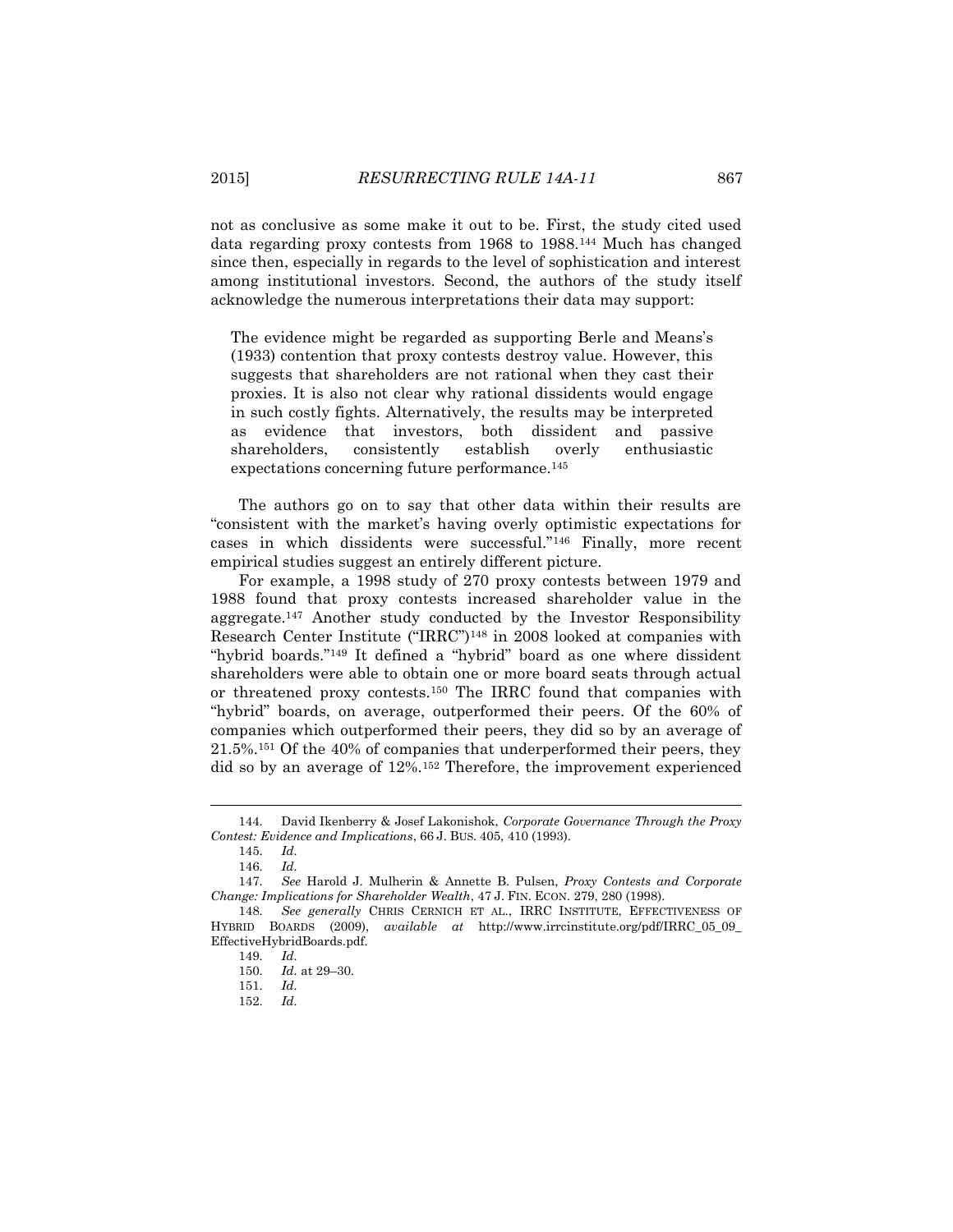by firms which outperformed their peers outweighed the harm other firms experienced, resulting in a net benefit in the aggregate. It is also worth pointing out that the IRRC study did not use data between 1968 and 1978—as the older study had—and arrived at different results. This may indicate that the increased sophistication of shareholders (especially institutional investors), improvements in technology and the dissemination of information, and heightened disclosure requirements implemented by the SEC over the years have made shareholders more effective as monitors.

The final criticism that will be addressed in this section is the fear that the Rule would encourage short-termism. The theory goes that some institutional shareholders with short-term interests—such as hedge funds—will use the Rule to pressure boards to take actions that increase short-term gains in stock price at the expense of long-term value.<sup>153</sup> The concern appears to be mostly theoretical with little empirical evidence to support it.<sup>154</sup> In fact, a recent study conducted in 2009 found that institutional investors with short-term investment horizons seem to be better informed than other investors and better predictors of future returns.<sup>155</sup> The study also found no evidence that short-term institutional investors exerted pressure on companies to pursue short-term gains at the expense of long-term value.<sup>156</sup> The study's authors concluded that short-term institutional investors were actually better informed than long-term investors.<sup>157</sup>

<sup>153.</sup> *See* BUSINESS ROUNDTABLE, DETAILED COMMENTS OF BUSINESS ROUNDTABLE ON THE PROPOSED ELECTION CONTEST RULES AND THE PROPOSED AMENDMENT TO THE SHAREHOLDER PROPOSAL RULES OF THE U.S. SECURITIES AND EXCHANGE COMMISSION 14–16 (2009) [hereinafter BUSINESS ROUNDTABLE COMMENTS], *available at*  http://www.sec.gov/comments/s7-10-09/s71009-267.pdf. Examples of short-term strategies which critics fear include: stock repurchases, asset sales, increased reliance on debt, distribution of dividends, and under-investment in research and development. *Id.* These actions potentially draw capital away from investments which could lead to long-term growth.

<sup>154.</sup> *See* Fisch, *supra* note 92, at 463–64. "The empirical support for this conclusion is limited. Although corporate America has cited the short-termism of institutional investors as a basis for restricting shareholder power, there is little evidence that shareholders are able to convince managers to sacrifice long-term firm value in favor of short-term interests." *Id.*

<sup>155.</sup> Xuemin (Sterling) Yan & Zhe Zhang, *Institutional Investors and Equity Returns: Are Short-term Institutions Better Informed?*, 22 REV. FIN. STUD. 893, 895–96 (2009).

<sup>156.</sup> *Id.* "We find no evidence of long-run price reversal for stocks held or recently traded by short-term institutional investors, suggesting that our results cannot be explained by the short-term pressure hypothesis." *Id.* at 896.

<sup>157.</sup> *Id.* at 895–96. "We also find no evidence that either the holdings or trading by long-term institutional investors predicts long-run stock returns. This result is inconsistent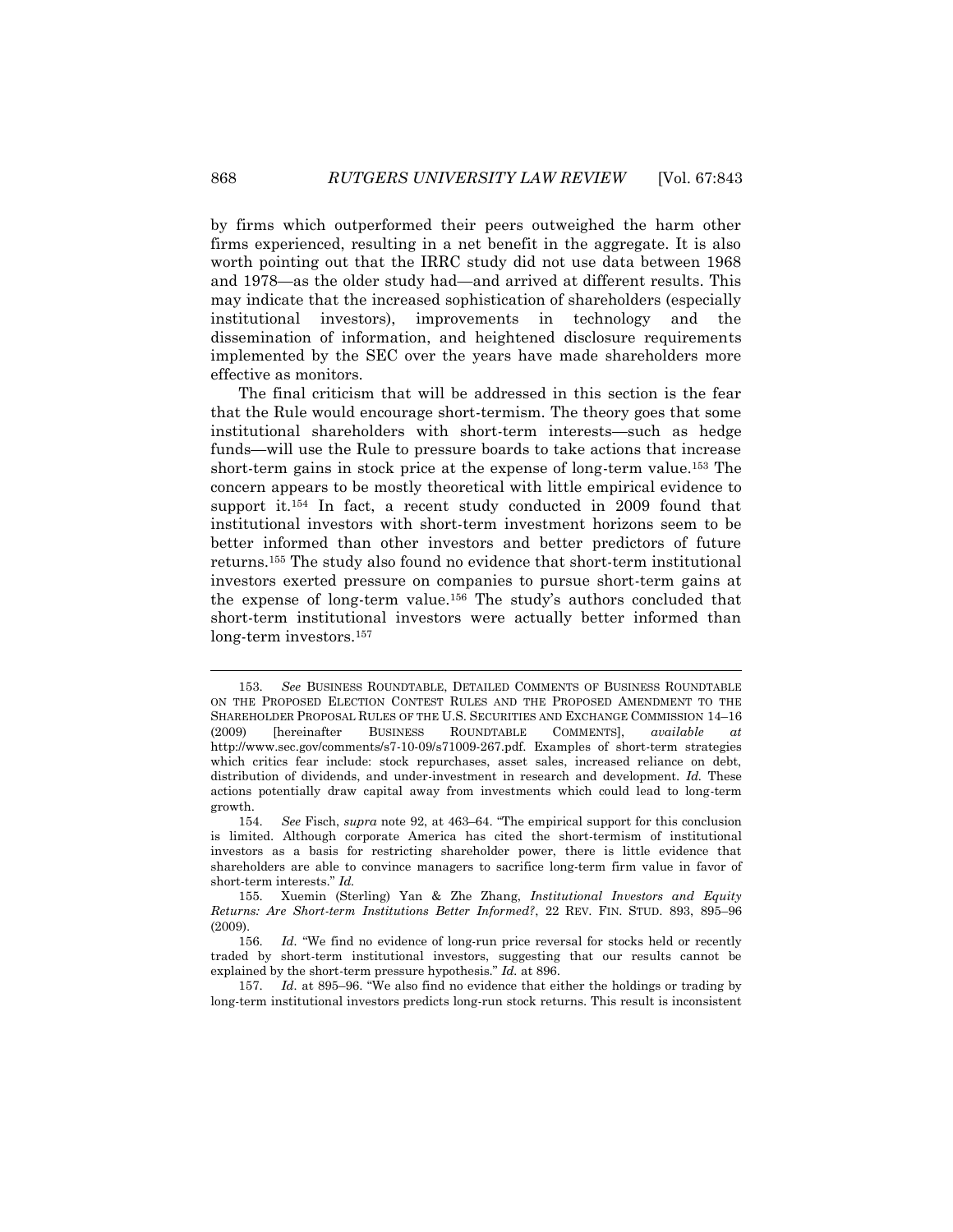Even if short-termism were to become an issue, it would be short lived. Proxy contests are election campaigns after all, with both the nominating shareholder and the incumbents stating their cases to shareholders through their proxy materials. If an institutional shareholder pursued long-term value destroying actions at any given company through a proxy contest, future incumbents at other companies would be quick to make compelling arguments against them in future elections. Such a strategy would likely become detrimental to the institutional investor in the long run.

#### *B. The Difficulty Shareholders Would Face in Using the Rule*

Potential costs aside, many have also criticized the Rule's somewhat onerous requirements on shareholders. These critics point out that the 3% ownership threshold and three-year holding requirement would have made the Rule impractical for all but a small handful of investors.<sup>158</sup> As one scholar persuasively points out:

Public pension funds, union pension funds, foundations, and the like virtually never hold as much as 3% of a company—holdings of even 1% are comparatively rare because such concentrated holdings increase the risk of a portfolio. Hedge funds often buy stakes of more than 3% but . . . are unlikely to meet the three-year holding period requirement. The only institutional investors that regularly hold 3% stakes for at least three years are mutual funds, and even then, only a small few funds are likely to achieve that ownership level for any given company.<sup>159</sup>

The SEC's own data painted a rather grim picture of the Rule's practicality as well. According to the SEC's findings, only 32% of large companies had at least one shareholder who met the 3% ownership and three-year holding requirements.<sup>160</sup> Similarly, only 33% of smaller companies had at least one shareholder who met the requirements.<sup>161</sup>

The ability—or lack of ability—shareholders may have in using the Rule is a product of policy choice, compromise, and construction rather than a fundamental flaw in proxy access generally. Therefore, any

 $\overline{a}$ 

with the hypothesis that long-term institutions are better informed about long-run returns." *Id.* at 896.

<sup>158.</sup> *See, e.g.*, Fisch, *supra* note 92, at 463.

<sup>159.</sup> *Id.*

<sup>160.</sup> Adopting Release, *supra* note 17, at 56,691.

<sup>161.</sup> *Id.*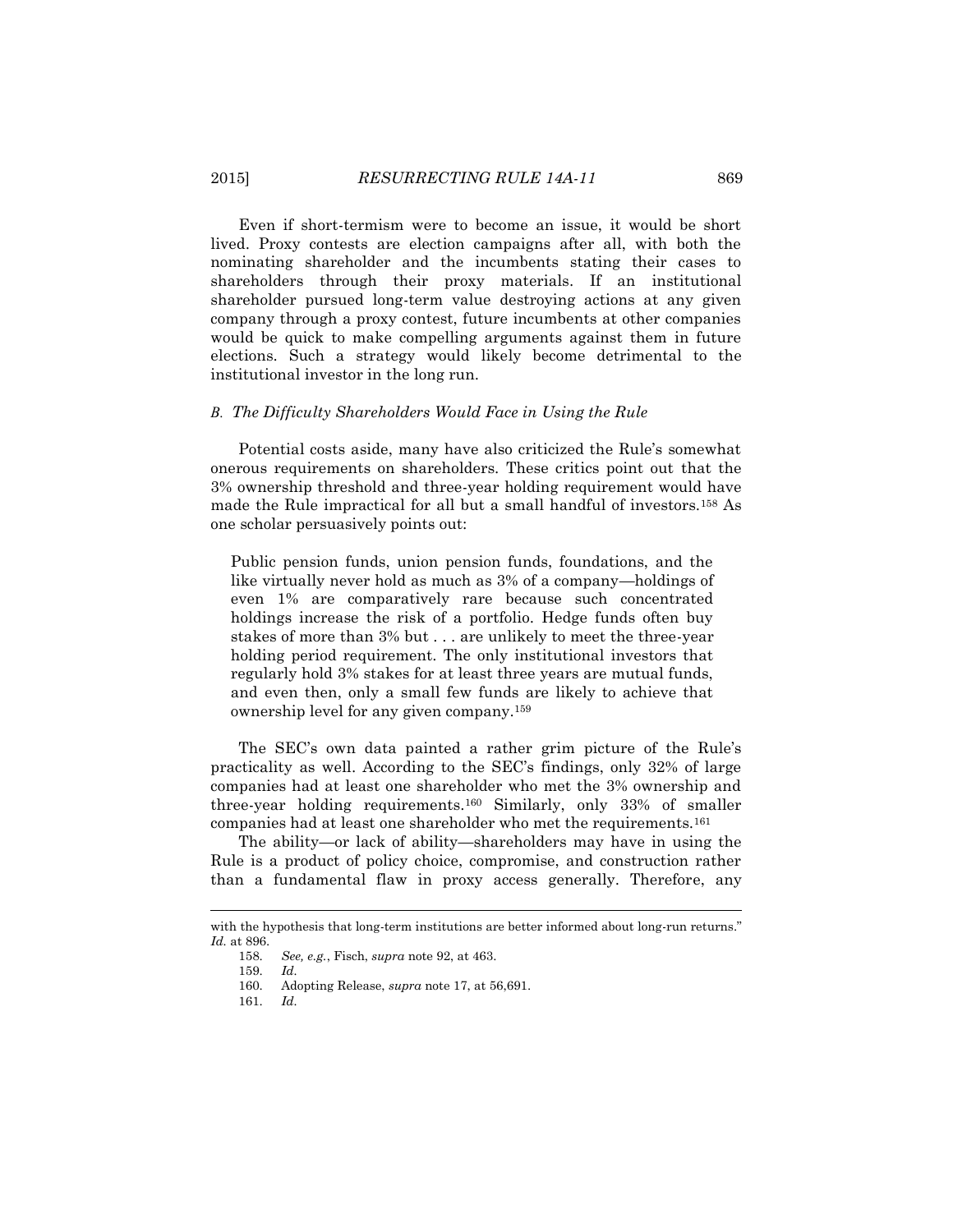difficulties shareholders face in using the Rule can be corrected by revising the ownership threshold and holding period, or eliminating them altogether.

## *C. Ambiguity Between the SEC's Stated Purpose and the Rule's Construction*

One scholar who was critical of Rule 14a-11, Professor Jill E. Fisch, recognized that the SEC's stated objectives and justifications for implementing the Rule did not coincide with the structure of the Rule and the various requirements the Rule imposed.<sup>162</sup> While this is a broader, higher-level criticism of the Rule, it is important to address because the issue helps shape the enforcement of future incarnations of the regulation and partially determines whether it will withstand judicial scrutiny. As previously mentioned, the SEC's stated purpose for implementing the Rule was to "facilitate the effective exercise of shareholders' traditional state law rights to nominate and elect directors to company boards of directors."<sup>163</sup> More specifically, the SEC sought to construct a Rule, which "functions, as nearly as possible, as a replacement for an actual in-person meeting of shareholders."<sup>164</sup>

However, many of the restrictions and requirements of the Rule were inapposite to that purpose. State law does not restrict nominations based on the quantity of shares held or the length of ownership.<sup>165</sup> The Rule also exempted communications pursuant to forming a nominating group from other proxy regulations, but failed to grant the same exemption for shareholders performing the same activities pursuant to state law or a specific company's nominating procedures.<sup>166</sup> As Professor Fisch aptly concluded:

The SEC's effort to defend Rule 14a-11 as facilitating the exercise of state law rights was disingenuous. By specifying qualifications and criteria for the exercise of nominating power, Rule 14a-11 attempted to create a federal nominating power—a power far narrower than that granted to shareholders by state law . . . . Moreover, to the extent that shareholder nominating power is based on the power to elect directors, state law provides no basis

<sup>162.</sup> *See* Fisch, *supra* note 92.

<sup>163.</sup> Adopting Release, *supra* note 17, at 56, 668.

<sup>164.</sup> *Id.* at 56,670.

<sup>165.</sup> Fisch, *supra* note 92, at 454–55.

<sup>166.</sup> *Id.* at 448–49.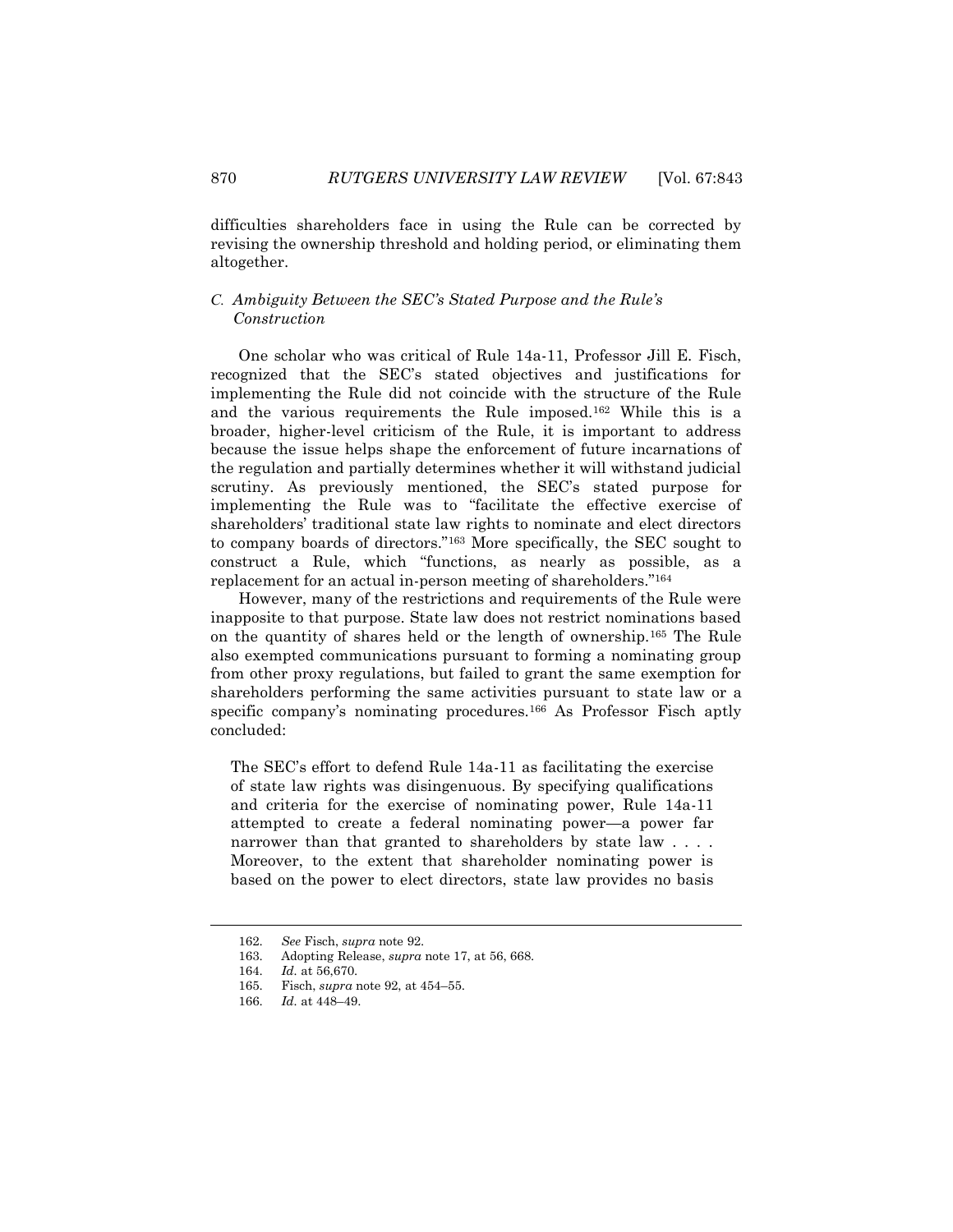for limiting such power to a lesser number of nominees than those upon whom the shareholders vote  $\dots$ .<sup>167</sup>

Even more confusing was the SEC's choice *not* to include improving corporate governance as a core purpose for implementing the Rule, and it was not given a great deal of attention.<sup>168</sup> What makes this omission so befuddling is that any economic benefit the Rule would have produced stems from the idea that increased shareholder access leads to improved performance through better governance.<sup>169</sup>

Such ambiguity is destructive and must be resolved if a future Rule 14a-11 is to be successful. Although stated purposes may not directly affect technical aspects of the Rule, ambiguity creates a basis for opponents to attack a rule in court. An unclear statement of purpose also affects the persuasiveness of the SEC's analysis on the Rule's impact and undermines future judicial and agency interpretation of the Rule's provisions. Thus, the SEC should simply drop the state law rhetoric and use improving corporate governance and corporate economic performance as its sole purpose in enacting a future Rule 14a-11. Professor Fisch is correct: The Rule creates a federal nominating power separate from any state law right. This should be embraced by the SEC and would enable it to properly justify its choice of requirements and restrictions. It would also provide the SEC with greater freedom in producing empirical data which supports the Rule without fear of contradicting its stated purpose.<sup>170</sup>

## *D. The Preference for Private Ordering*

Of all the criticisms surrounding Rule 14a-11, the argument that private ordering<sup>171</sup> through state enabling laws is superior to a federally

<sup>167.</sup> *Id.* at 454–55.

<sup>168.</sup> Improved corporate governance was, however, mentioned in passing as a potential benefit. Adopting Release, *supra* note 17, at 56,681; 56,761–63; 56,767; 56,773–74.

<sup>169.</sup> *See* Fisch, *supra* note 92, at 454.

<sup>170.</sup> A great deal of available empirical data and theory which supports proxy access focuses on institutional and activist investors rather than retail investors. The Rule's construction recognized this implicitly when it adopted large share ownership requirements. However, using this evidence undermines the stated purpose of facilitating shareholders' state law rights since it restricts its use to only a small few. If the Rule were framed solely as providing improved governance and economic benefits, this would not cause the sort of cognitive dissonance the original Rule created.

<sup>171.</sup> "Private ordering" is the sharing of regulatory authority with private actors. In a private ordering scheme, the government delegates the authority to regulate various activities to the private players participating in the activities. *See* Steven L. Schwarcz, *Private Ordering*, 97 NW. U. L. REV. 319, 319 (2002).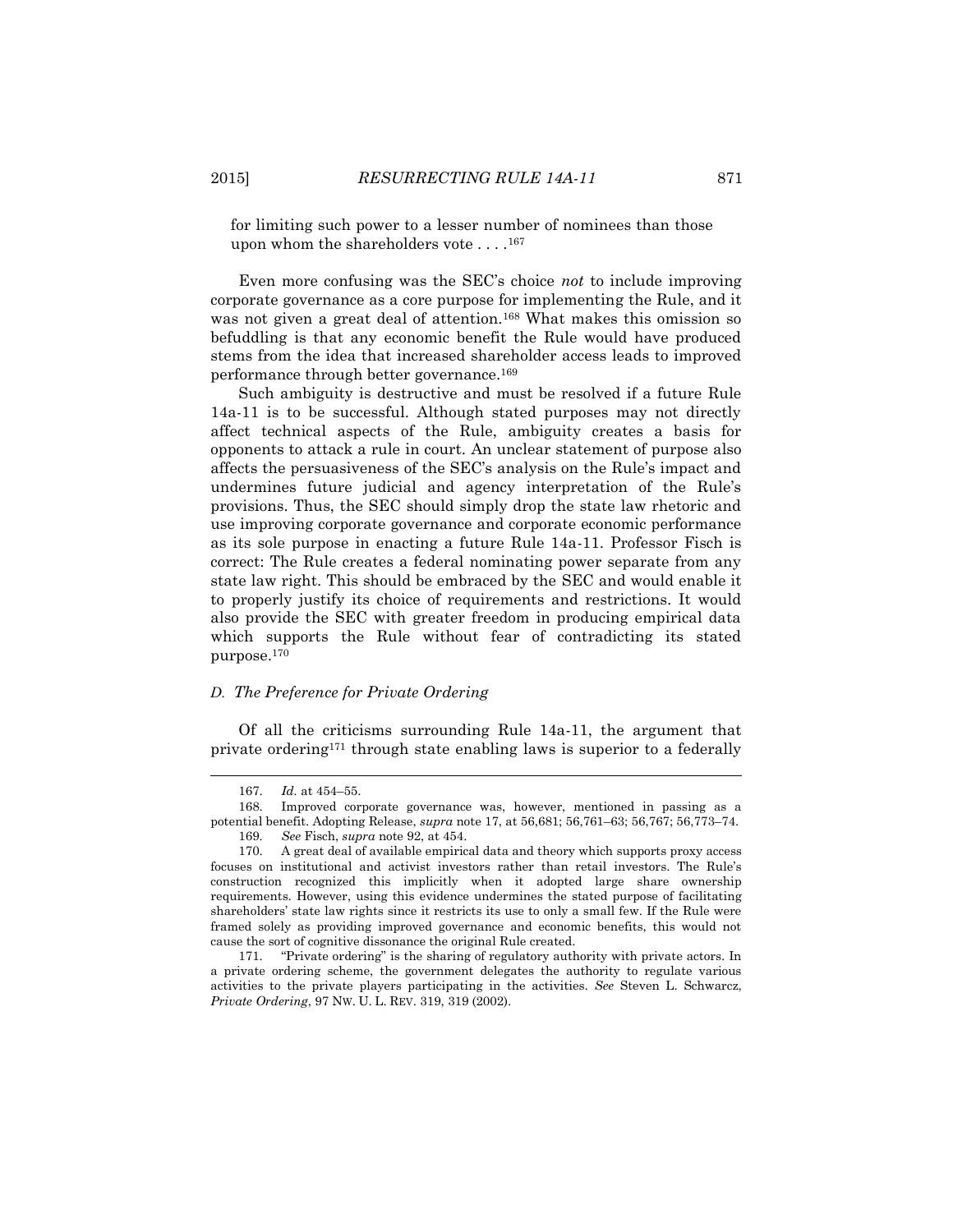imposed standard is the most important issue to address. Other criticisms, such as the difficulty shareholders would face in meeting the requirements for using the Rule, the Rule's costs, the potential for abuse, and others all refer to issues of statutory construction and feasibility. While these are critical considerations, the argument in favor of private ordering presents a far more fundamental question: Even if a "perfect" federal rule could be constructed, is it the best solution?

Several scholars<sup>172</sup> and many commenters to the Rule<sup>173</sup> advocate for abandoning any attempt to impose mandatory proxy access in favor of more modest rule changes that would facilitate private ordering, retaining the status quo.<sup>174</sup> The stated reasons<sup>175</sup> for taking this view are: (1) the current system works just fine;<sup>176</sup> (2) states compete for corporate charters which encourages efficient regulation while the federal government does not;<sup>177</sup> and (3) federal regulation inhibits "experimentation" with different regulatory regimes.<sup>178</sup> However, there is a significant flaw within these arguments which strongly suggests that federal intervention in the realm of shareholder proxy access is necessary: State law favors corporate management and shareholders have limited ability to bargain for better terms through private ordering.

The view that the status quo is superior to a federally imposed mandate is rooted in the belief that the most practicable method of operating a large business enterprise is through a centralized and

<sup>172.</sup> *See, e.g.*, Fisch, *supra* note 92 (advocating for SEC rules which facilitate inclusion of shareholder nominees on a company's proxy statement, but leave it to the states to determine when shareholders ultimately have access); Sharfman, *supra* note 132 (advocating for abandonment of mandatory proxy access and a return to the status quo prior to the 2010 amendment of Rule 14a-8); Bainbridge, *supra* note 26 (advocating for the status quo); D. Gordon Smith et al., *Private Ordering with Shareholder Bylaws*, 80 FORDHAM L. REV. 125 (2011) (advocating amendments to the *Delaware Code* and SEC Rule 14a-8 to facilitate private ordering rather than a mandatory federal proxy access rule).

<sup>173.</sup> Ninety-four commenters to the rule favored abandoning Rule 14a-11, but approved amending Rule 14a-8 to allow shareholder proposals to amend corporate bylaws governing director nominations and the election process. Adopting Release, s*upra* note 17, at 56,731 n.678.

<sup>174.</sup> *See* Fisch, *supra* note 92. In the article, Professor Fisch advocates for an SEC rule requiring companies to "disclose in their proxy statements all properly nominated director candidates," whether those nominations come from management or shareholders. *Id.* at 495. This rule would defer to state law "the circumstances under which shareholders have the power to nominate director candidates." *Id.*

<sup>175.</sup> The three arguments presented are those which directly address why private ordering is potentially preferable to a federal mandate.

<sup>176.</sup> Bainbridge, *supra* note 26, at 1739–40.

<sup>177.</sup> Fisch, *supra* note 92, at 487–88.

<sup>178</sup>*. Id.* at 490–92.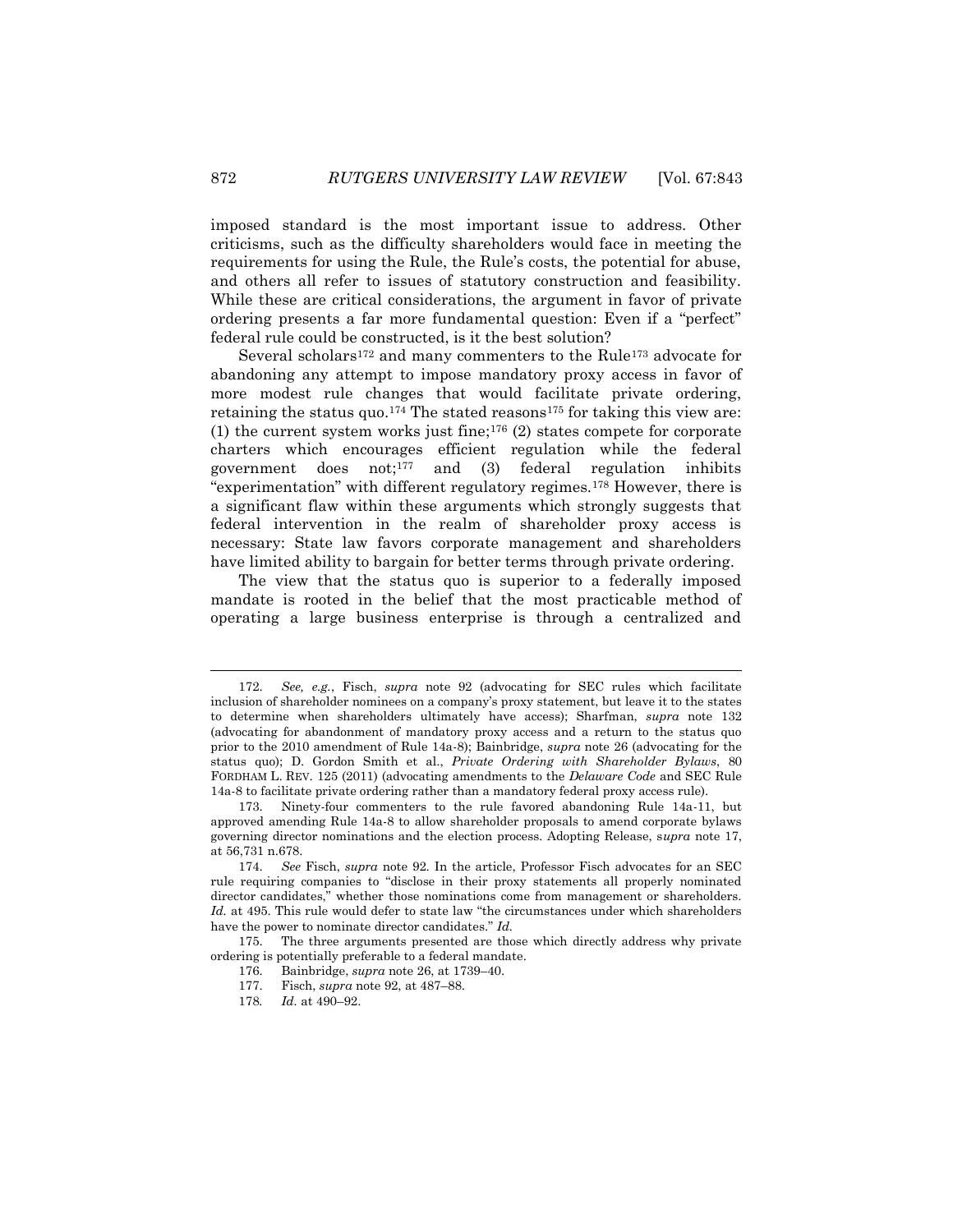essentially non-reviewable decision-making authority.<sup>179</sup> Since an expansion of shareholder voting rights would divest some of that authority, it would disrupt this theoretically efficient mechanism.<sup>180</sup> Therefore, it is argued that shareholder voting rights, along with other methods of holding a board accountable, should be constrained in order to preserve the value of authority.<sup>181</sup> In lieu of having shareholders police a company's board and management, the market is offered as the main source of disciplinary force.<sup>182</sup> Professor Stephen M. Bainbridge, a leading proponent of this view, notes that "[d]espite the alleged flaws in its governance system, the U.S. economy has performed very well."<sup>183</sup> He further notes that companies which reincorporate in Delaware, a champion of the private-ordering-through-enabling-laws model, experience positive cumulative returns.<sup>184</sup> He contends that if investors felt Delaware was leading a "race-to-the-bottom,"<sup>185</sup> they would dump the stock of firms relocating there.<sup>186</sup>

180. *Id.* at 1750.

181. *Id.*; *see also* Stephen M. Bainbridge, *Unocal at 20: Director Primacy in Corporate Takeovers*, 31 DEL. J. CORP. L. 769, 785–90, 812 (2006) [hereinafter *Unocal at 20*]. 182. Bainbridge, *supra* note 26, at 1736.

The mechanism by which securities are priced ensures that the price reflects the terms of governance and operation offered by the firm. If those governance terms are unfavorable, investors will discount the price they are willing to pay for that firm's securities. As a result, the firm's cost of capital rises, leaving it, inter alia, more vulnerable to bankruptcy or hostile takeover. Corporate managers therefore have strong incentives to offer investors attractive governance arrangements.

Id. (internal quotation marks omitted).

186. *Id.* at 1743. It should be noted that using Delaware as evidence that state enabling laws are preferable to federally imposed mandates in the realm of proxy access is not particularly illuminating. First, Delaware has a relatively weak antitakeover statute in relation to other states. Second, shareholders approve reincorporation to Delaware because it results in improved firm value, not necessarily because Delaware is more "shareholder

 $\overline{a}$ 

<sup>179.</sup> Bainbridge, *supra* note 26, at 1750. Professor Stephen M. Bainbridge explains: "[S]hareholders lack incentives to gather the information necessary to participate actively in decision making." *Id.* at 1745. The cost to shareholders of becoming properly informed is significant. *Id.* Therefore, it is more efficient to have all relevant information collected in a central location, i.e., the board and management, who then acts upon the information. *Id.* at 1746. This logic works well when applied to the responsibilities of day-to-day operations and even overall corporate strategy, but seems to fall short in explaining why shareholders should be excluded from deciding *who* should be charged with these responsibilities.

<sup>183.</sup> *Id.* at 1739.

<sup>184.</sup> *Id.* at 1743.

<sup>185.</sup> Professor Bainbridge disputes the "race-to-the-bottom" theory in favor of the theory that state competition fosters more efficient regulation. *Id.* at 1742–43. The "phenomenon of state takeover regulation," according to advocates of the latter theory, is merely an outlier: "[A]dvocates . . . concede that state regulation of corporate takeovers appears to be an exception to the rule that efficient solutions tend to win out." *Id.* at 1742.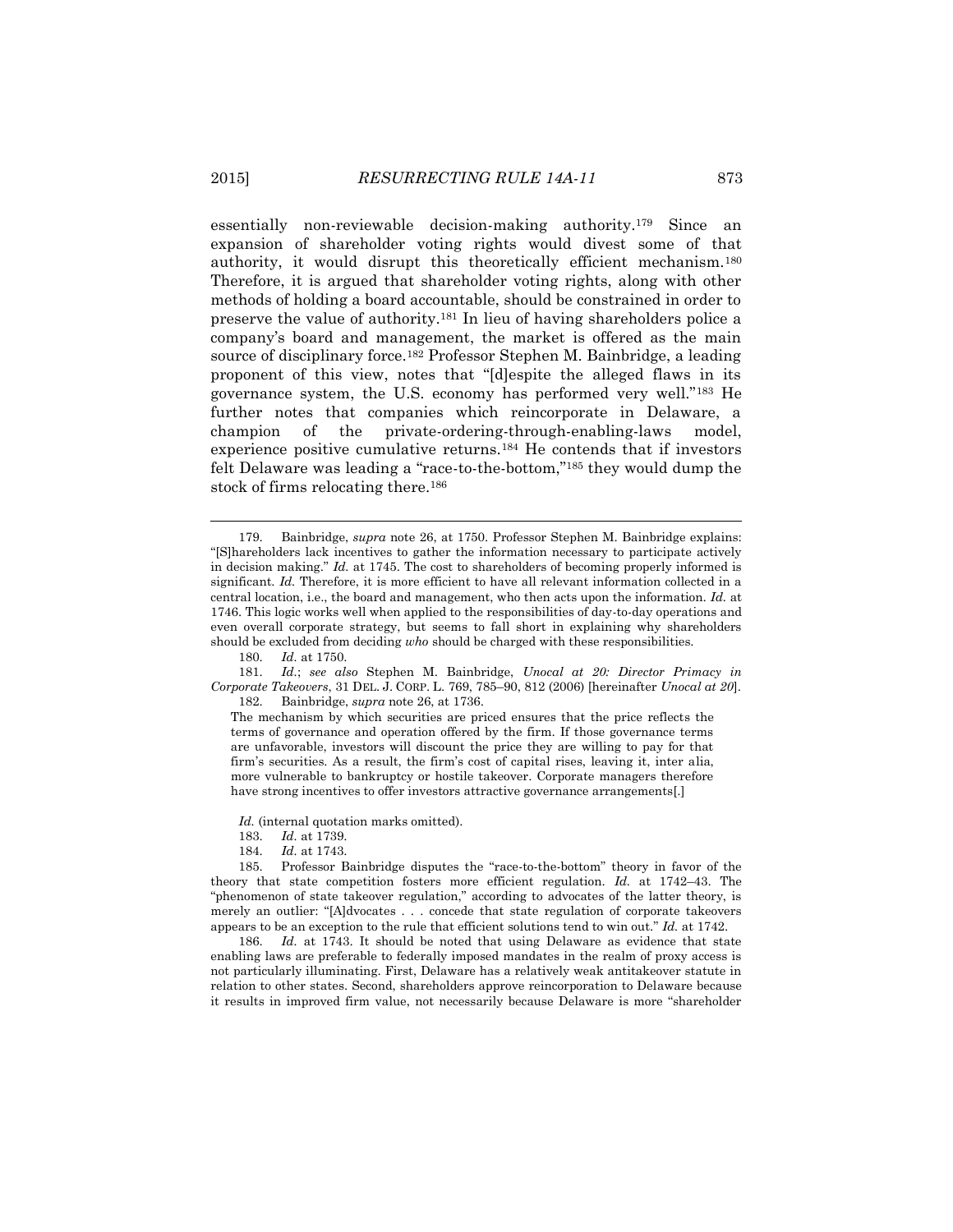It must be stressed that proponents of this side of the debate do not advocate removing shareholders from the picture entirely.<sup>187</sup> Rather, due to the complexities and dynamic nature of economic realities, the argument is that private ordering through state enabling laws is better suited for striking the proper balance of power between management and shareholders.<sup>188</sup>

It is undeniable that private ordering is *usually* superior to federal mandates in accommodating and adapting to the rapidly changing economic, regulatory, and political landscape. But, in the context of shareholder proxy access, the view that the status quo of private ordering is preferable to federal intervention suffers from a fatal flaw: State law caters to corporate management.<sup>189</sup> Fortunately, the majority of state corporation laws govern issues where management and shareholder interests do not directly conflict. For example, matters such as formation, general corporate powers, board composition and responsibilities, classes

187. *See* Fisch, *supra* note 92, at 484–85. "Critically, to function well, corporate governance must maintain a balance between managerial and shareholder power. Excess managerial power increases managerial agency costs. Excess shareholder power creates inefficiency and may, in some cases, create intra-shareholder agency costs." *Id.* Professor Bainbridge also expresses some level of reservation regarding resistance to proxy contest reform, but ultimately dismisses it. *See* Bainbridge, *supra* note 26, at 1740.

188. Fisch, *supra* note 92, at 487–90.

189. Those who advocate for private ordering through state enabling laws do not inherently disagree with this notion. Both Professors Bainbridge and Fisch subscribe to the idea that state competition for corporate charters produces efficient results, oft described as a "race-to-the-top." Both "race-to-the-top" and "race-to-the-bottom" arguments are rooted in the belief that state law caters to corporate managers. Robert B. Ahdieh, *Trapped in a Metaphor: The Limited Implications of Federalism for Corporate Governance*, 77 GEO. WASH. L. REV. 255, 256–59, 267 (2009). However, "race-to-the-top" theory holds that managers participate in their own competition for scarce investment capital which leads to innovation and efficient results. *Id.* at 257–58.

If *states* are competing in ways that advance the interests of *managers*, and *managers* are competing in ways that advance the interests of *shareholders*, the standard account implicitly suggests, we can simply drop managers out of the middle. With this bit of New Math, we arrive at the conventional wisdom of the modern literature, in which *states* compete in ways that advance the interests of *shareholders*.

*Id.* at 258.

friendly." Third, Delaware law provides many substantial advantages which benefit both management and shareholders mutually, irrespective of whether the state is "promanagement" or "pro-shareholder," such as "a specialized judiciary, its developed body of case law, and the network externalities associated with its law." Michal Barzuza, *Price Considerations in the Market for Corporate Law*, 26 CARDOZO L. REV. 127, 132 (2004). These competitive advantages are difficult to separate from the impact of Delaware law's protections or lack of protections for shareholders in determining the reasons why, in general, corporations and their shareholders decide to reincorporate in the state.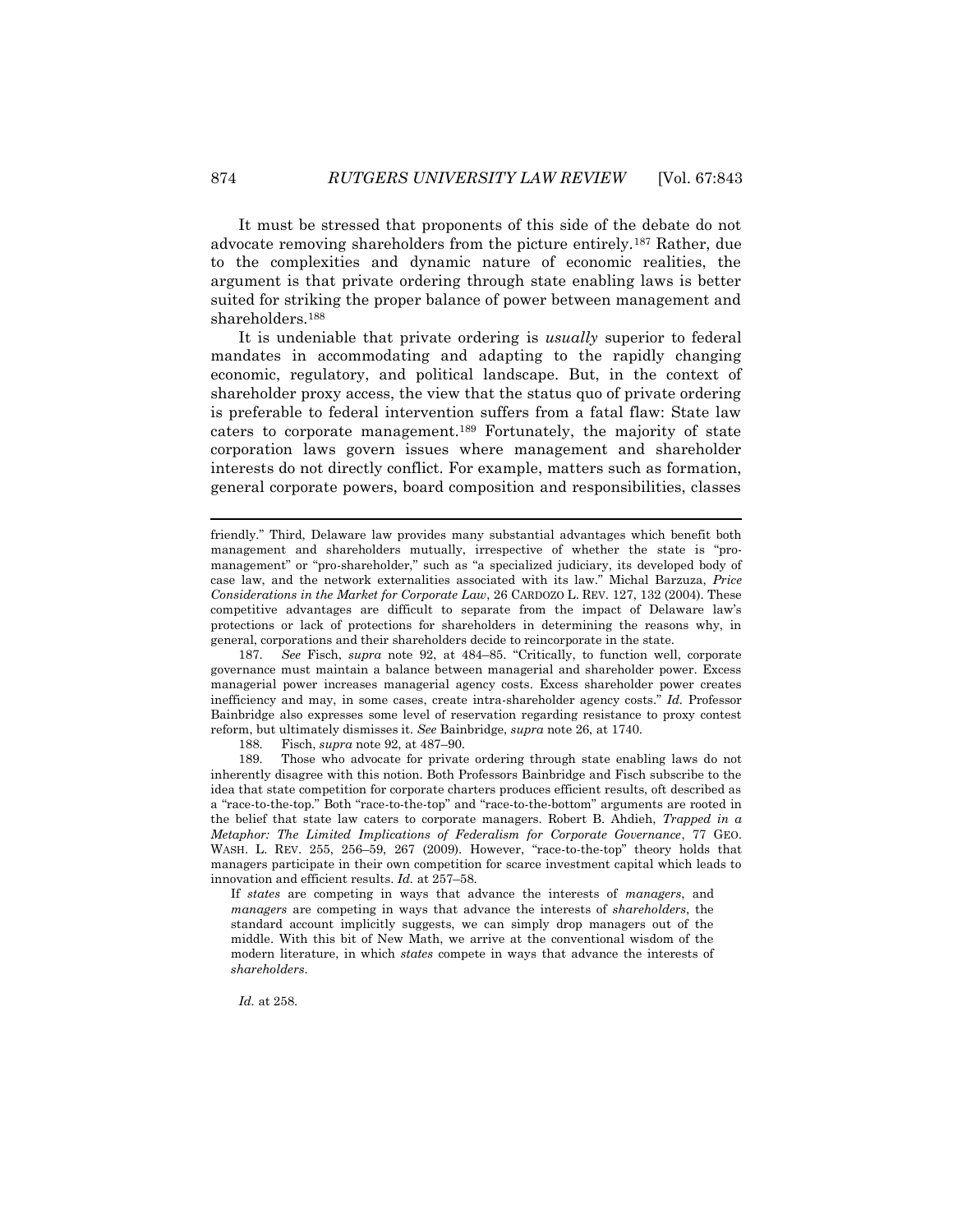of stock, and the scheduling of meetings and elections do not always directly address the balance of power between shareholders and managers.<sup>190</sup> The theory that state enabling law produces efficient results is premised on the idea that market forces influence management to adopt the "best" structures through private ordering. Assuming there is no significant shareholder dissatisfaction present when these matters arise, both shareholders and management have a mutual interest in finding an efficient means of formation, establishing a hierarchy of authority, and creating rules for the continued operation of a corporation through private ordering.

But, when there is an imbalance between the bargaining powers of parties with diverging interests, inefficient results often occur.<sup>191</sup> Such is the case with proxy access. Shareholders are at a significant informational disadvantage when compared to a company's board. They are also severely limited in their ability to bargain with management in developing a private ordering solution.<sup>192</sup> This, combined with a diffuse shareholder base and collective action problems, dissuades shareholders from voicing concern over inefficient or negative results of private ordering when performance and governance problems have yet to materialize. In other words, shareholders are likely to accept a suboptimal private ordering result as long as the company performs in

<sup>190.</sup> Of course, these matters can and do affect shareholder voting power when abused. For example, a company's board may attempt to expedite or postpone shareholder meetings in an effort to entrench itself. *See* Kidsco, Inc. v. Dinsmore, 674 A.2d 483 (Del. Ch. 1995); Aprahamian v. HBO & Co., 531 A.2d 1204 (Del. Ch. 1987); Schnell v. Chris-Craft Indus., 285 A.2d 437 (Del. 1971). In all these cases, the incumbent board either postponed or expedited shareholder meetings in order to disrupt a proxy contest launched by dissident shareholders.

<sup>191.</sup> Race-to-the-top theory views state corporate law and judicial venues as commodities consumed by corporations. William W. Bratton & Joseph A. McCahery, *The Equilibrium Content of Corporate Federalism*, 41 WAKE FOREST L. REV. 619, 640 (2006). The "market," then, takes care of the rest. *Id.* at 639–40. However, the law as product analogy works as a policy justification only when the regulating state provides a regulatory product that does not externalize costs on anyone other than the consuming corporation. *Id.* at 643. Meeting the qualification of controlling the externalization of costs "depends on the heroic assumption that shareholder and manager interests are always perfectly aligned, rendering irrelevant the mandated agenda control managers enjoy under the state system. Where, as with takeovers, interests do not stand aligned, the state system displays a structural defect." *Id.*

<sup>192.</sup> *See* Victor Brudney, *Corporate Governance, Agency Costs, and the Rhetoric of Contract*, 85 COLUM. L. REV. 1403, 1407–20 (1985). Professor Brudney notes that investors are unable to negotiate the terms of the relationship between investors and management since shareholder power is largely limited to voting "yes" or "no" on management proposals and director nominations. *Id.* at 1411–16. Even the power of shareholder votes is severely limited by the lack of information available for shareholders to make informed choices. *Id.* at 1413–14.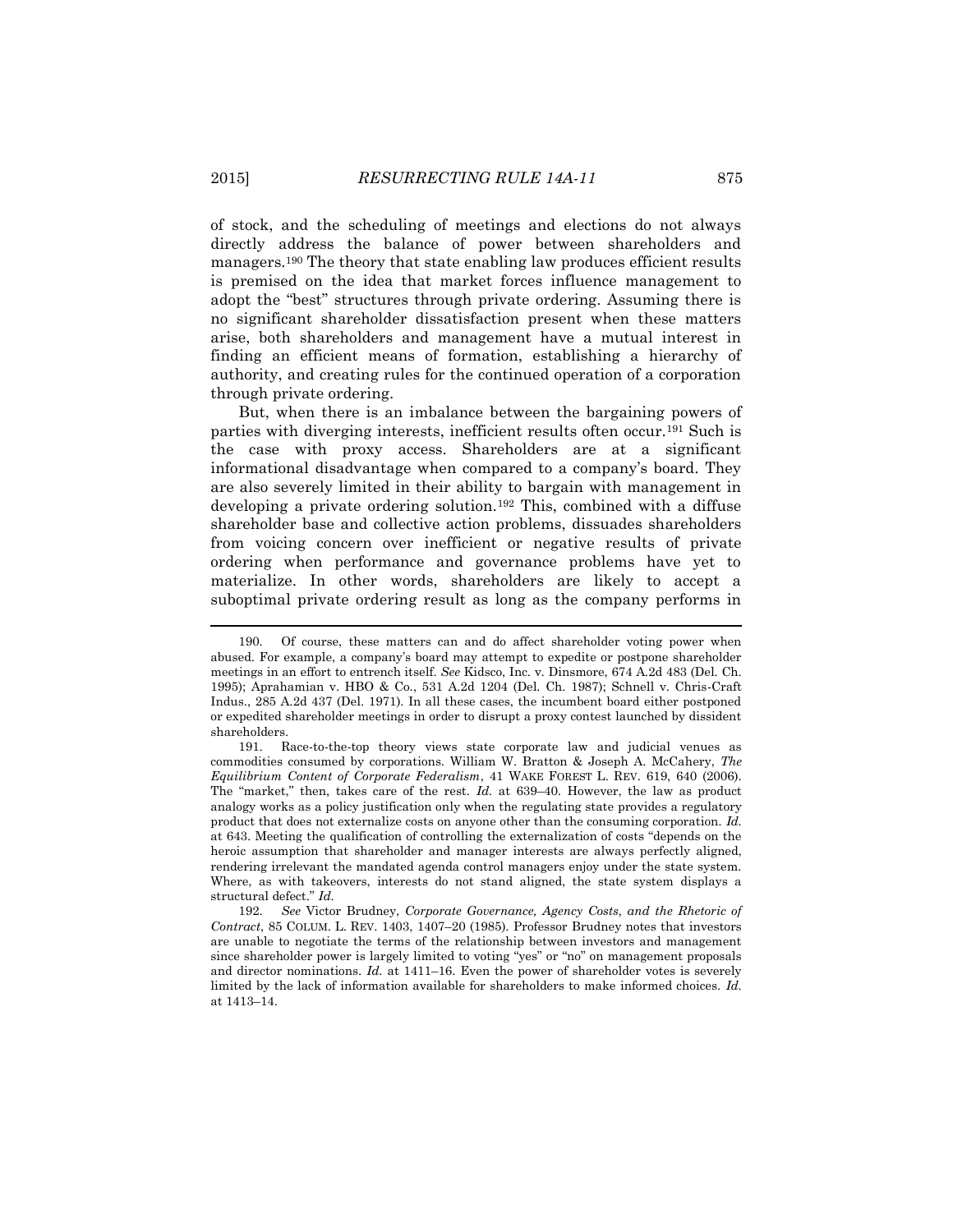the short term.<sup>193</sup> This explains why private ordering often produces efficient results, but also why shareholders may not resist private ordering results even when it does not. Thus, private ordering *usually* produces optimal results regarding issues where management interests align, or at least can coexist, with shareholder interests.

A prime example of an inefficient result of private ordering is the use of antitakeover mechanisms, such as shareholder rights plans, classified boards, and supermajority shareholder voting requirements.<sup>194</sup> There is strong evidence that these devices—especially shareholder rights plans and classified boards—reduce firm value.<sup>195</sup> These artifacts of private ordering, combined with state statutes which strongly favor management,<sup>196</sup> are illustrative of the deficiencies in the overzealous reliance on the state enabling law model. They also severely restrict the disciplinary effect of other market devices that objectors to federal regulation rely upon to hold directors accountable, such as hostile takeovers.<sup>197</sup>

Ultimately, competition between states results in laws which favor those able to form, reincorporate, or reallocate resources to the state, i.e. management. This creates an intrinsic defect in the state enabling law

194. *See infra* Part IV.A for descriptions of these devices and how they can reinforce poor company performance.

- 195. *See infra* note 209.
- 196. State antitakeover statutes are an example.

<sup>193.</sup> There is evidence to support this notion. A study by Bo Becker, among others, suggested that the "financial markets placed a positive value on shareholder access, as implemented in the SEC's August 2010 Rule." Bo Becker et al., *Does Shareholder Proxy Access Improve Firm Value?: Evidence from the Business Roundtable Challenge* 4 (Harvard Bus. Sch., Working Paper No. 11–052, 2012), *available at* http://www.hbs.edu/research/ pdf/11-052.pdf. The study's authors then asked the question: "[I]f enhanced proxy access would have increased firm value, why didn't shareholders and managers find a way to privately agree on proxy access, without the intervention of the SEC?" *Id.* at 6. The authors speculated, based on their results, that "some friction prevents firms from achieving the optimal degree of shareholder democracy on their own." *Id*. This paradox is consistent with the notion that shareholders do not fight—through private ordering—for better results until significant problems arise which justify the costs of doing so.

<sup>197.</sup> *See supra* text accompanying notes 43–55. Interestingly, Professor Bainbridge also advocates for limiting legal impediments which would constrain boards of directors from adopting antitakeover devices. *See* Bainbridge, *Unocal at 20*, *supra* note 181, at 807. This comports with his theory of director supremacy, but seems to leave little room for a mechanism for achieving any sort of director accountability. Others take a more nuanced view, recognizing the value of shareholder involvement as an accountability and errorcorrecting mechanism but prefer to leave regulation to the states and private ordering. *See*  Fisch, *supra* note 92, at 484–94; *see also* Jill E. Fisch, Book Review, *The Overstated Promise of Corporate Governance*, 77 U. CHI. L. REV. 923, 934–35, 942–43 (2010) (reviewing JONATHAN MACEY, CORPORATE GOVERNANCE: PROMISES KEPT, PROMISES BROKE (Princeton Univ. Press 2008)).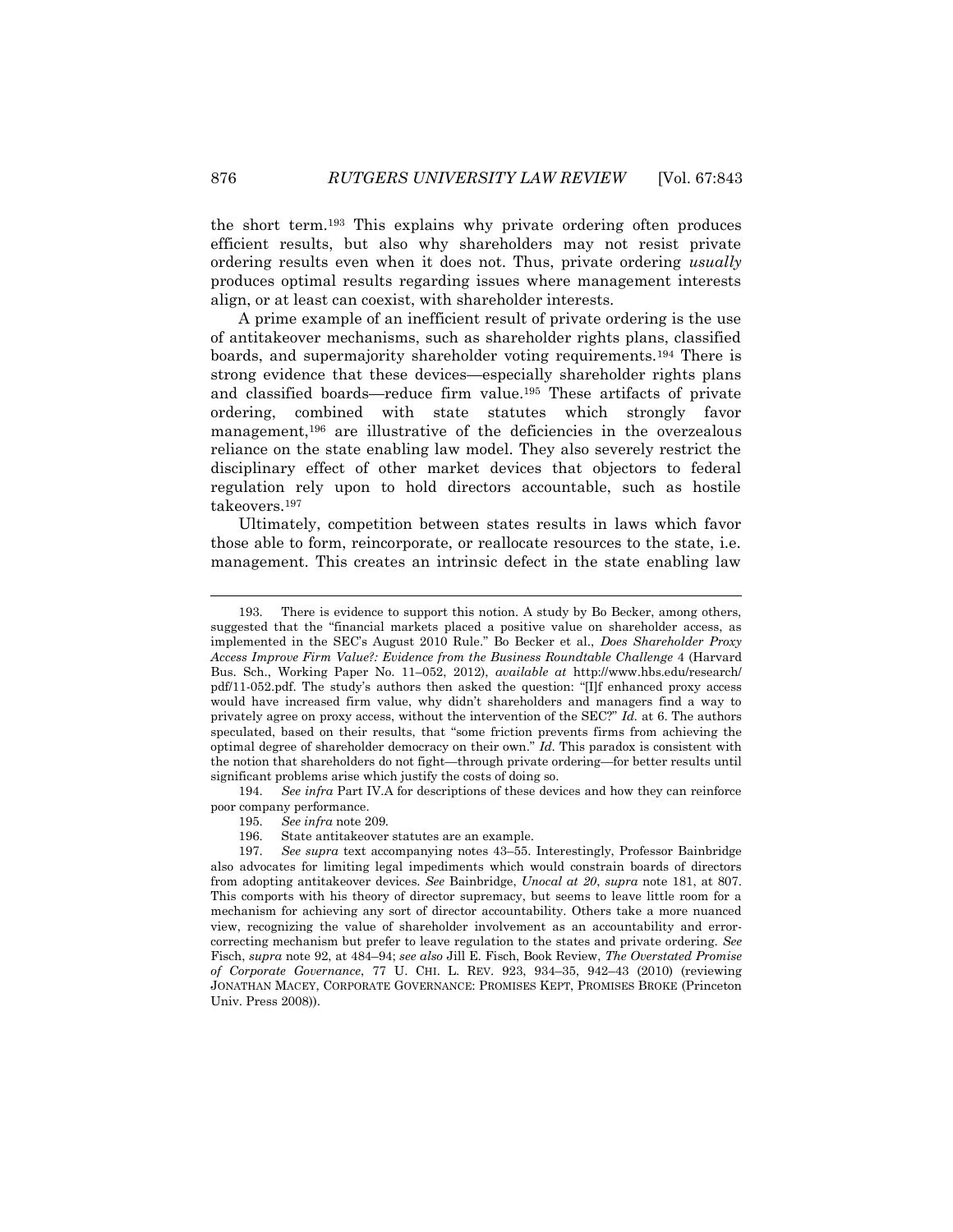model which is unlikely to resolve itself.<sup>198</sup> Private ordering is therefore unlikely to produce optimal results regarding proxy access because the interests of management and shareholders conflict.<sup>199</sup> Even though investors desire greater access<sup>200</sup> and greater access has been correlated with improved firm value,<sup>201</sup> unless the imbalance between the bargaining power of shareholders and management is corrected, optimal private ordering cannot be achieved. Therein lies the dilemma: How can the imbalance be corrected if the very same imbalance inhibits shareholders' attempts to adjust the allocation of power through more favorable proxy access?

The answer is likely federal intervention. Federal agencies are not subject to the same competitive pressures which inhibit state legislatures.<sup>202</sup> This allows federal actors to consider opposing arguments

*Id.* at 643–44.

199. State antitakeover statutes are the often cited poster child of the inefficiencies in the state enabling law model. *See* Bainbridge, *supra* note 26, at 1742. Though the author of this Note agrees with Professors Bainbridge and Fisch that state enabling law ordinarily leads to efficient results, antitakeover statutes are exemplary of the proposition that these laws fail when management's interests sufficiently diverge from those of shareholders.

200. A significant number of institutional investors wrote letters strongly in favor of Rule 14a-11 when it was proposed. *See, e.g.*, Letter from Jeff Mahoney, Gen. Counsel, Council of Institutional Investors, to Elizabeth M. Murphy, Sec'y, Sec. and Exch. Comm'n (Aug. 4, 2009), *available at* http://www.sec.gov/comments/s7-10-09/s71009-78.pdf; Letter from Abe Friedman, Global Head of Corporate Governance & Proxy Voting, Barclays Global Investors, to Elizabeth M. Murphy, Sec'y, Sec. and Exch. Comm'n, (Aug. 14, 2009), *available at* http://www.sec.gov/comments/s7-10-09/s71009-172.pdf; Letter from Ten Institutional Investors, to Mary L. Schapiro, Chairman, Sec. and Exch. Comm'n (Aug. 17, 2010), *available at* http://www.sec.gov/comments/s7-10-09/s71009-668.pdf; Letter from Anne K. Kvam, Global Head of Corporate Governance, Norges Bank Inv. Mgmt., to Sec. and Exch. Comm'n (Aug. 17, 2009), *available at* http://www.sec.gov/comments/s7-10-09/s71009- 258.pdf; Letter from Joseph A. Dear, Chief Inv. Officer, CalPERS, to Elizabeth M. Murphy, Sec'y, Sec. and Exch. Comm'n (Aug. 14, 2009), *available at* http://www.sec.gov/comments/s7- 10-09/s71009-259.pdf.

201. *See* CERNICH, *supra* note 148 (finding that boards where shareholders successfully nominated and elected one or more directors outperformed their peers); Mulherin & Pulsen, *supra* note 147 (finding that proxy contests increased shareholder value in aggregate); Fos, *supra* note 60 (finding that, as the likelihood of a proxy contest increases, the operating performance of the company improves).

202. Federal regulators are not heavily influenced by a need to compete for domestic corporate charters. Although they may experience pressure from lobbyists, they are nonetheless in a better position to weigh opposing arguments more fairly as opposed to

<sup>198.</sup> *See generally* Bratton & McCahery, *supra* note 191.

Because the market forces a state that actually competes to focus on the variables that influence incorporation decisions, there follows a concern for management preferences rather than shareholder value itself. Accordingly, nothing at the state level prevents suboptimal accommodation of management preferences respecting ex post affiliation terms and fiduciary standards.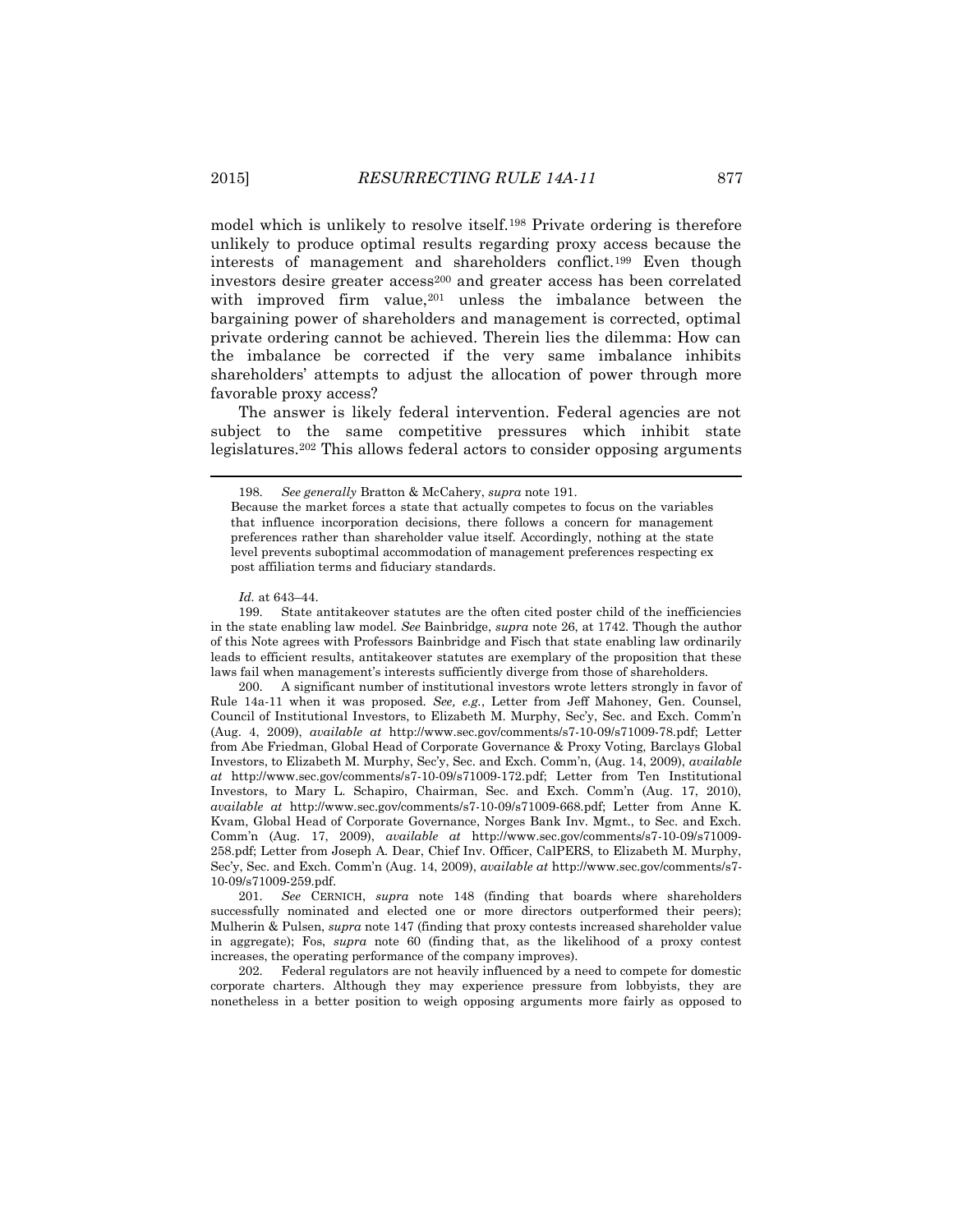and interests without an implicit obligation to side with any one party. Federal regulators may also have greater access to expertise gained through the pooling of resources and information.<sup>203</sup> This can allow the federal government to create efficient rules in those instances where the states or private actors cannot.<sup>204</sup>

Furthermore, the evidence suggests that federal intervention in the arena of shareholder proxy access would not result in the disruption of our system of private ordering through state enabling laws.<sup>205</sup> Federal and state corporate laws have long coexisted harmoniously.<sup>206</sup> Federal intervention mandating shareholder proxy access would merely correct an imbalance that the markets and private ordering have thus far been unable to rectify. The states' ability to pursue enabling laws and compete for corporate charters—the fundamental underpinning of the private ordering model—would be undisturbed.

Finally, adopting a uniform default rule mandating shareholder proxy access may actually improve and protect private ordering. As those who oppose federal intervention point out, rulemaking efficiency can be enhanced by competitive pressures.<sup>207</sup> Ultimately, shareholders are the "market": Corporate stock is a commodity which shareholders consume. Therefore, properly constructed regulation which allows for greater shareholder influence is, in effect, a way to empower the market to promote efficiency. The status quo, when viewed from this perspective, is actually a hindrance to a properly functioning free market system. A

[C]orporate governance is not merely a matter of private ordering. Rights, including shareholder rights, are artifacts of law, and in the realm of corporate governance some rights cannot be bargained away but rather are imposed by statute. There is nothing novel about mandated limitations on private ordering in corporate governance.

Adopting Release, *supra* note 17, at 56, 672.

205. *See generally* Bratton & McCahery, *supra* note 191. In this article, Professors Bratton and McCahery survey the history of interaction between state and federal corporate law and determine that the two have coexisted to be mutually beneficial. *Id.* The authors also present evidence that the federal government has little incentive to "micromanage" and give various examples of successful federal incursions into substantive corporate law. *Id.* at 650–74.

- 206. *See generally id.*
- 207. *See* Fisch, *supra* note 92, at 488–89.

state actors who are more inclined to categorically side with management interests. Another key difference for the SEC in particular is that undue pressure from interest groups is counterbalanced by unusually intense judicial review. *Cf.* Al-Alami, *supra* note 94 (analyzing the increasingly intense judicial scrutiny of SEC actions compared to the deference ordinarily given to other federal agencies).

<sup>203.</sup> Ahdieh, *supra* note 189, at 296.

<sup>204.</sup> The SEC also acknowledged this idea in adopting Rule 14a-11: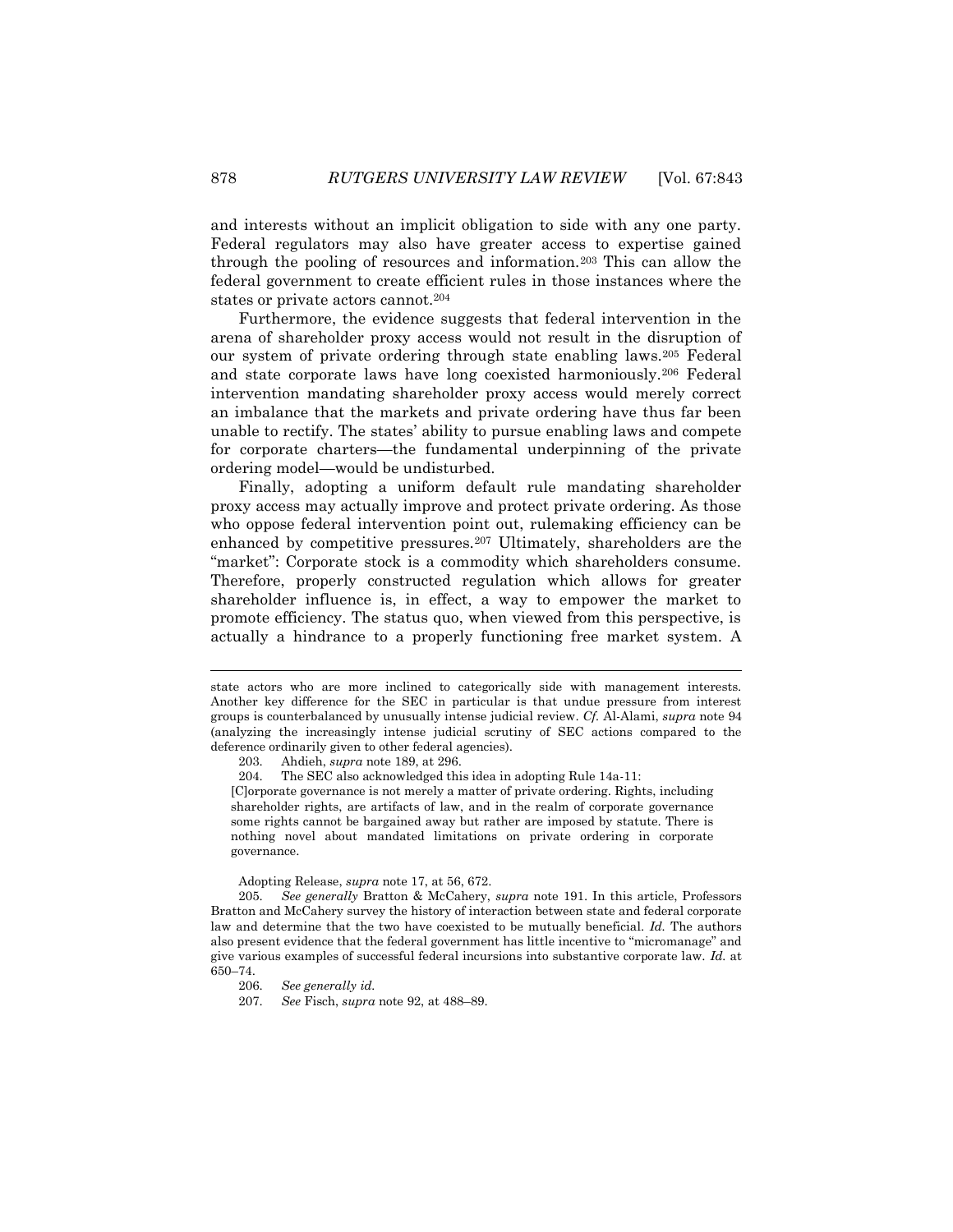federal rule mandating shareholder access would thus *improve* private ordering by increasing competitive pressure upon boards of directors. This would further motivate directors to adopt efficient rules. Increasing shareholder influence over corporations can also *protect* private ordering by eliminating the need for government regulation in other areas of corporate governance and the securities markets. A uniform expansion of shareholder power would allow investors to push for improved governance terms and increased investor protections when needed through private ordering. This alleviates the need for government regulation in these areas.<sup>208</sup>

For all of these reasons, federal intervention through a revamped Rule 14a-11 is the most pragmatic solution for achieving the necessary balance of power between shareholders and company management. Given the limitations of state law and private ordering, the status quo is not the answer.

#### IV. GUIDING PRINCIPLES AND A FRAMEWORK FOR ANALYSIS

In order to properly present and analyze potential revisions to Rule 14a-11, it is important to establish some of the governance "problems" the Rule is to address and build a framework for applying the revisions to these issues. The following sections will identify three devices which inhibit good governance, explore how a new Rule 14a-11 can address these issues, and describe a framework for analyzing revisions.

#### *A. Management Entrenchment is Negatively Correlated with Firm Value*

One of the core purposes of strengthening a shareholder's ability to nominate directors to a company's board is to combat entrenched management. Therefore, understanding the devices management uses to entrench itself is necessary in any discussion of Rule 14a-11. In this section, three of these devices will be briefly examined: (1) classified boards; (2) supermajority voting requirements for bylaw amendments; and (3) shareholder rights plans. These devices are of particular significance because they directly impede shareholders' ability to effect changes in a company's governance and performance. There is also no shortage of empirical evidence that these devices have a detrimental

<sup>208.</sup> *See* Lucian A. Bebchuk, *Response to Increasing Shareholder Power: Reply: Letting Shareholders Set the Rules*, 119 HARV. L. REV. 1784, 1789 (2006). "In the absence of shareholder power to initiate rules-of-the-game decisions, adoption of such constraint is unlikely without regulatory intervention. With shareholder power over rules of the game, such intervention could be unnecessary." *Id.*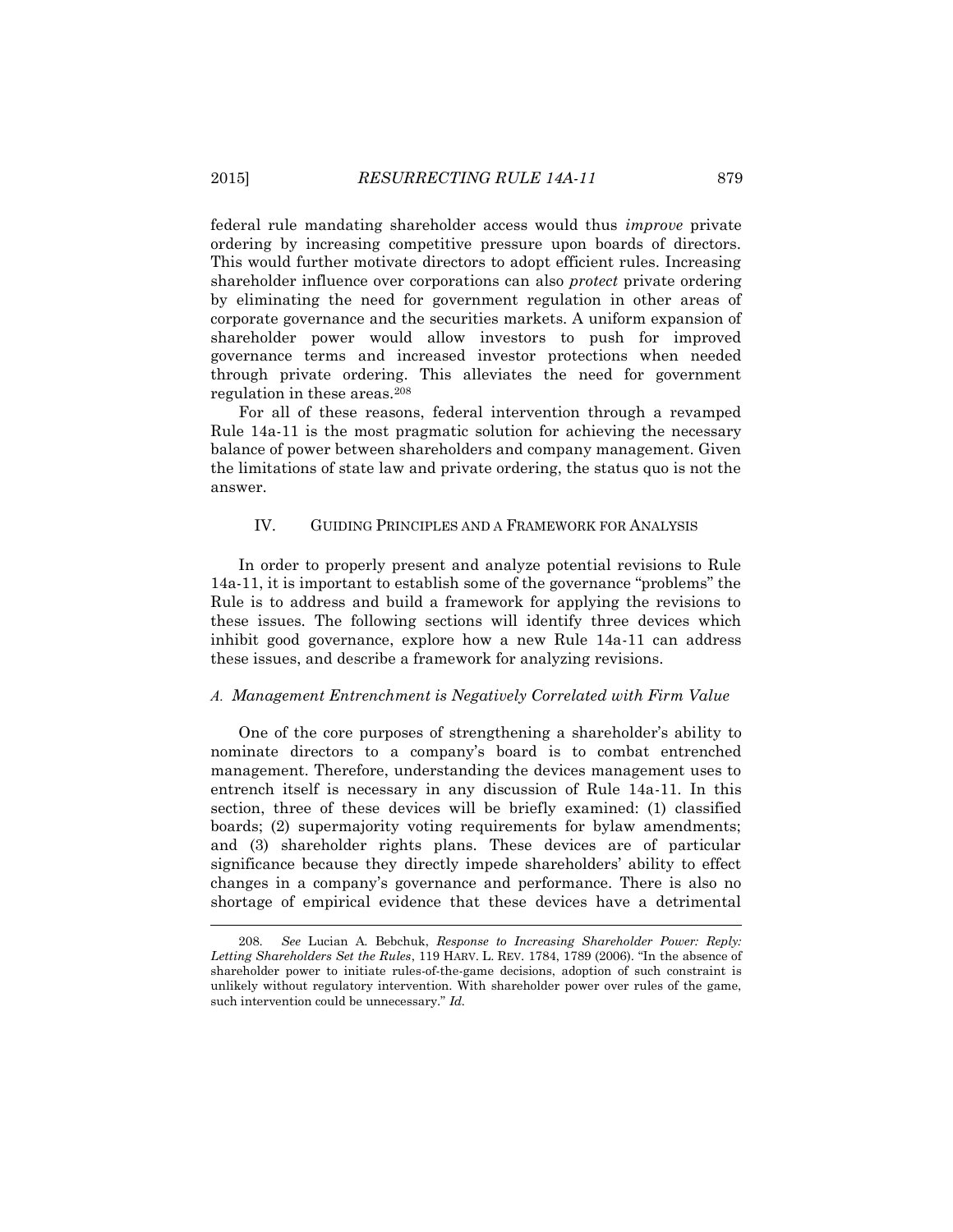effect on firm value and shareholder wealth.<sup>209</sup> They are also devices which Rule 14a-11, if properly designed, can help to overcome.

#### 1. Classified Boards

A classified (staggered) board is one where the directors are divided into classes, usually three, with only one class standing for election each year.<sup>210</sup> The purpose of such an arrangement is to impede a shareholder's ability to gain majority representation on the company's board of directors, since only a minority of board positions are up for election each year.<sup>211</sup>

A company classifies its board through either provisions in the corporate charter or through bylaws.<sup>212</sup> If a company's governing documents do not provide for a classified board, it can only classify the board by amending its charter or bylaws with shareholder approval.<sup>213</sup> Classified boards disrupt the market for corporate control by facilitating the entrenchment of incumbent directors. In order for a dissident shareholder to take control of a classified board, the shareholder needs to run at least two proxy contests to gain a majority of seats.<sup>214</sup> When

<sup>209.</sup> *See, e.g.*, James M. Mahoney & Joseph T. Mahoney, *An Empirical Investigation of the Effect of Corporate Charter Antitakeover Amendments on Stockholder Wealth*, 14 (Bureau of Economic and Business Research, Working Paper No. 91-0154, 1991) (finding that antitakeover devices have both positive and negative effects on shareholder wealth in takeover situations, but that the negative outweigh the positive); Lucian A. Bebchuk et al., *What Matters in Corporate Governance?*, 22 REV. FIN. STUD. 783 (2009) [hereinafter *What Matters*] (finding that classified boards, limitations on shareholder amendments, supermajority voting requirements, shareholder rights plans, and "golden parachutes" have negative effects on overall firm value evidenced by lower Tobin's Q values); Lucian A. Bebchuk et al., *The Powerful Antitakeover Force of Staggered Boards: Theory, Evidence, and Policy*, 54 STAN. L. REV. 887 (2002) [hereinafter *Staggered Boards*] (finding that the presence of a classified board has negative effects on shareholder wealth in takeover situations); Michael D. Frakes, *Classified Boards and Firm Value*, 32 DEL. J. CORP. L. 113 (2007) (finding that, on average, classified boards have a negative effect on overall firm value); Olubunmi Faleye, *Classified Boards, Firm Value, and Managerial Entrenchment*, 83 J. FIN. ECON. 501 (2007) (finding classified boards have a negative effect on overall firm value using Tobin's Q).

<sup>210.</sup> Mahoney & Mahoney, *supra* note 209, at 20.

<sup>211.</sup> *Id.*

<sup>212.</sup> *See, e.g.*, DEL. CODE ANN. tit. 8, § 141(d) (2013).

<sup>213.</sup> Corporate charter amendments require both shareholder and board approval. *See* John C. Coates, IV, *Explaining Variation in Takeover Defenses: Blame the Lawyers*, 89 CALIF. L. REV. 1301, 1306 (2001). Bylaws, on the other hand, can be unilaterally amended by the board in some circumstances. However, state law ordinarily requires shareholder approval for bylaw amendments that seek to classify a board. *See* DEL. CODE ANN. tit. 8, § 141(d) (2013); N.Y. BUS. CORP. LAW § 704(a) (Consol. 2013).

<sup>214.</sup> Bebchuk et al., *Staggered Boards*, *supra* note 209, at 899.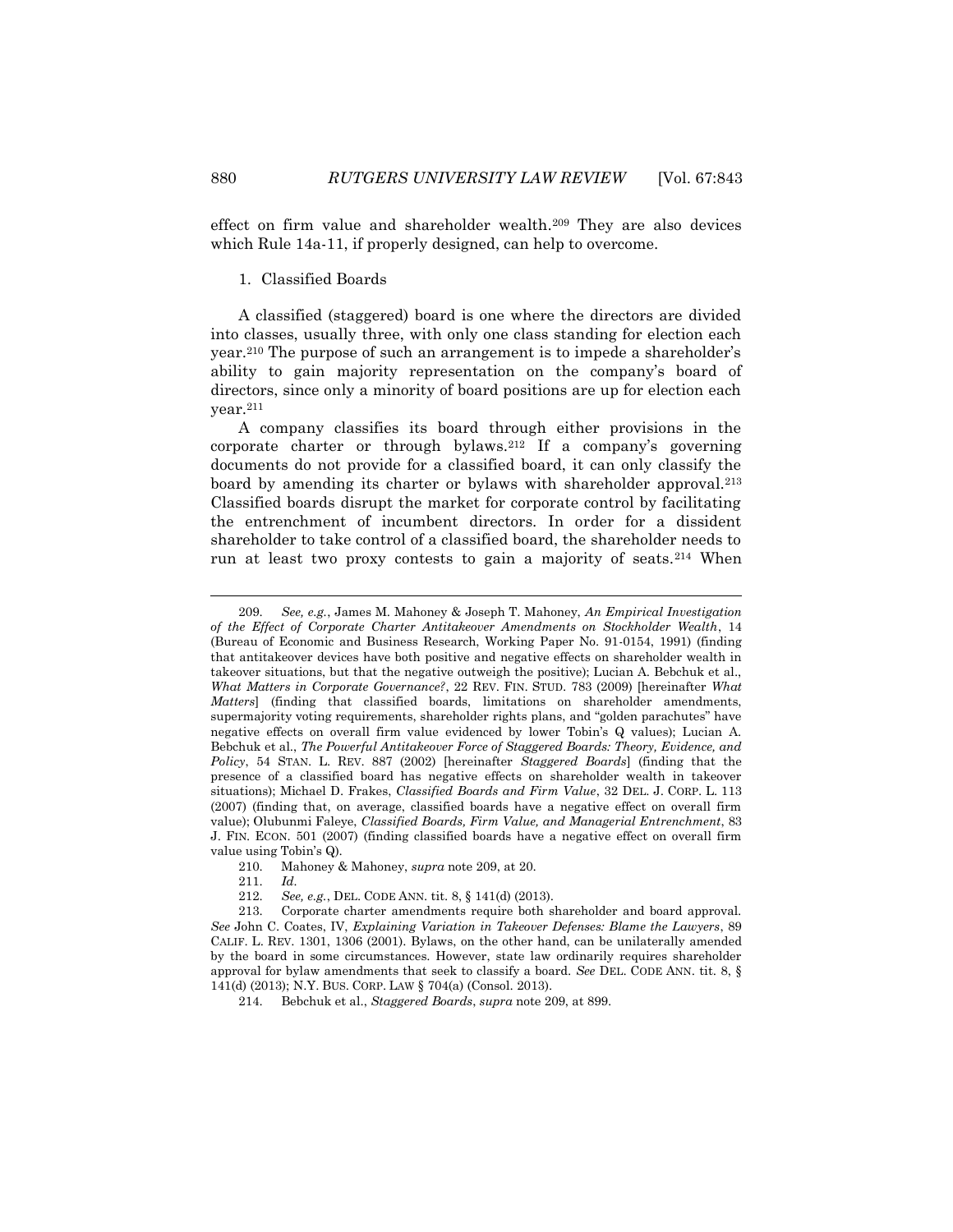combined with a shareholder rights plan, which will be discussed shortly, the antitakeover effects of both are amplified.<sup>215</sup> With both devices in place, a dissident shareholder essentially must win three battles over two to three election cycles: two proxy contests to replace a sufficient number of directors in order to redeem the shareholder rights plan, and a third to effect a successful tender offer.

#### 2. Supermajority Voting

Supermajority voting provisions in a company's governing documents typically require that various proposals or company actions achieve between 66% and 80% shareholder approval to implement.<sup>216</sup> This impedes the ability of shareholders to amend bylaws or approve beneficial mergers. In the context of proxy access, a supermajority voting requirement to pass bylaw amendments which seek to change a company's board structure, nomination, or election processes makes it more difficult for shareholders to affect how the company is managed. Moreover, it can be used to block mergers and acquisitions of the company.<sup>217</sup> It also can strengthen other management entrenchment devices, such as classified boards.

Unlike classifying a board, supermajority voting requirements can be adopted unilaterally by the board of directors through bylaw amendments.<sup>218</sup> If a supermajority voting bylaw is deemed to be a defensive measure against takeover or changes in control, it sparks a heightened degree of judicial scrutiny when contested.<sup>219</sup> Supermajority voting requirements inhibit effective monitoring of boards for obvious reasons. In order to pass beneficial proposals, shareholders must convince a much larger swath of the stockholder base than would ordinarily be required. This may even be impossible if incumbent directors, management, and other insiders hold significant minority shares of the company. If a company has an 80% supermajority voting provision for passing bylaw amendments, and management owns 25% of the company's outstanding shares, it would be impossible for anything to pass without management's blessing.

<sup>215.</sup> *Id.* at 904–10.

<sup>216.</sup> Mahoney & Mahoney, *supra* note 209, at 3.

<sup>217.</sup> *Id.*

<sup>218.</sup> *See generally* Chesapeake Corp. v. Shore, 771 A.2d 293 (Del. Ch. 2000) (holding that the *Unocal* test must be applied to a board-adopted supermajority bylaw).

<sup>219.</sup> This standard, referred to as the *Unocal* test, is described more fully in the proceeding section regarding shareholder rights plans and accompanying footnotes. *See infra* note 231 and accompanying text.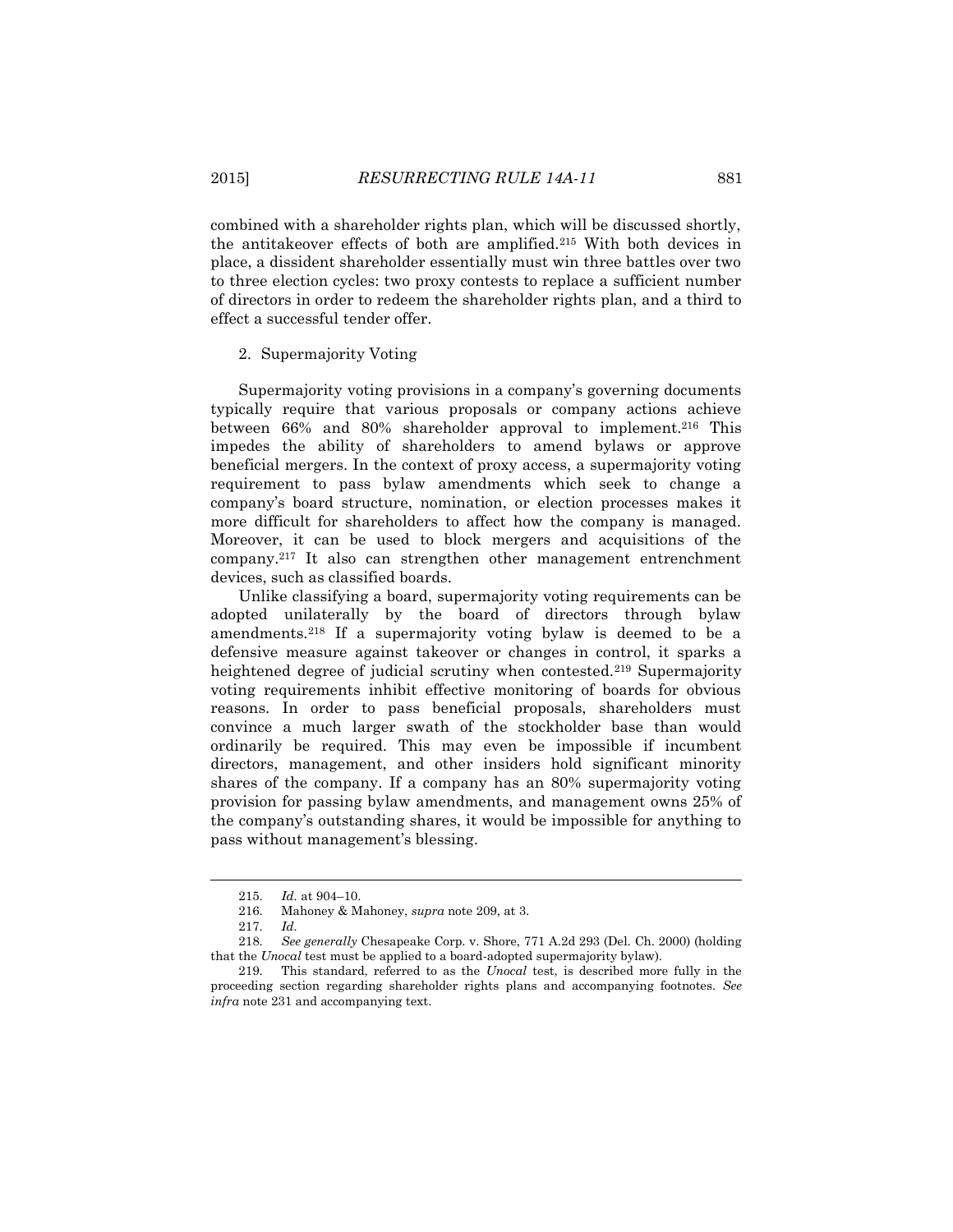#### 3. Shareholder Rights Plans

Shareholder rights plans, or poison pills as they are more colorfully referred to, are devices designed to discourage hostile takeovers by making the target company's stock unattractive to the bidder.<sup>220</sup> Under such plans, a company's board of directors creates and issues rights for existing shareholders to either purchase more of the target company's shares pre-acquisition ("flip-in" plan) or the acquirer's shares postacquisition ("flip-over" plan) at a discount.<sup>221</sup> These plans activate after a triggering event occurs, such as an announced tender offer or acquisition of a large percentage of the target company's stock.<sup>222</sup> Poison pills also include provisions, which allow the board to cancel ("redeem") the plan.<sup>223</sup> Poison pills make the acquisition of the target extremely expensive by diluting the ownership interests of the acquirer, thereby forcing an acquirer to either negotiate with the board or precluding acquisition altogether.<sup>224</sup> When a poison pill exists, the only other option for an acquirer is to attempt to replace the directors with others who will redeem the pill and allow the takeover.<sup>225</sup>

What makes a poison pill such a powerful tool for management is the ability for the board of directors to unilaterally adopt one without shareholder approval. In the landmark decision by the Supreme Court of Delaware, *Moran v. Household International*, <sup>226</sup> the court held that the *Delaware Code* provided sufficient authority for the board of directors to unilaterally create a shareholder rights plan.<sup>227</sup> Such activity was to be considered within a corporation's "business and affairs," which puts enactment of shareholder rights plans within the board's authority.<sup>228</sup> Furthermore, the court went on to apply a modified business judgment rule<sup>229</sup> to the question of whether the directors violate their fiduciary

l

228. *Id.* at 1353.

229. Ordinarily, under the business judgment rule it is presumed that directors of a corporation act "on an informed basis, in good faith[,] and in the honest belief that the action taken was in the best interests of the company." *Id*. at 1356. (citing Aronson v. Lewis, 473 A.2d 805, 812 (Del. 1984)). It is the plaintiff's burden to overcome the presumption.

<sup>220.</sup> Bebchuk et al., *Staggered Boards*, *supra* note 209, at 904–05.

<sup>221.</sup> Jonathan Shub, *Shareholder Rights Plans—Do they Render Shareholders Defenseless Against Their Own Management?*, 12 DEL. J. CORP. L. 991, 1001–03 (1987).

<sup>222.</sup> *Id.* at 1003.

<sup>223.</sup> *Id.* at 1005.

<sup>224.</sup> *Id.* at 1006.

<sup>225.</sup> Bebchuk, *supra* note 2, at 684; *see also* MACEY, *supra* note 4, at 123–24. "The harm to acquiring firm shareholders from the triggering of a poison pill is so severe that the poison pill has never been intentionally triggered." MACEY, *supra* note 4, at 124.

<sup>226.</sup> 500 A.2d 1346 (Del. 1985).

<sup>227.</sup> *Id.* at 1351–53.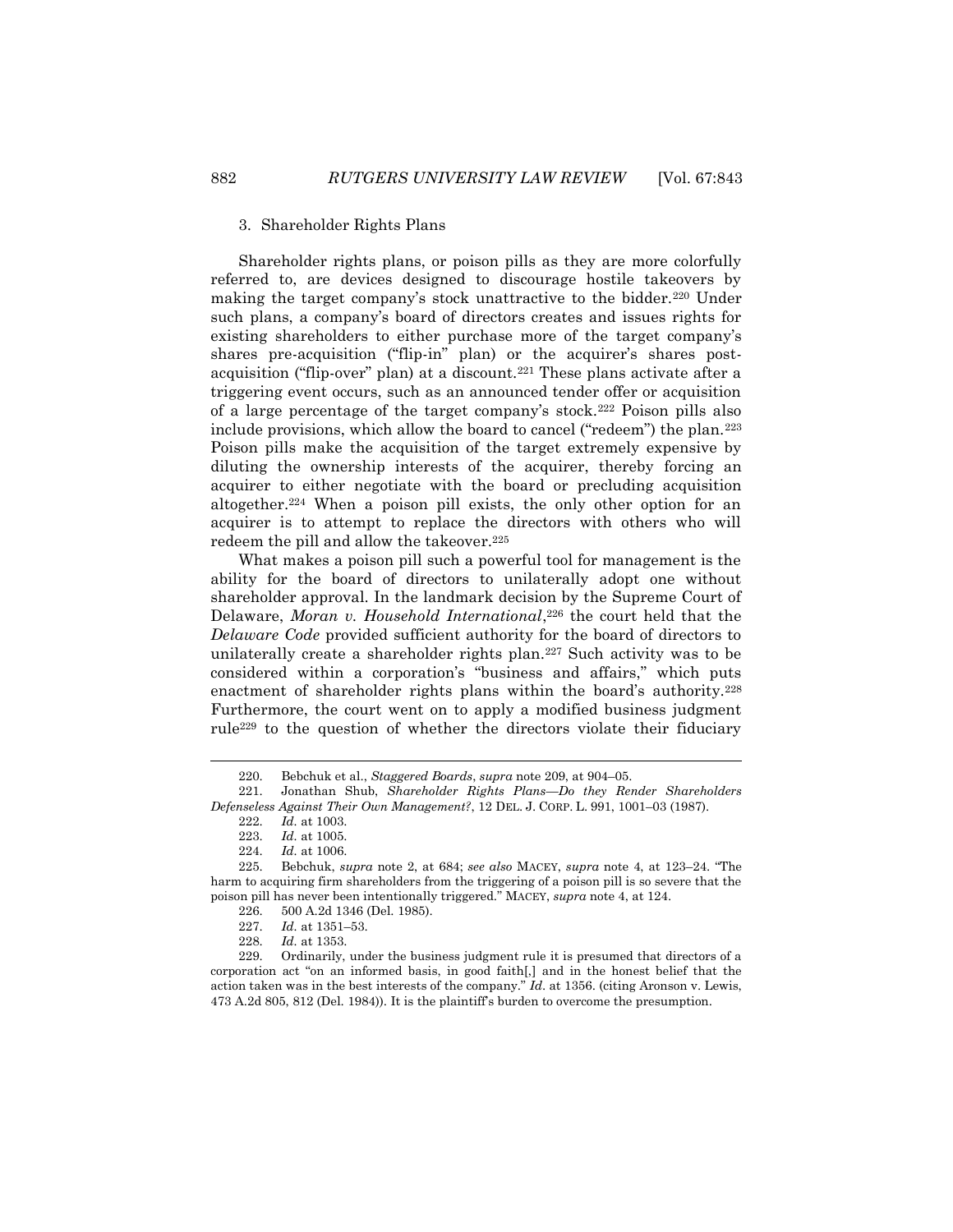duty by using a poison pill.<sup>230</sup> This standard has come to be known as the *Unocal* two-prong test.<sup>231</sup> However, some scholars have noted that judicial scrutiny under this standard has proved "hollow."<sup>232</sup>

## *B. How Rule 14a-11 Addresses These Issues: Direct Shareholder Intervention and Indirect Disciplinary Effects*

Mandatory federally imposed proxy access provides an avenue for shareholders to directly intervene when the board takes actions which shareholders deem contrary to their interests. This is especially important for the entrenchment devices described earlier. For example, if a company has both a classified board and supermajority voting requirements, it may be exceedingly difficult for shareholders to undo these mechanisms by attempting to amend the corporation's bylaws. However, they may be able to more easily replace several board seats with shareholder nominees who can prompt the board to remove the devices.

But, the true benefit of such a rule would likely not come from a shareholder's ability to utilize it in any particular situation. Rather, the most significant benefit would come indirectly from the disciplinary effects of the *threat* of the rule to boards of directors. In other words, boards of directors are more likely to keep the best interests of

<sup>230.</sup> *Id*. Under the *Moran* court's modified rule, the burden initially lies with the directors to show "that they had reasonable grounds for believing that a danger to corporate policy and effectiveness existed." *Id.* (citing Unocal Corp. v. Mesa Petroleum Co, 493 A.2d 946, 955 (Del. 1985)). This burden is met "by showing good faith and reasonable investigation[.]" *Id.*

<sup>231.</sup> Unocal Corp. v. Mesa Petroleum Co., 493 A.2d 946 (Del. 1985). Under the *Unocal* test, the board of directors "must establish: (1) that it had reasonable grounds to believe that the hostile bid for control threatened corporate policy and effectiveness; and (2) that the defensive measures adopted were reasonable in relation to the threat posed." Chesapeake Corp. v. Shore, 771 A.2d 293, 330 (Del. Ch. 2000) (citing *Unocal*, 493 A.2d at 955). The *Unocal* case concerned poison pills. In *Stroud v. Grace*, the Delaware Supreme Court expanded the *Unocal* test to apply "whenever a board takes defensive measures in reaction to a perceived 'threat to corporate policy and effectiveness which touches upon issues of control.'" 606 A.2d 75, 82 (Del. 1992) (quoting Gilbert v. El Paso Co., 575 A.2d 1131, 1144 (Del. 1990)).

<sup>232.</sup> *See* Theodor Baums & Kenneth E. Scott, *Taking Shareholder Protection Seriously? Corporate Governance in the United States and Germany*, 17 (Stanford L. Sch., Working Paper No. 320, 2005); MACEY, *supra* note 4, at 124–26; Lucian A. Bebchuk & Assaf Hamdani, *Optimal Defaults for Corporate Law Evolution*, 96 NW. U.L. REV. 489, 516–17 (2002). Professors Bebchuk and Hamdani also note that classified boards were not originally seen as a problem until after the invention of the poison pill. Bebchuk & Hamdani, *supra*, at 516–17. Prior to the poison pill, many institutional investors were willing to vote in favor of classifying a board. *Id.* But, when combined with the effects of a poison pill, institutional investor support for classified boards vanished. *Id.* at 517.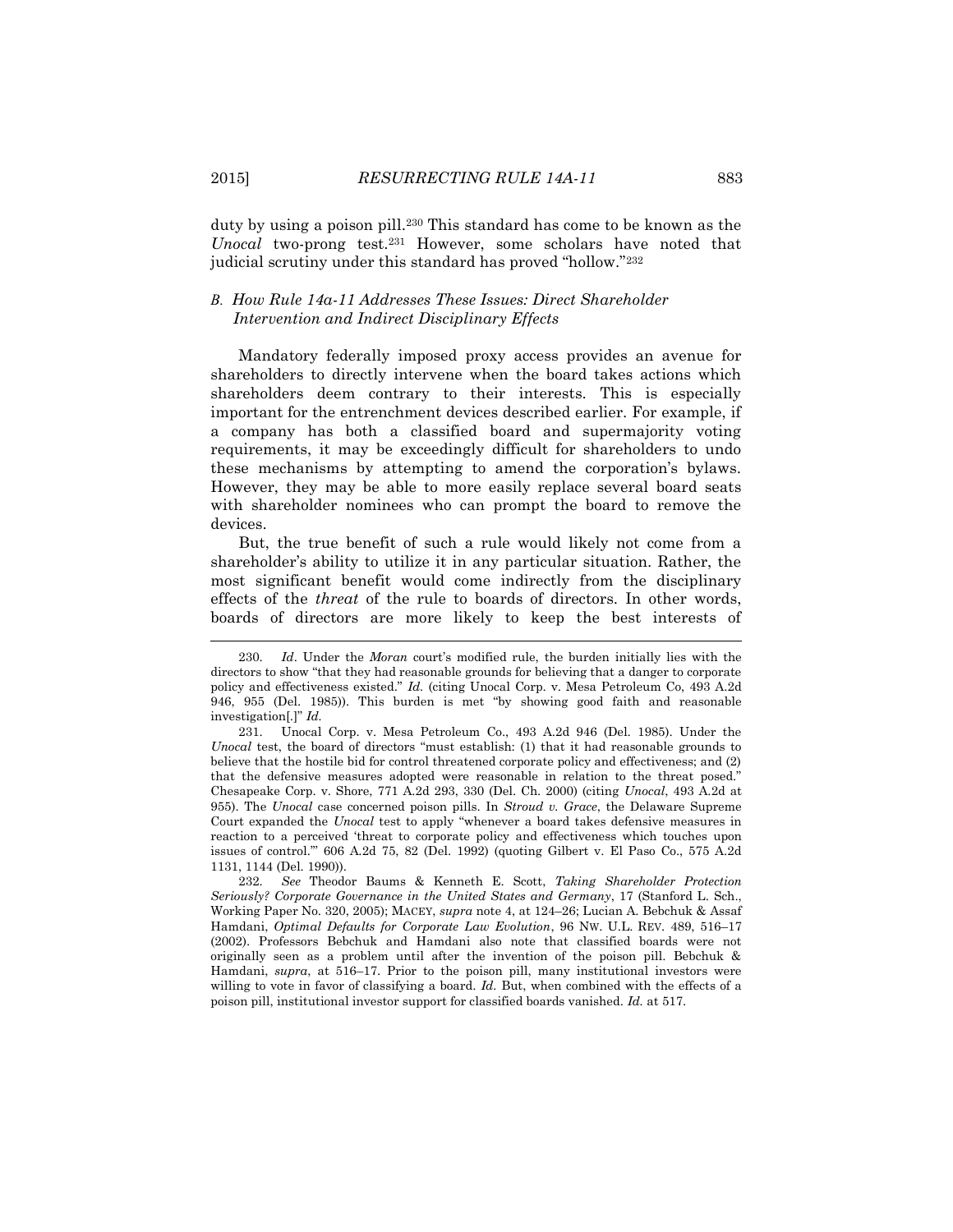shareholders at heart in order to *prevent* shareholders from ever having to use the rule.

This disciplinary effect, until recently, has largely been theoretical and often debated. But, a recent study conducted by Professor Vyacheslav Fos provides empirical evidence that, when the *likelihood* of a proxy contest increases, boards of directors take actions to attempt to gain shareholder support.<sup>233</sup> Professor Fos's study suggests that "both targeted and non-targeted companies change corporate polices in anticipation of [a] proxy contest. Consistently with the disciplinary effects of proxy contests, future targets and companies that do not end up being targeted change corporate polices in the same direction."<sup>234</sup> More importantly, he found that the disciplinary effects of proxy contests, whether through a materialized contest or an increase in the likelihood of a contest, had positive effects on operating performance.<sup>235</sup>

In other words, the Rule alters the cost-benefit analysis boards of directors engage in when considering whether to adopt entrenchment devices. It becomes more "expensive" for boards to adopt measures and polices that harm value which, without the Rule, would otherwise go unchallenged. The Rule allows the "market" to exert pressure upon boards to adopt only those measures which are truly value maximizing, even when the interests of shareholders and the board do not align.<sup>236</sup> The ramifications of this effect are obvious: While shareholders using the Rule may be able to effect positive change at a single company, the disciplinary effect of the Rule can effect positive changes across all corporations.

## *C. Establishing a Framework for Analysis*

Before any new Rule 14a-11 can be proposed or discussed, a framework must first be established. A proper analytical framework allows for analysis of the predicted efficacy of a new Rule. First, working

 $\overline{a}$ 

<sup>233.</sup> Fos, *supra* note 60.

<sup>234.</sup> *Id.* at 25.

<sup>235.</sup> *Id.* at 27. Making his findings even more compelling, Professor Fos found that the improvement to operating performance did not come at the expense of significantly increased risk: "To rule out a possibility that the improvement in the operating profitability is accompanied by an increase in riskiness, I considered changes in standard deviation of the operating profit. The unreported results suggest that there is no increase in the operating risk." *Id.* at 27 n.19.

<sup>236.</sup> This is the logical result of a rebalancing of shareholder and management power. The cost-benefit analysis performed by boards is altered by indirect disciplinary effects, and those boards which ignore the pressure are policed by greater direct intervention by shareholders.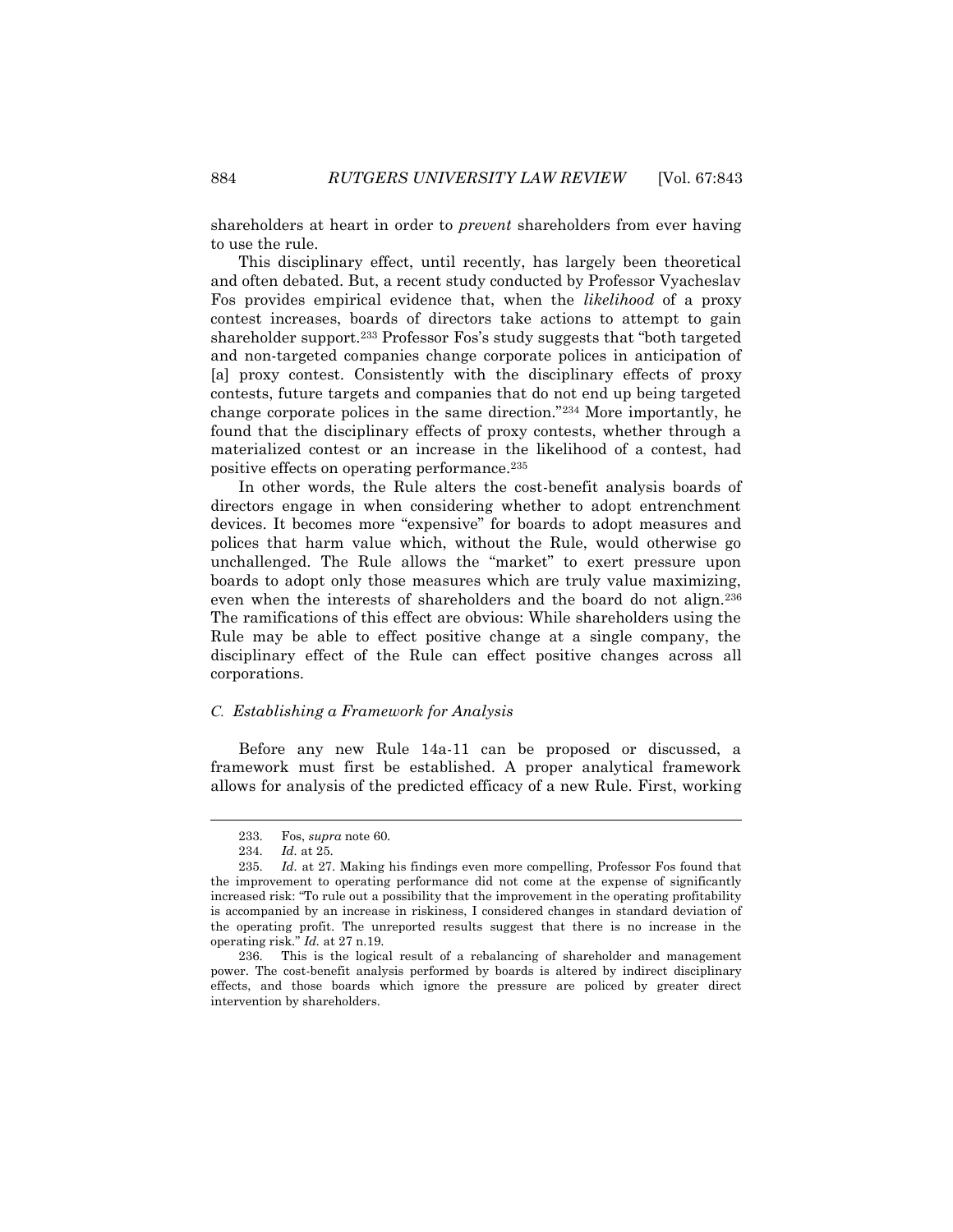under the assumption that the presence of a classified board, supermajority voting requirements, and shareholder rights plans both reduce firm value and inhibit shareholder oversight, any new Rule should allow shareholders greater voice when companies employ such devices.

In addition, any new Rule should control the costs associated with frivolous proxy contests. Frivolousness, for the purposes of this framework, can be defined as any nomination where the nominating shareholder does not engage in active solicitation or otherwise has a very low probability of winning. For obvious reasons, fighting frivolous contests are a waste of company resources and ultimately, shareholder time and money. Though it may be argued that a company would be unlikely to expend significant resources fighting such a contest, there is a lot at stake. Incumbent directors may feel it necessary, or even part of their fiduciary duty, to mount a strong response to prevent a result which, though unlikely to happen, may result in significant disruption and loss of firm value.<sup>237</sup>

Factors which are likely to affect the number of frivolous contests that occur are: (1) the level of share ownership required to make a nomination; (2) the long-term intentions of the shareholder; and (3) the shareholder's ability to hedge her shares. These three factors determine the economic consequences a shareholder who initiates a frivolous proxy contest will experience. The greater the economic stake required, the less likely that a frivolous contest will be initiated. This must, of course, be balanced against the burden such an economic stake places on proxy contests deemed desirable.

Closely related to concerns over frivolous proxy contests is the issue of "bad" dissident shareholders.<sup>238</sup> A "bad" shareholder, for the purposes of this Note, is a shareholder who initiates proxy contests which would reduce firm value if the shareholder were to be successful.<sup>239</sup> In other words, a "bad" shareholder is one who nominates candidates who are inferior to the incumbent. This issue would arise when the shareholder's nominee is underqualified or inexperienced. It may also result from the shareholder's motivations. A shareholder may be motivated by potential private benefits that may accrue from having her nominee on the board. A shareholder may also be pursuing social policy issues or other special

<sup>237.</sup> *See* BUSINESS ROUNDTABLE, BUSINESS ROUNDTABLE COMMENTS, *supra* note 153, at 63–64.

<sup>238.</sup> The term "bad dissident shareholder" was used by Professor Utpal Bhattacharya in his study analyzing the effects various factors have on the likelihood and success rate of proxy contests. Bhattacharya, *supra* note 76.

<sup>239.</sup> This definition is also borrowed from Professor Bhattacharya. *See*  Bhattacharya, *supra* note 76.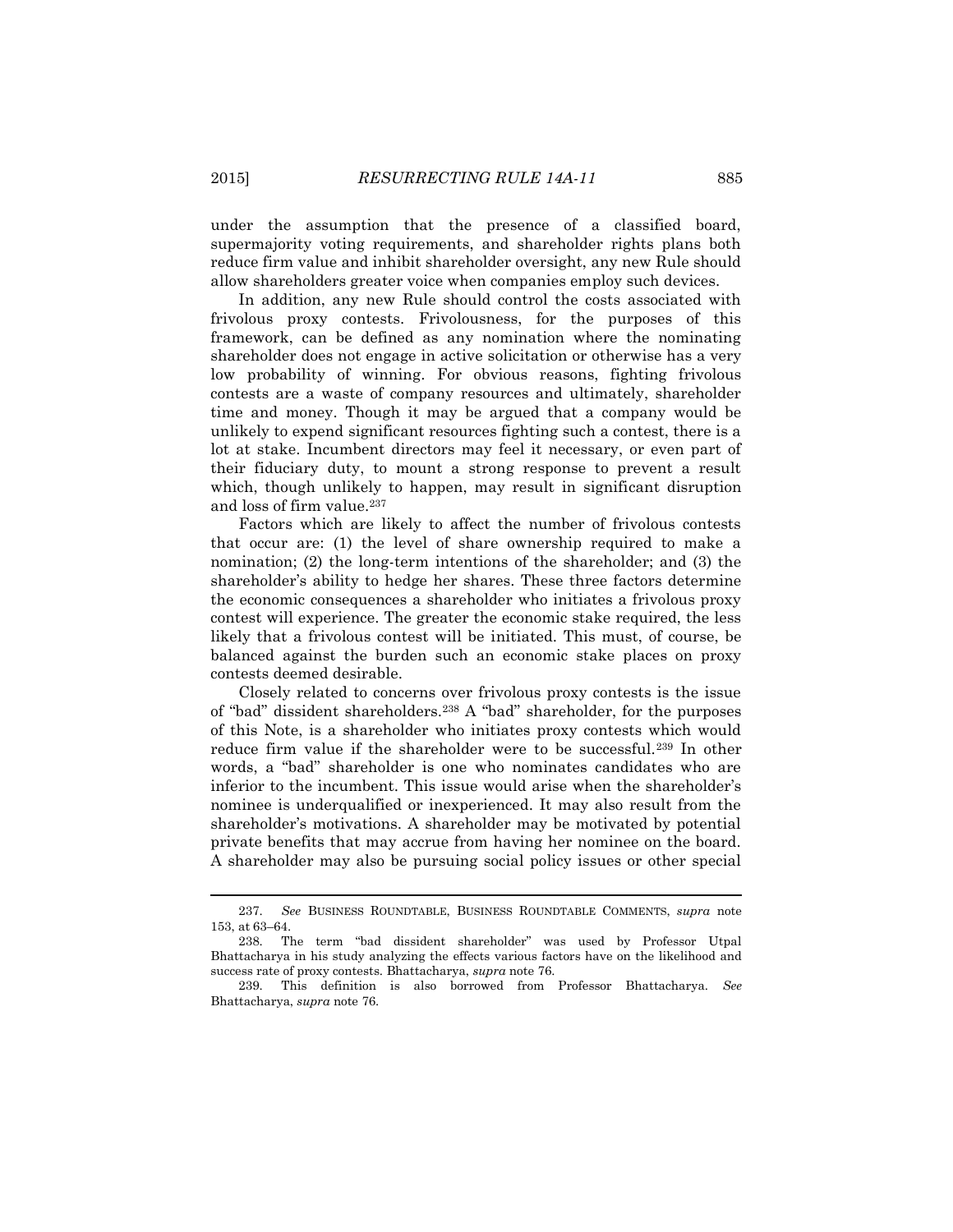interests which are incompatible with the interests of the majority of other shareholders.

The issue of "bad" shareholder nominations is of particular concern since there is evidence to suggest that, on average, the cost of electing a nominee who is inferior to an incumbent director is greater than the benefit of electing a superior nominee.<sup>240</sup> It is important, however, to bear in mind that this notion applies "on average." In poorly managed companies, the cost of electing a bad nominee is nominal in comparison to the benefit derived from electing a good director.<sup>241</sup> Thus, any new Rule should seek to reduce the number of "bad" shareholder nominations while simultaneously striving to target poorly managed companies. Factors which are likely to affect "bad" shareholder nominations are the same as those for frivolous contests, as well as the minimum standards shareholder nominees must satisfy to use the rule. Once again, the greater the economic stake for the nominating shareholder, the more care she is likely to exercise in choosing board nominees. A large economic stake is also likely to deter social policy activists and those with potential private benefits to gain, since the subsequent cost to the value of their shares likely outweighs the benefits they would accrue.

Finally, any new Rule should control for conflicts of interest among institutional investors. One type of conflict of interest has already been briefly discussed regarding "bad" dissident shareholders who launch a contest in expectation of private benefits other than shareholder wealth. The other is the conflict institutional investors face when voting against management.<sup>242</sup> Many institutional investors have other business interests in the companies they invest in. This may include managing the retirement accounts of the company's employees or providing financial services and credit to the company.<sup>243</sup> As Professor Bebchuk points out:

Given that a particular money manager's vote is unlikely to be pivotal, and that whatever benefits may arise from an efficient outcome of a vote will largely be captured by others, a money manager's other business interests may have a substantial influence on its vote in such a contest. In particular, the money

<sup>240.</sup> *Id.* In his study, Bhattacharya found that "it is likely that the assumption that bad dissidents harm more than good dissidents benefit, holds generally in the data." *Id.* at 19.

<sup>241.</sup> *Id.* "It should be pointed out, however, that for very badly managed firms where bad dissidents harm less than good dissidents benefit—the . . . results reverse." *Id.*

<sup>242.</sup> *See* Bebchuk, *supra* note 2, at 704–05.

<sup>243.</sup> *See* Bebchuk, *supra* note 2, at 705.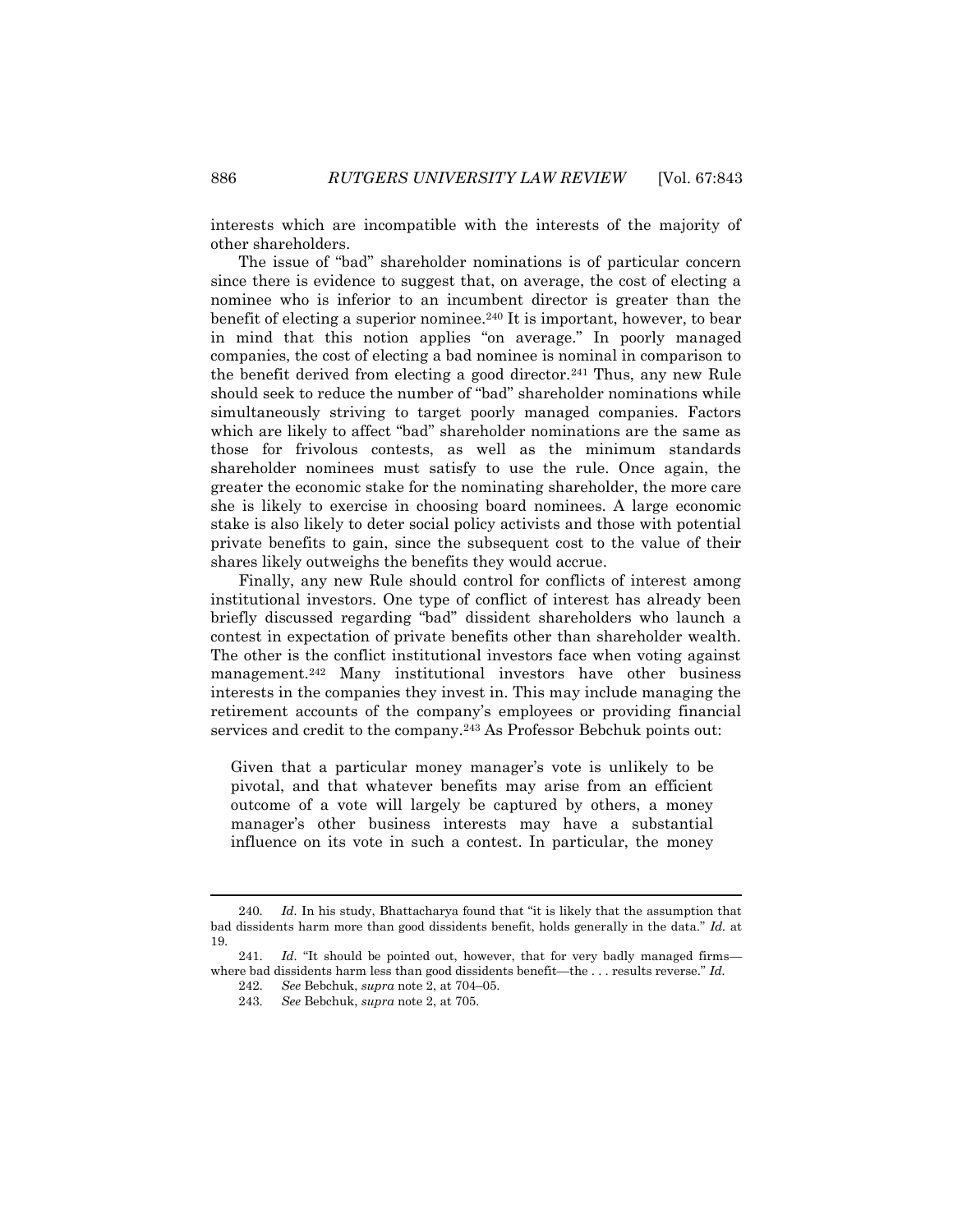manager might elect to support the incumbent even if the challengers appear to be somewhat better for shareholder value.<sup>244</sup>

In regards to a proxy access rule, the only factor likely to influence this issue is whether proxy voting is confidential or not. 245

In summary, any new Rule 14a-11 should consider and accomplish the following:

 (1) Discourage "bad" dissident shareholders and frivolous proxy contests by requiring significant long-term share ownership without hedging for risk.

 (2) Protect well managed and well governed companies from such contests because they have more to lose than gain.

<sup>244.</sup> Bebchuk, *supra* note 2, at 705.

<sup>245.</sup> Confidential voting as a default for all proxy contests is favored by Professor Bebchuk and others. There is empirical evidence that suggests that confidential voting may impact voting behavior. One study found that institutional investors who had other business dealings with a company voted in favor of management more often than institutional investors that did not. *See* James A. Brickley et al., *Ownership Structure and Voting on Antitakeover Amendments*, 20 J. FIN. ECON. 267, 276–80 (1988). However, as with most things in the realm of corporate governance, there is also empirical evidence that confidential voting may not actually affect voting behavior. *See* Roberta Romano, *Does Confidential Proxy Voting Matter?*, 32 J. LEGAL STUD. 465 (2003) (finding no evidence that voting behavior changed among institutional investors before and after confidential voting was adopted at the firms studied). This finding does not necessarily conflict with Professor Brickley's results. Professor Brickley found a correlation between voting behavior regarding antitakeover provisions and whether or not the voting institution had conflicting interests. Professor Romano found that institutions with conflicting interests did not change their voting behavior on shareholder proposals, including antitakeover provisions, after a company adopted confidential voting. This does not necessarily mean that institutions with conflicting interests and those without do not have different views on corporate governance, nor does it necessarily mean that confidential voting has no impact on voting behavior. Even in the presence of confidential voting, there is still risk that an institutional investor's voting record will be disclosed to the public. For example, Institutional Shareholder Services Inc. (ISS) recently settled an SEC action against the company for leaking confidential information on proxy votes for more than one hundred of ISS's clients in exchange for concert and sporting event tickets. Erik Holm, *ISS Employee Leaked Proxy Votes for Concert Tickets, SEC Says*, WALL ST. J. (May 23, 2013), http://online.wsj.com/article/BT-CO-20130523-710650.html. Eugene Goldman, former senior counsel in the SEC's division of enforcement, was quoted saying, "The case suggests there is a real interest in this information . . . . That's why the proxy solicitor furnished an airline ticket, show tickets, meals, tickets to sporting events." Emily Chasan, *Proxy Voting Confidentiality Gets a Closer Look*, WALL ST. J. (May 28, 2013), http://blogs.wsj.com/cfo/2013/05/28/proxy-voting-confidentiality-gets-a-closer-look/. It may be that the risk of disclosure simply outweighs the potential benefits of voting against management for institutional investors with conflicting interests. The calculus may indeed be different when the potential gains outweigh these risks, which is quite possible in the context of a proxy contest.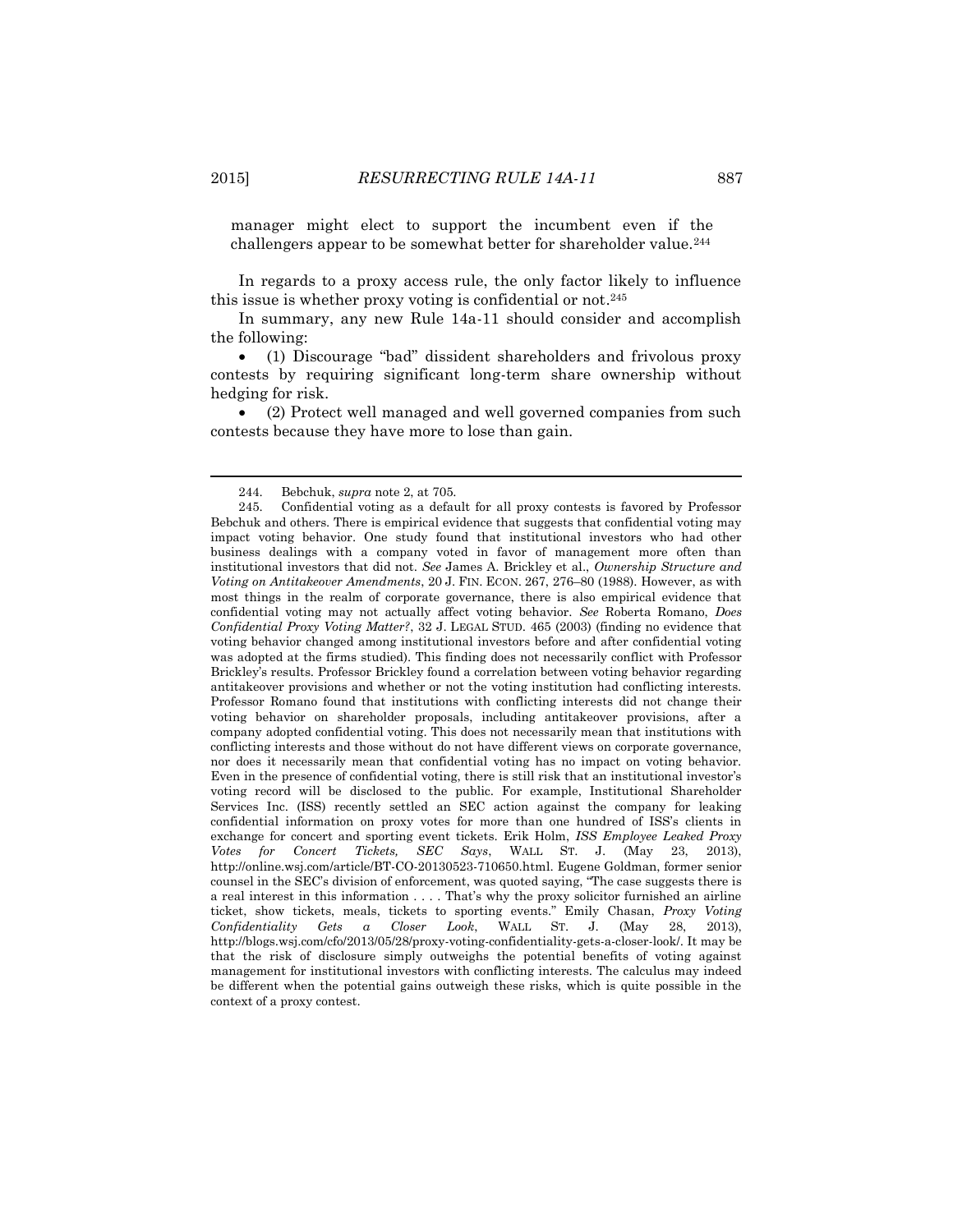(3) Balance the above two concerns with the need to make the rule accessible and practicable for shareholders who wish to initiate desirable proxy contests.

 (4) Increase shareholder access to companies which employ entrenchment devices such as a classified board, supermajority voting, and shareholder rights plans.

 (5) Account for the potential conflicts of interest institutional investors may face when voting their proxies.

## V. A NEW RULE 14A-11

Using the principals outlined above, I propose the following changes to Rule 14a-11. Each proposed change will be justified and analyzed using the framework previously described in order to show how it is a more favorable alternative to the SEC's original Rule.

#### *A. Incorporate the Ability to Opt-Out*

In designing a new Rule 14a-11, a mechanism by which companies can "opt-out" should be included as a fail-safe against unforeseen effects and to avoid eliminating private ordering in the realm of proxy access entirely. To prevent the undermining of the Rule, a company should only be able to opt-out through an 80% supermajority of shareholder votes cast. As a further protection to shareholders, a company which does optout should be required to "renew" the opt-out every five to ten years.<sup>246</sup> This prevents the "opt-out" from becoming irreversible even when the will of shareholders changes.

A crucial shortcoming of the Rule as proposed by the SEC was its lack of flexibility in accommodating private ordering by summarily rejecting the idea of allowing companies to opt-out.<sup>247</sup> The SEC argued that any mechanism for opting out of the Rule, even one by majority shareholder vote, would "diminish the rights of shareholders who participate by proxy[,]" especially the rights of minority shareholders.<sup>248</sup> It also argued that shareholders currently "do not have the option to elect

<sup>246.</sup> The idea of having a "sunsetting" opt-out was proposed in a letter from ten Harvard Business and Law professors who approved of the Rule, but expressed concern over its "one-size-fits-all" approach. Letter from Jay W. Lorsch et al., Professor, Harvard Business School, to Elizabeth M. Murphy, Sec'y, Sec. and Exch. Comm'n 3 (Aug. 13, 2009) [hereinafter Letter from Ten Harvard Professors], *available at* http://www.sec.gov/ comments/s7-10-09/s71009-164.pdf.

<sup>247.</sup> Adopting Release, s*upra* note 17, at 56,680.

<sup>248.</sup> *Id.*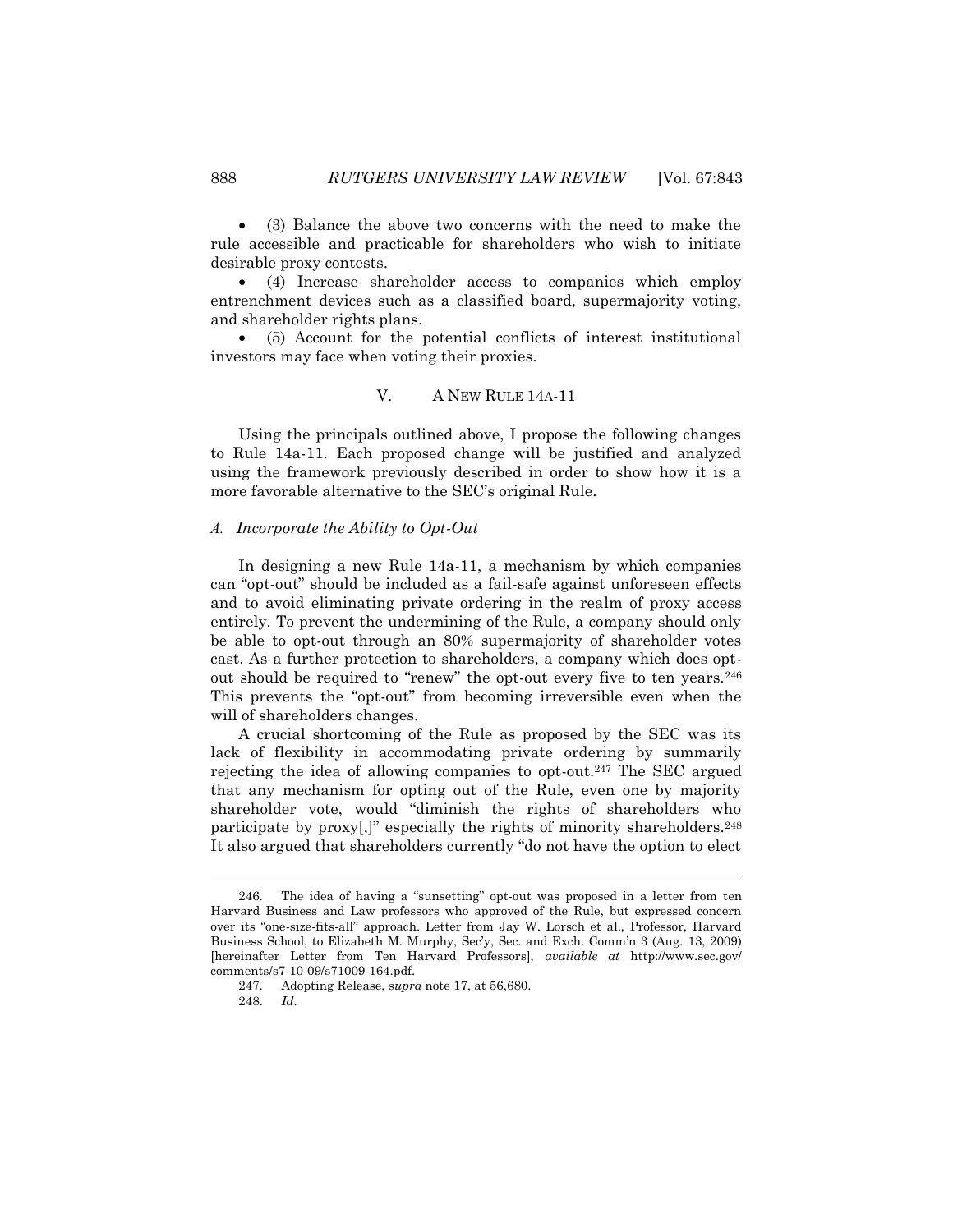to opt-out of other federal proxy rules[,]" and that allowing companies to adopt differing procedures could "add significant complexity and cost[.]"<sup>249</sup>

Although the SEC's arguments against an "opt-out" mechanism have merit, concerns over this "one-size-fits-all" approach are persuasive.<sup>250</sup> By preventing a company from formulating its own governance practices, innovation and responsiveness to new developments can be severely hampered. This includes new innovations in corporate governance. One of the most persuasive arguments in favor of allowing opting out of the Rule came from a comment by Shearman and Sterling LLP:

If shareholders do not have the ability to the opt-out of Rule 14a-11, the unfortunate result of the Commission's proxy access initiatives would be a stifling of the natural process of private ordering that would otherwise occur. We believe that private ordering has proven to be a very effective mechanism for corporate governance change in recent years—illustrated, for example, by recent movements toward majority voting, board declassification and redemptions, terminations[,] and non-renewals of shareholder rights plans (or "poison pills").<sup>251</sup>

In other words, companies and shareholders would be unable to adopt measures similar to Rule 14a-11, but with minor—but possibly significant—differences that may benefit a particular company's governance. For example, a hypothetical corporation may have an unusually high number of shareholders who own significant blocks of voting power. Such a company, along with a majority of its shareholders, may wish to increase the level of ownership required to include a nominee on the company's proxy. It may also wish to allow for more lenient word limits and more stringent disclosure requirements for nominating shareholders to improve the flow of information beneficial to all stockholders. Such an arrangement would be invalidated by Rule 14a-11, as proposed by the SEC or a version which includes the revisions proposed in this paper.

<sup>249.</sup> *Id.*

<sup>250.</sup> Forty-four comments submitted to the SEC regarding the Rule expressed desire to have some ability to opt-out. *Id.* at 56,679 n.84. While the majority of these comments came from corporations who would be subject to the rule and their counsel, one came from a group of ten Harvard Business School and Harvard Law School Professors. *See* Letter from Ten Harvard Professors, *supra* note 246, at 3.

<sup>251.</sup> Letter from Shearman & Sterling LLP to Elizabeth M. Murphy, Sec'y, Sec. and Exch. Comm'n (Aug. 17, 2009), *available at* http://www.sec.gov/comments/s7-10-09/s71009- 293.pdf.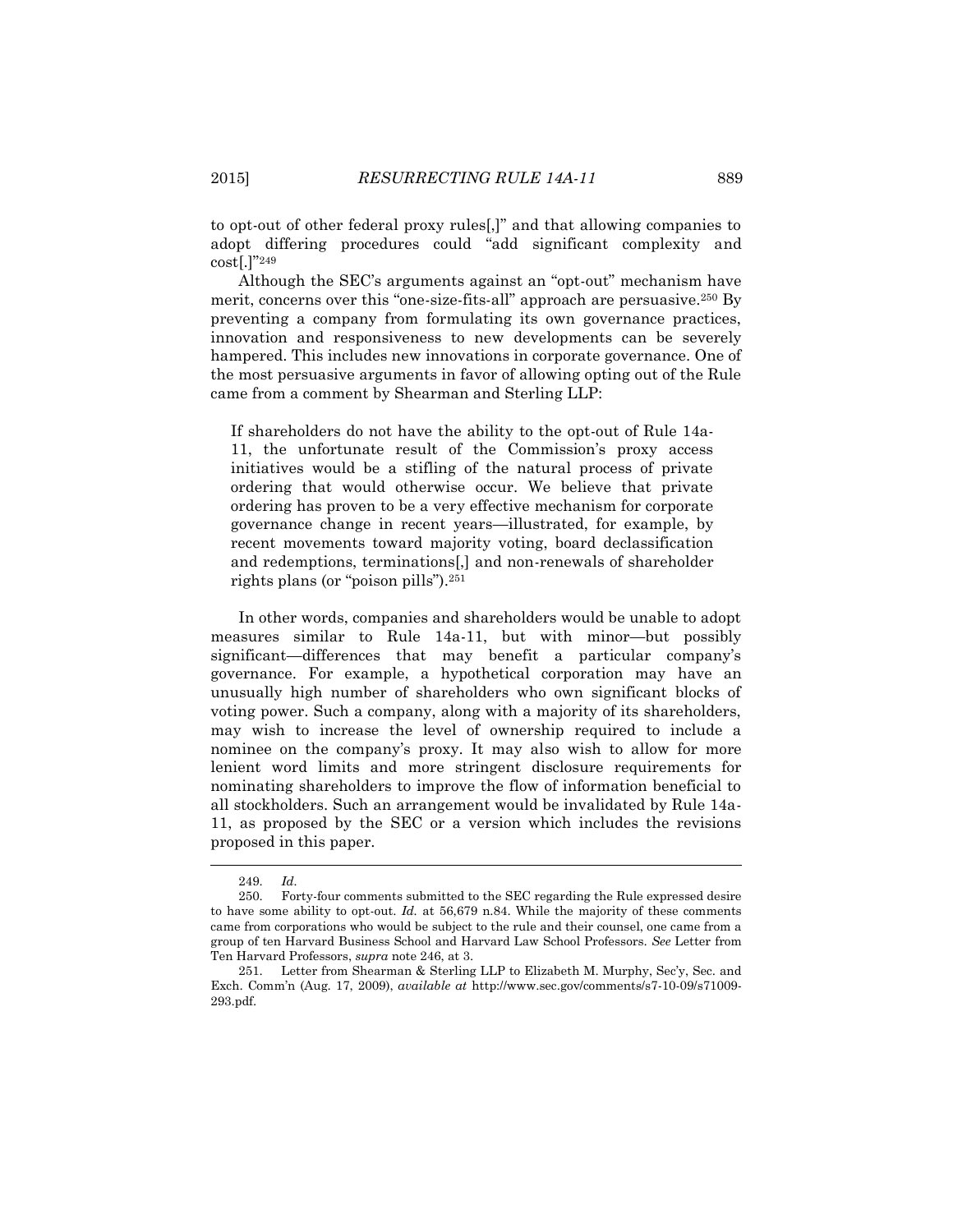The ability to "opt-out" is supported even by those who advocate greater proxy access in general.<sup>252</sup> As Professor Bebchuk—who supported the Rule—has written in the past: "One size does not fit all, and companies should be able to opt into different arrangements."<sup>253</sup> He also argued that any rules put forth by public officials regarding proxy access should serve as a "default" arrangement, and although opt-out should be possible by shareholder vote, board-adopted bylaws which constrain access should be curtailed.<sup>254</sup> This is a persuasive proposition, considering the purpose of broader proxy access is to help alleviate the current imbalance between the power of entrenched directors and the power of shareholders who wish to oust them.

Requiring that an opt-out from the Rule be done through a supermajority shareholder vote, coupled with affixing a sun-setting provision to the opt-out, helps correct this imbalance while retaining a company's ability to engage in private ordering. Additionally, it serves as a safety precaution. While theory and data strongly suggest that a rule which facilitates proxy access will improve company performance, there is no way of proving definitively that it will work for every corporation because nothing like this has been done before in the United States.<sup>255</sup> In order to account for any uncertainty that exists, an opt-out mechanism is desirable to allow corporations and their shareholders to eliminate the costs of the rule should it not benefit them.<sup>256</sup>

Thus, the opt-out mechanism proposed satisfies two elements of the framework. It protects well-managed and well-governed companies by providing at least some degree of flexibility if the Rule proves to be unduly burdensome at that particular firm. It also balances the competing interests of protection and shareholder access by requiring significant shareholder support to opt-out. Additionally, it can defray some of the potential unintended costs the Rule may impose.

253. Bebchuk, *supra* note 2, at 707.

<sup>252.</sup> *See* Bebchuk, *supra* note 2, at 707–11. Professor Bebchuk was also the signatory of a comment letter to the SEC regarding Rule 14a-11 subscribed to by eighty other professors of law, business, economics, and finance which supported the rule as proposed. *See* Letter from Lucian A. Bebchuk et al., Professor, Harvard Law School, to Elizabeth M. Murphy, Sec'y, Sec. and Exch. Comm'n (Aug. 17, 2009), *available at* http://www.sec.gov/comments/s7-10-09/s71009-293.pdf. Notably though, the comment letter did not mention or comment on an "opt-out" mechanism. *Id*.

<sup>254.</sup> *Id.* at 709–11.

<sup>255.</sup> As Professors Hayden and Bodie point out, any existing or proposed empirical research studies are necessarily "examining something that, while similar, is not identical to what the SEC is proposing in this rule." Any study that examines proxy challenges "is not directly comparable to Rule 14a-11" and therefore cannot be definitive. Hayden & Bodie, *supra* note 102, at 123–24.

<sup>256.</sup> *See* Letter from Ten Harvard Professors, *supra* note 246, at 3.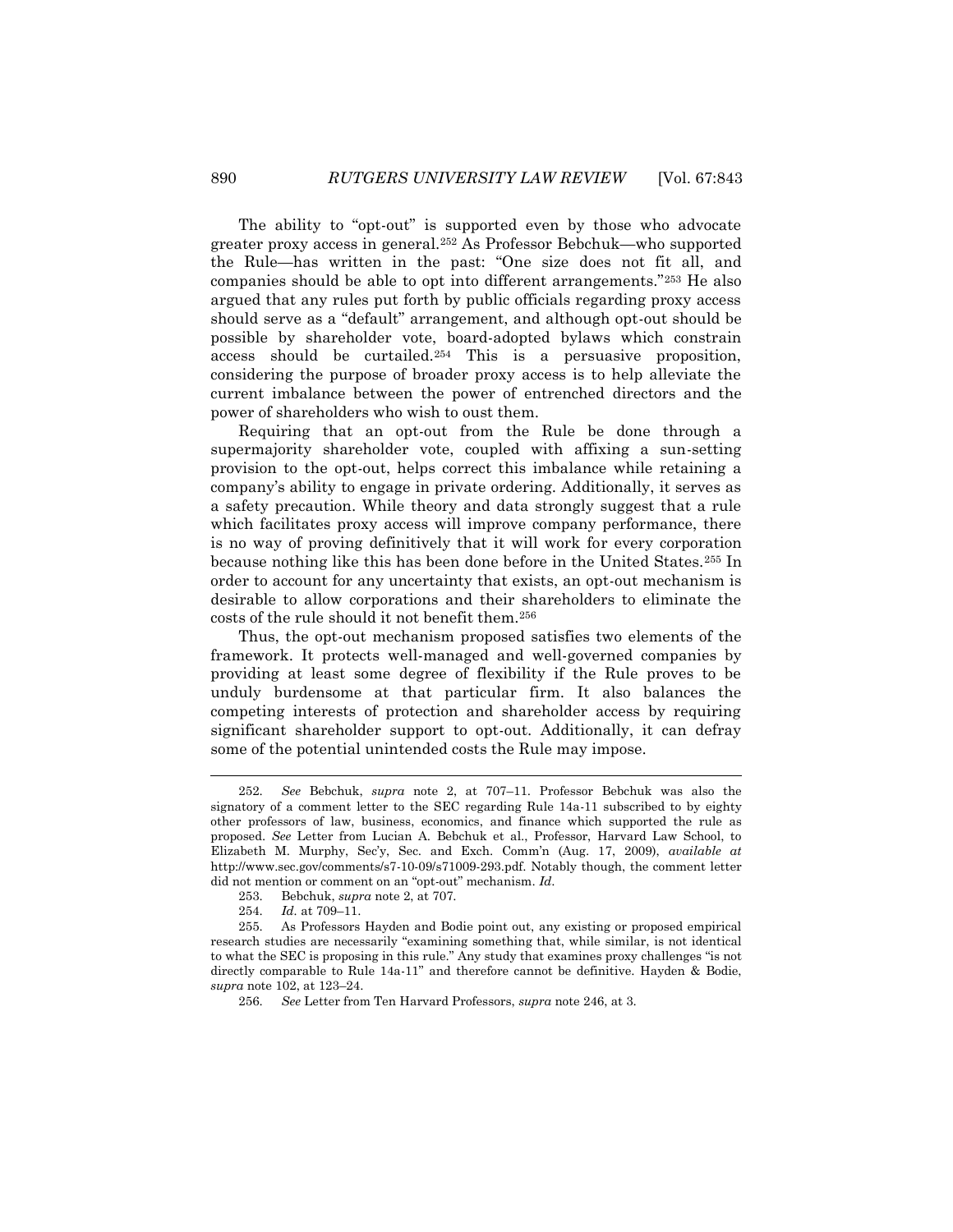## *B. Reduce the Ownership Threshold to Two Percent and Establish "Triggering" Conditions Which Reduce the Threshold Further to Half a Percent*

It is necessary to balance the need for shareholder access with the potential disruptions companies may face. But, as critics have pointed out, the Rule as originally adopted imposed too severe a holding requirement to allow it to be effectively used.<sup>257</sup> Therefore, a new Rule 14a-11 should have a lower ownership threshold requirement, such as 2%<sup>258</sup> of a company's voting power. Furthermore, in order to make the Rule a more powerful and accessible tool for shareholders when companies exhibit governance problems, this Note proposes using the concept of "triggering"<sup>259</sup> conditions to decrease the ownership threshold requirement to 0.5%. These triggering conditions would be:

 (1) One or more director nominees receive withhold votes of 25% of all votes cast at a shareholder meeting in the past three years;

 (2) A shareholder proposal to amend bylaws concerning board nomination or election processes receives at least 40% approval in the past three years; and

 (3) The presence or adoption of a shareholder rights plan, classified board, or supermajority voting requirement.

If any of these three conditions exist, the threshold would be reduced to 0.5% to give shareholders greater access to that company's proxy ballot.

The SEC had originally proposed a tiered ownership threshold requirement, whereby a nominating shareholder would need to hold either 1%, 3%, or 5% of the voting power of the company's securities entitled to be voted, depending on a company's status as a large accelerated filer, an accelerated filer, or a non-accelerated filer.<sup>260</sup> This

 $\overline{\phantom{a}}$ 

260. *Id.*, at 56,689. The original proposed rule required that a shareholder hold at least 1% of the voting power for "large accelerated filers," 3% for "accelerated filers," and 5% for "non-accelerated filers." *Id.* A "large accelerated filer" is a company with "an aggregate

<sup>257.</sup> *See supra* Part III.B.

<sup>258.</sup> The majority of commenters to the Rule had suggested using a 5% threshold or similar. *See* Adopting Release, *supra* note 17, at 56,689 n.204–208. These commenters were, by and large, corporate commenters and their counsel.

<sup>259.</sup> *Id.* at 56,680. In its 2003 proposal for Rule 14a-11, the SEC proposed that one of two "triggering events" occur before the Rule would be available to a nominating shareholder. The two triggering events were: (1) The company's nominees "received withhold votes of more than 35% of votes cast" at the prior year's annual shareholder meeting; or (2) that a shareholder proposal submitted under Rule 14a-8 proposing a shareholder nomination procedure received more than 50% of votes cast. *Id.* These triggering events were designed to prevent Rule 14a-11 from being used unless a company exhibited potential governance problems. *Id.* at 56,681.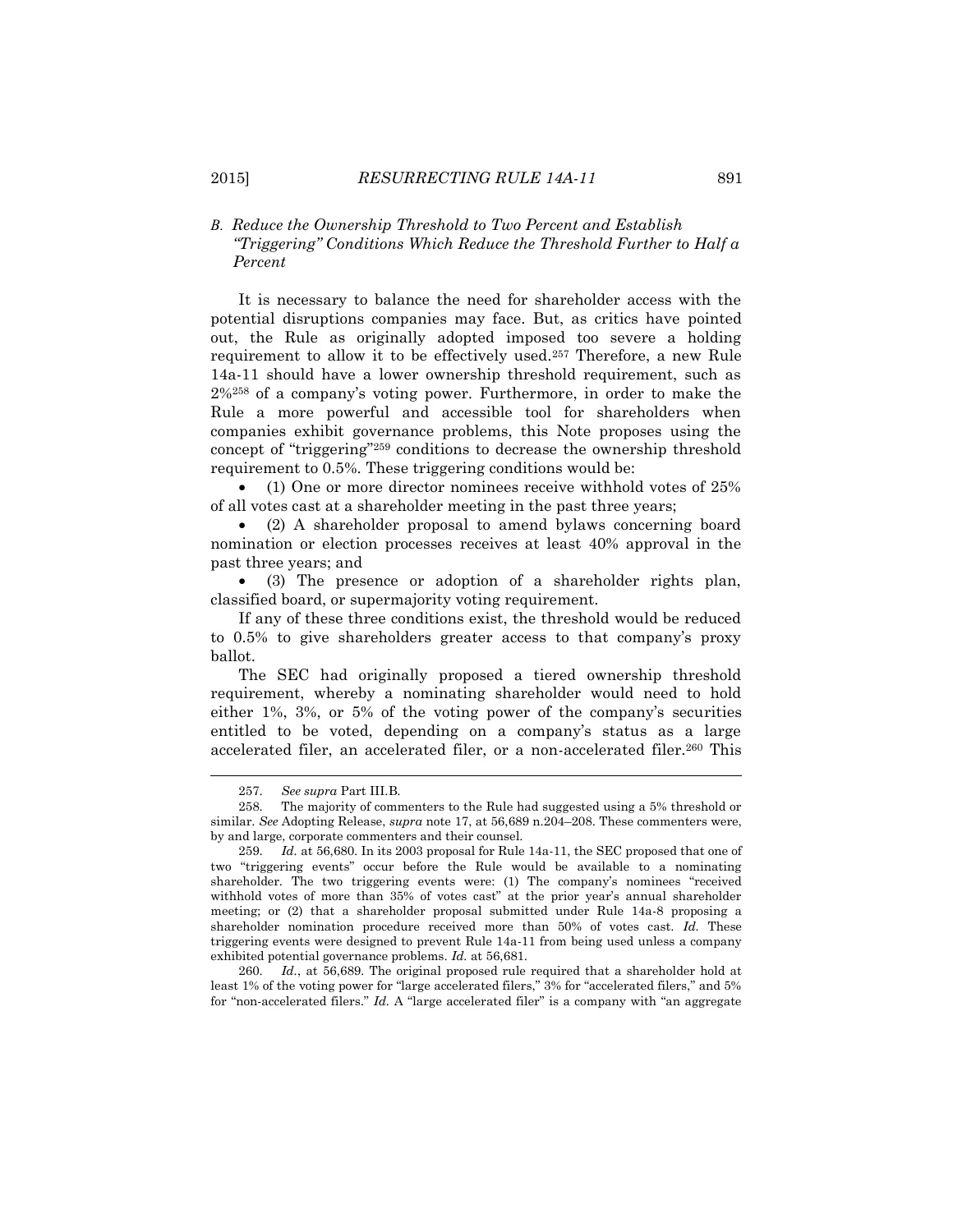was done in recognition that some companies, based on their size, may have been disproportionately affected by a uniform standard. This scheme was abandoned in favor of a uniform 3% ownership threshold in response to commenters who were concerned with the workability and possibility for abuse of a tiered structure.<sup>261</sup> The SEC also expressly rejected the idea of including triggering events or conditions in Rule 14a-11, believing it would unduly impede shareholder use of the Rule and would add unnecessary complexity.<sup>262</sup> However, neither the SEC nor any commenters appear to have considered using "triggering" events or conditions to *reduce* the requirements of the Rule for companies that exhibit potential governance issues. Rather, the Commission only considered using these events as a necessary condition for using the Rule at all.<sup>263</sup>

Based in part on the SEC's data provided in support of the Rule, decreasing the holding threshold to 2% absent any triggering conditions appears prudent. According to the SEC's data,<sup>264</sup> 89% of all large accelerated filers and 92% of accelerated filers had two or more

262. *Id.* at 56,681. The complexity argument is puzzling. Under the current system, shareholders must contend with a plethora of varying state laws, corporate charters, and bylaws. Just how simplifying the system to a single Rule, even with tiered ownership thresholds and triggering events, is unduly complex is unclear.

263. *Id.* at 56,680–81.

worldwide market value of the voting and non-voting common equity held by its nonaffiliates of \$700 million or more, as of the last business day of the issuer's most recently completed second fiscal quarter." 17 C.F.R. 240.12b-2(2)(i). An "accelerated filer" is a company with an aggregate value of more than \$75 million but less than \$700 million. 17 C.F.R. 240.12b-2(1)(i). A non-accelerated filer is a company with a value less than  $$75$ million.

<sup>261.</sup> Adopting Release, *supra* note 17, at 56,690. One commenter noted: "[I]t is inevitable that among the thousands of issuers that are subject to the Proxy Rules, a number of such companies regularly move from one category to another as the aggregate worldwide market value of their voting and non-voting common equity changes from fiscal year to fiscal year." Shearman & Sterling LLP, *supra* note 251. Such movement would cause uncertainty and pose significant problems to the Rule's workability. The SEC also noted that a uniform standard would "avoid any ability on the part of management to structure corporate actions to modify the impact of Rule 14a-11 by placing the company in a different tier." Adopting Release, *supra* note 17, at 56,690.

<sup>264.</sup> The SEC's data included shareholder holdings information from a set of 5,327 companies between January 2008 and April 2009, as well as a second set of shareholder holdings information based on all third-quarter 2008 Form 13-F filings. *See* Facilitating Shareholder Director Nominations, 17 C.F.R. pts. 200, 232, 240, 249, 274 (proposed) [hereinafter Proposed Rule]. This data is being used as opposed to the figures published in the final rule because the latter was adjusted to reflect only those shareholders who have held on to their shares for at least three years. *See* Adopting Release, *supra* note 17, at 56,690 n.221. Because this Note is proposing to eliminate the requirement of holding the necessary percentage of voting power for any length of time, the data provided in the SEC's original proposal is more appropriate.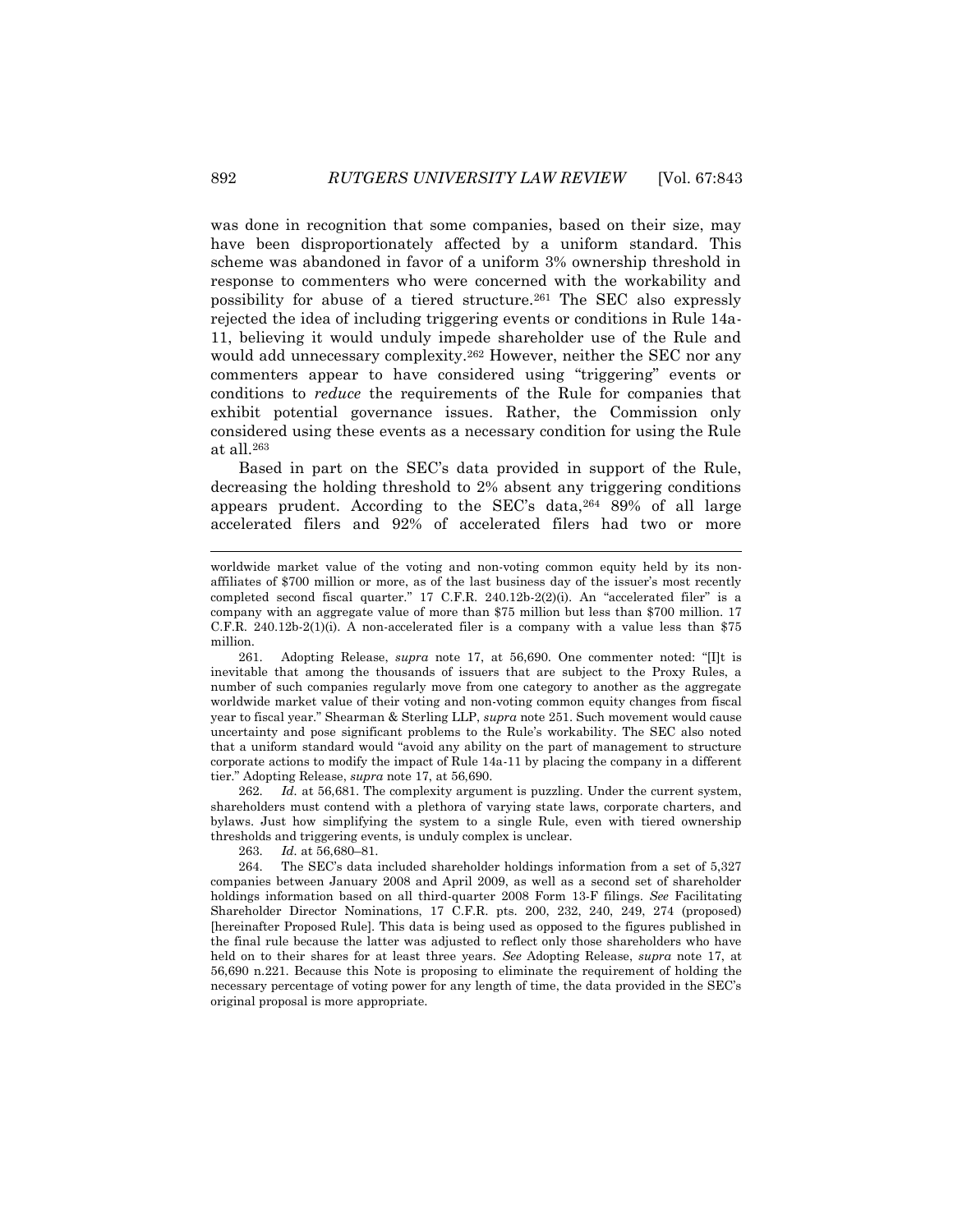shareholders who held at least 1.5% of a company's voting power.<sup>265</sup> In another data set of fifty large accelerated filers, provided by Professor Jonathan Macey and Elaine Buckberg of NERA Economic Consulting,<sup>266</sup> 94% of sampled companies had between five and nineteen shareholders who held at least 1% of the company's voting power.<sup>267</sup> This means that the vast majority of companies would have had at least two shareholders with the ability to aggregate their holdings to meet the 2% threshold. The data also suggests that a 2% threshold would provide a sufficient barrier to proxy access to discourage frivolous contests.

The argument that setting the ownership threshold too high will make the Rule unusable when it matters most is also compelling and should be addressed. This is why incorporating triggering conditions to reduce the ownership threshold to increase proxy access for companies that exhibit governance issues or significant shareholder dissatisfaction should be incorporated. If the threshold is reduced to 0.5% once a triggering condition occurs, almost all companies would have at least one—and likely more—shareholder who could utilize the Rule to effect change.<sup>268</sup> Moreover, the three triggering conditions proposed are strong indicators of either corporate governance problems or impaired firm value.<sup>269</sup> It also makes intuitive sense: If a board fails to acquiesce to the will of its shareholders (triggers one and two) or erects barriers to shareholder oversight (trigger three), then the board should be exposed to greater competitive pressure and ouster if it also fails to articulate a convincing argument for why its actions are in the best interest of shareholder value.

The proposed tiered ownership threshold activated by triggering conditions satisfies four elements of the framework. It discourages "bad" dissident shareholders and frivolous contests by requiring a significant stake of 2% when a company does not exhibit governance issues.<sup>270</sup> The

<sup>265.</sup> Proposed Rule, *supra* note 264, at 46–48.

<sup>266.</sup> This data was provided in support of comments by Business Roundtable.

<sup>267.</sup> *See* BUCKBERG & MACEY, *supra* note 132, at 14 fig.2.

<sup>268.</sup> Based on the SEC's data, 99% of large accelerated filers have at least two shareholders who own 0.5% of the company's voting power, and over 92% of accelerated filers have at least one shareholder with 1% or more voting power. *See* Proposed Rule, *supra* note 264, at 45–46. According to Professor Macey's data, 96% of sampled large accelerated filers have two or more shareholders with 1%, and 94% have five or more shareholders with 1% each. *See* BUCKBERG & MACEY, *supra* note 132, at 14 fig.2.

<sup>269.</sup> *See supra* note 209 and accompanying text.

<sup>270.</sup> One may wonder why companies which do not present indicators of governance problems should be subject to the Rule at all. Not all problems are the result of the issues addressed by the triggering conditions. For example, a company may have all the right processes and procedures in place, but the directors fail to properly utilize them. Sometimes directors are just bad managers who make bad decisions. Shareholders should, in those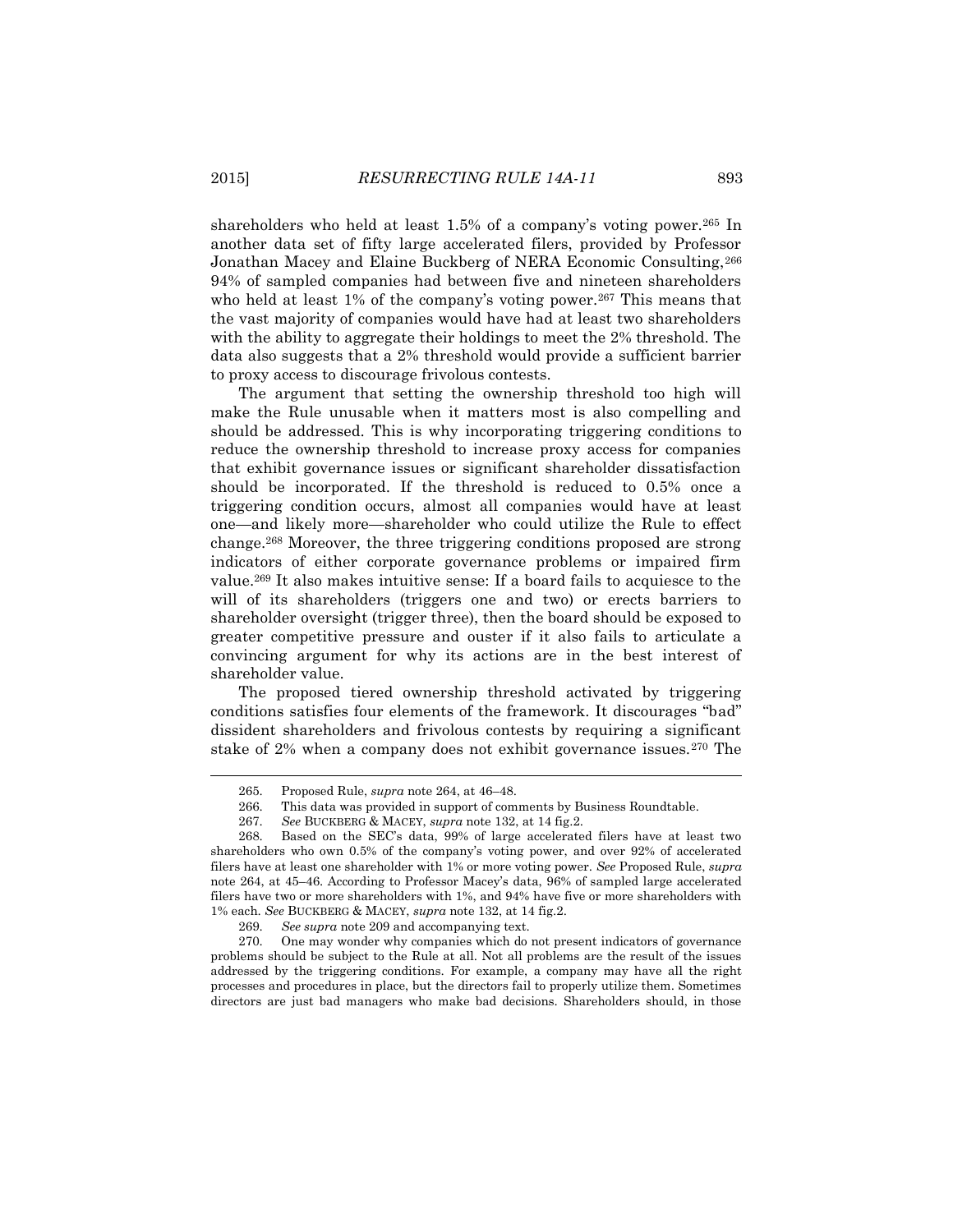triggering conditions protect well-managed and well-governed companies, while balancing the need for protection with access. The triggering conditions also increase access to companies who employ value-reducing entrenchment devices. Special attention, though, must be paid to constructing the Rule in a way which excludes shareholders who have hedged their positions. Hedging destroys the incentives and protections provided by the ownership threshold.<sup>271</sup>

### *C. Eliminate the Three-Year "Holding Period"*

A new Rule 14a-11 proposal should not require a nominating shareholder to have held its qualifying percentage of voting shares for any length of time. The SEC originally included a one-year holding period requirement because it believed it to be an indicator of a shareholder's long-term interest in the company.<sup>272</sup> Most comments received by the SEC supported this aspect of the Rule, but advocated a longer holding period.<sup>273</sup> In response, the SEC elected to adopt a three-year holding requirement in its final rule.<sup>274</sup> The Commission also justified extending the holding period as an additional safeguard against shareholders with a change-in-control intent from utilizing the Rule.<sup>275</sup>

However, the best indicator of long-term interest is the actual intent of the shareholder post-election. In determining whether a shareholder is concerned only with short-term changes as opposed to long-term value, it matters not how long the shareholder has held her shares before taking action. However, what does matter is how long she intends to hold her shares should her nominees be elected to the board.<sup>276</sup> The SEC recognized this when it proposed requiring nominating shareholders to disclose their intent regarding continued ownership of shares after the

instances, continue to have access to the company's ballot. The 2% barrier makes sense in these cases. Presumably, if a company has "good bones" but lousy management, it would be a prime target for activist investors who can justify the significant stake in shares.

<sup>271.</sup> The SEC contemplated this problem and addressed it through its formula for determining whether the share ownership threshold has been met. *See supra* text accompanying notes 113–14. The effectiveness of the SEC's construction of the Rule regarding hedging is well beyond the scope of this Note, but it is important enough to mention in discussing these revisions.

<sup>272.</sup> Adopting Release, *supra* note 17, at 56,697.

<sup>273.</sup> *Id.*

<sup>274.</sup> *Id.* at 56,697–98.

<sup>275.</sup> *Id.* at 56, 698.

<sup>276.</sup> Professor Bebchuk has made this same conclusion, noting that it is unclear whether a minimum holding requirement is desirable. Bebchuk, *supra* note 2, at 697. "[W]hat matters is not how long a shareholder has already held shares in the company, but rather how long the shareholder plans to hold the shares going forward." *Id.*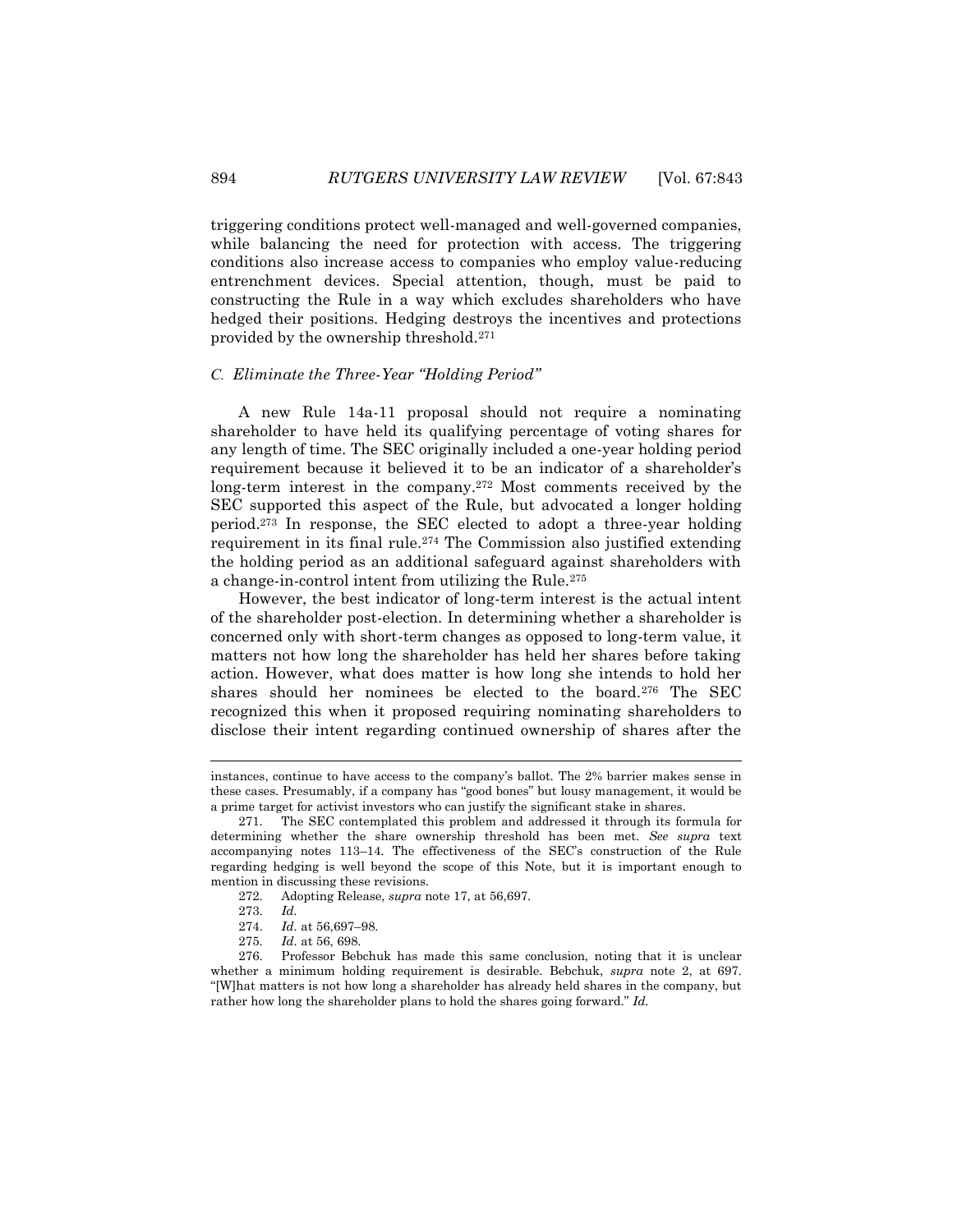election through an amended Schedule 14N.<sup>277</sup> Nominating shareholders would then be liable for false and misleading statements through an amended Rule  $14a-9$ ,  $278$  creating the necessary safeguard against shorttermism without the need for a holding requirement.

Besides being an inferior indicator of long-term intent, a holding requirement would likely discourage many of the investors most willing to use Rule 14a-11 to profit from future gains in a company's performance.<sup>279</sup> Activist investors seek out underperforming companies where a management shake-up may yield shareholder gains. A holding requirement discourages these investors from using the Rule to run "short-slate" contests by decreasing their potential profits and increasing the risk of their investment. It is logical that an activist investor would rather invest in a potential target it could influence immediately rather than tie up its capital for one to three years in a company whose shortterm prospects are uncertain.<sup>280</sup>

Additionally, there are other ways of providing greater safeguards against short-termism which would not discourage the type of nominating shareholders beneficial to a company's long-term improvement. For example, nominating shareholders using the rule could be subject to an economic penalty for selling shares too quickly after an election.<sup>281</sup> Substantially reducing or eliminating a shareholder's ability

<sup>277.</sup> Adopting Release, *supra* note 17, at 56,699.

<sup>278.</sup> *Id.* at 56,738–39. The specific language of the amendment to Rule 14a-9 would have expressly mentioned false or misleading statements which a nominating shareholder caused to be included in a registrant's proxy materials, including in a notice on Schedule 14N. 17 C.F.R. § 240.14a-9(c) (proposed).

<sup>279.</sup> *See* Professor Fisch's comments, *supra* Part III.B and accompanying notes.

<sup>280.</sup> A holding period is also problematic for other institutional investors, such as hedge funds. Hedge funds, due to their scrupulous attention to internal rates of return, are unlikely to invest significant capital for several years while suffering minimal or even negative returns. *See* Marcel Kahan & Edward Rock, *The Insignificance of Proxy Access*, 97 VA. L. REV. 1347, 1376 (2011) (discussing why proxy access, as proposed by the SEC, would have likely been ineffectual).

If a hedge fund buys a \$100 million stake and, within one year, changes things enough to increase the share price by 20%, it has a gross annual return of 20%. If, to take advantage of the costs savings of proxy access, the hedge fund holds the position for three years, earns a "normal" return of 5% in the first three years and then gets the same outcome with a 20% return in the fourth, the gross annual return goes from 20% per year to 8.6% per year.

*Id.*

<sup>281.</sup> Faculty members of Harvard Business and Harvard Law School proposed the idea of an economic penalty, similar to the short-swing profit rules in § 16 of the Securities Exchange Act of 1934. Letter from Ten Harvard Professors, *supra* note 246, at 2.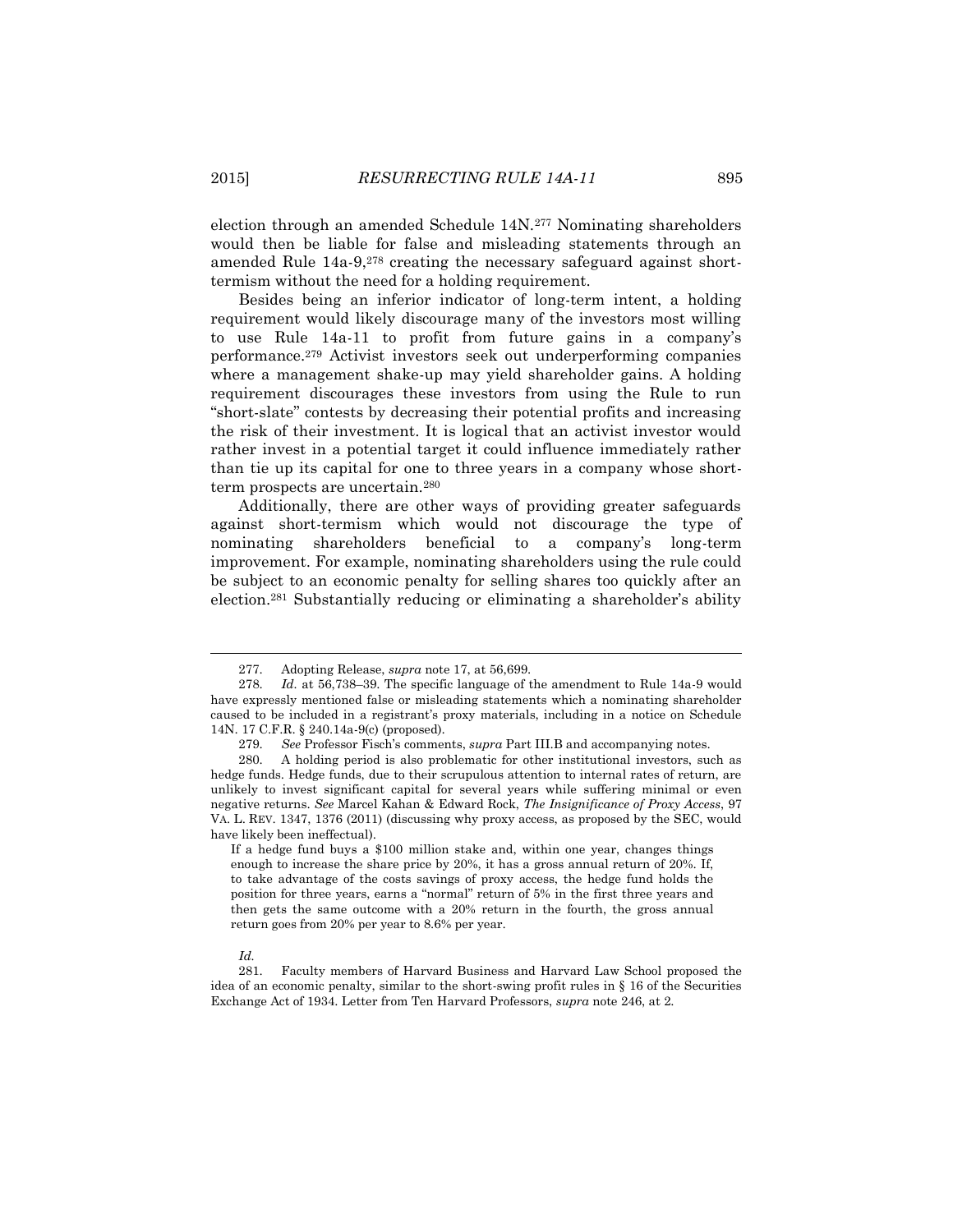to realize short-term gains from a proxy contest would go a great deal further in preventing short-termism than any holding requirement.

Eliminating the holding period requirement and potentially adopting other provisions to combat short-termism satisfies two of the framework's criteria. It works in tandem with the threshold requirements by discouraging "bad" dissident shareholders and encourages "good" dissident shareholders by making the Rule more attractive to sophisticated investors with sufficient capital to properly conduct proxy solicitation. It also balances the need for protection and access by eliminating one of the biggest barriers to the original Rule's practicability.

## *D. Make Compliance with a Company's More Stringent Director Independence Standards a Requirement for Shareholder Nominee Eligibility*

In addition to requiring that a shareholder nominee meet the objective criteria<sup>282</sup> for independence of the national securities exchange rules applicable to the company, the nominee should also be required to meet the objective independence standards set forth by the company's governing documents. Under the Rule as proposed by the SEC, a nominating shareholder would only need to disclose whether, to the best of its knowledge, the nominee meets the company's director qualifications standards.<sup>283</sup> The Commission's sole justification was that, under state law, "shareholders generally are free to nominate and elect any person to the board of directors, regardless of whether the candidate satisfies a company's qualification requirement at the time of nomination and election."<sup>284</sup> While it is admirable to attempt to respect state law regarding director nominations, the need to do so is unclear and undermines one of the most important justifications for the Rule: improving corporate governance.

The Rule was designed to coexist with existing state and federal law regulating director elections by offering an *alternative* to a traditional proxy contest.<sup>285</sup> As an alternative to the status quo, it is justifiable to

<sup>282.</sup> *See supra* note 120 and accompanying text.

<sup>283.</sup> Adopting Release, *supra* note 17, at 56,703–05.

<sup>284.</sup> *Id.* at 56,704 (citing Triplex Shoe Co. v. Rice & Hutchins, Inc., 152 A. 342, 375 (Del. 1930) and 1–13 DAVID A. DREXLER ET AL., DELAWARE CORPORATION LAW AND PRACTICE § 13.01 n.42 (2009)).

<sup>285.</sup> *Id.* at 56,680–81. "It is important to note that while Rule 14a-11 facilitates the existing rights of shareholders  $\dots$  [,] it is not the exclusive way by which a candidate may be put to a shareholder vote." *Id.* at 56, 680.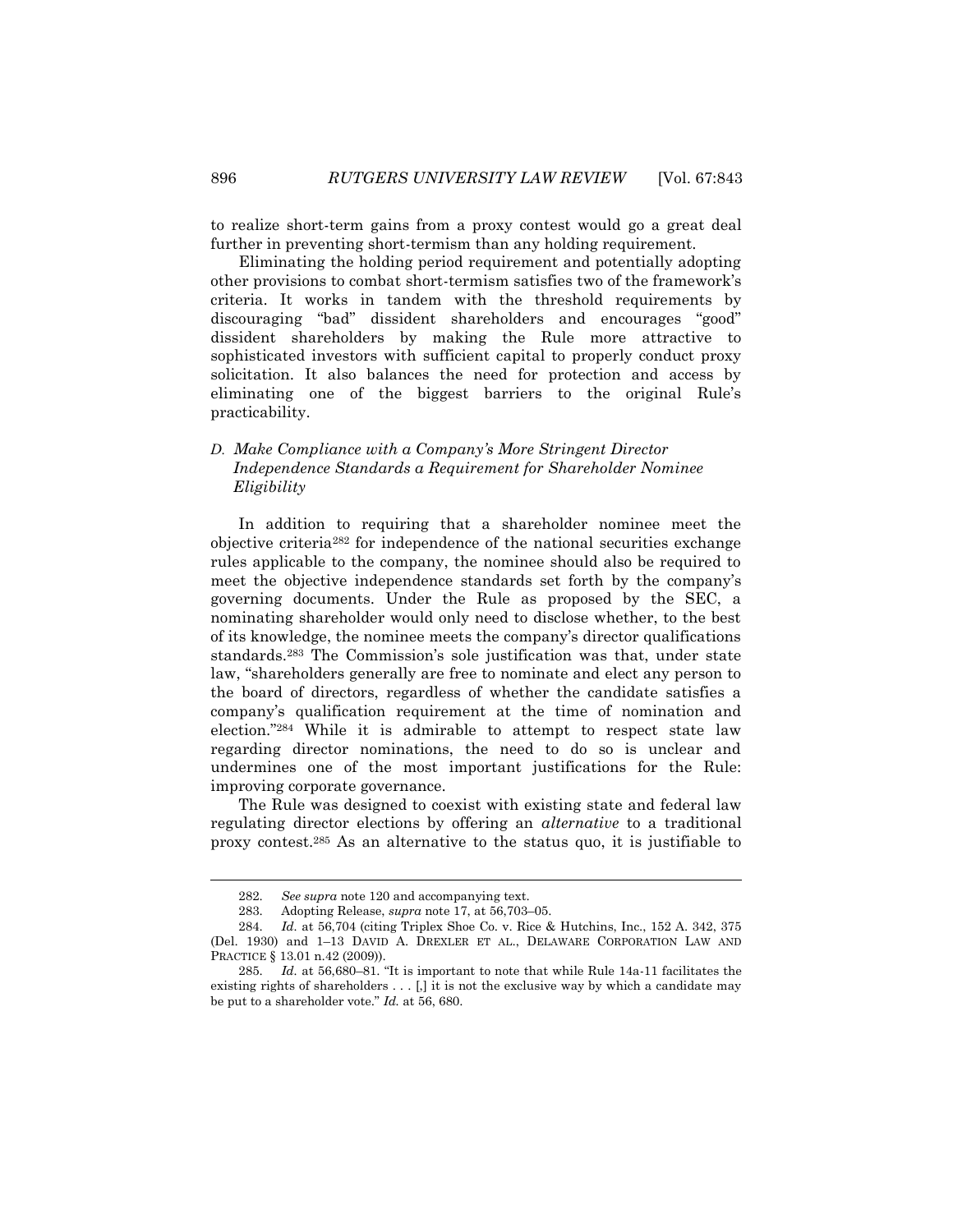impose requirements above and beyond what shareholders would currently face using the traditional proxy process. To be sure, the Rule would not serve as an alternative *without* differing requirements and standards. Furthermore, the primary justification for the Rule as a whole is to facilitate a shareholder's right to control, monitor, and discipline a company's board through the board nomination process in an effort to *improve* corporate governance and performance. To allow a nominating shareholder to abrogate a company's attempt to improve its governance by strengthening its director independence standards is illogical and counterproductive.

This proposed revision to the Rule satisfies one of the framework's criteria. It helps protect well-governed companies by preventing shareholders from disrupting a company's attempt to strengthen its governance standards.

### *E. Make Confidential Voting the Default*

In order to further facilitate and give increased proxy access its full intended effect, a new Rule should strike SEC Rule 30b1-4 and make confidential voting the default for all companies within the SEC's purview. Rule 30b1-4 requires that all management investment companies publicly disclose its proxy voting record.<sup>286</sup> Surprisingly, the issue of confidential voting was not raised by the SEC or any of the comment letters responding to the proposed Rule.

Many institutional investors have business arrangements with the companies they invest in, such as managing employee retirement accounts or providing financial services to the company.<sup>287</sup> Therefore, these institutional investors have a powerful interest in remaining loyal to management despite recognizing that a change in the board would benefit shareholder value.<sup>288</sup> These conflicting interests, combined with the effects of Rule 30b1-4 and the fact that most companies do not have

<sup>286.</sup> 17 C.F.R. § 270.30b1-4 (2013); Disclosure of Proxy Voting Policies and Proxy Voting Records by Registered Management Investment Companies, Securities Act Release No. 8188, Exchange Act Release No. 47, 304, 68 Fed. Reg. 6564 (Feb. 7, 2003).

<sup>287.</sup> *See* Bebchuk, *supra* note 2, at 704.

<sup>288.</sup> Although this proposition is accepted by many scholars, there is at least one study which found evidence to the contrary. In her study titled *Does Confidential Proxy Voting Matter?*, Professor Roberta Romano found no evidence that confidential voting affected the voting behavior of institutional investors with conflicting interests. Romano, *supra* note 245, at 506. However, the study only looked at voting behavior regarding shareholder proposals, not proxy contests. It therefore has limited applicability in this context.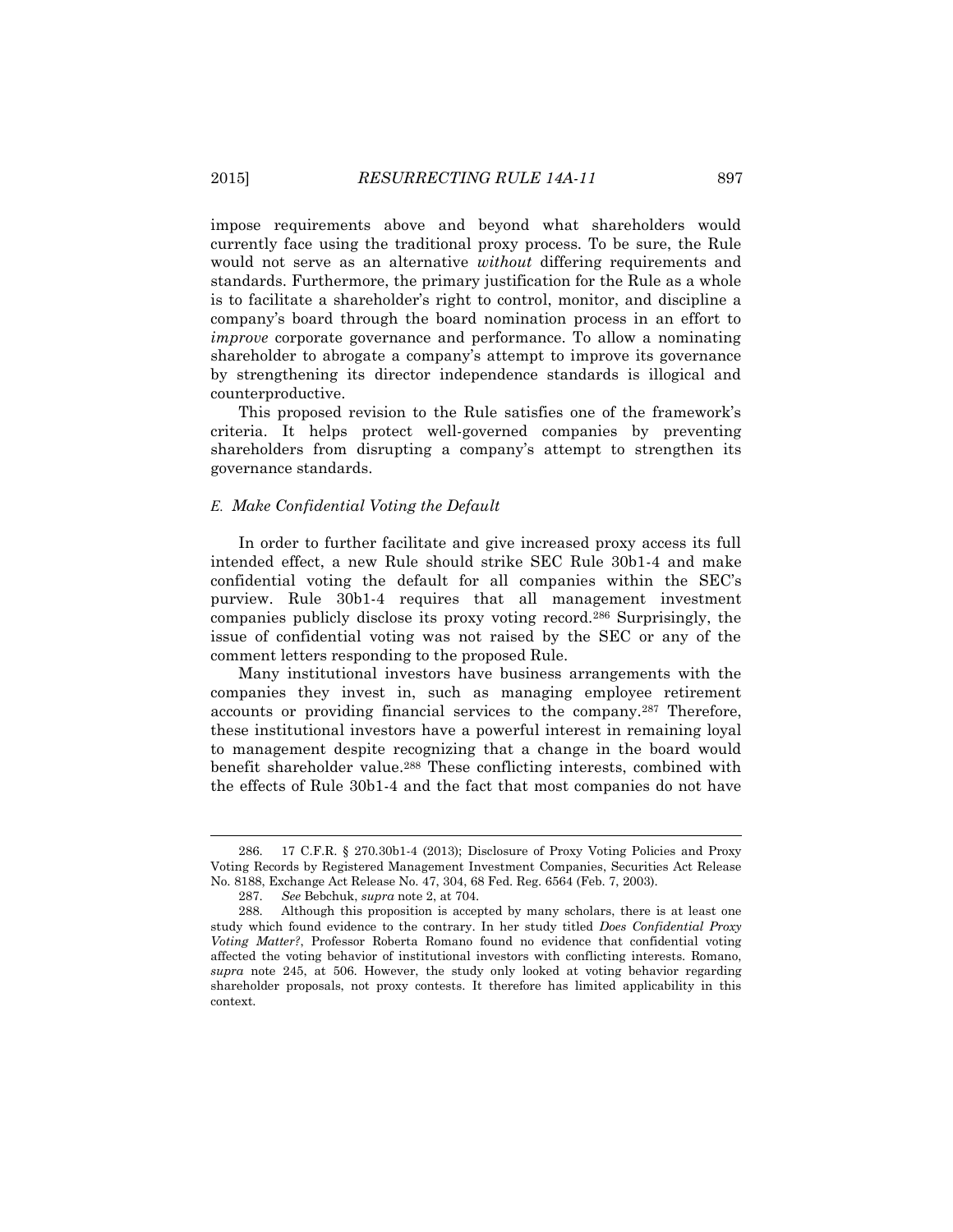confidential voting,<sup>289</sup> create a serious impediment to the success of a nominating shareholder's use of the Rule. While confidentiality would not protect the nominating shareholder for obvious reasons, it may significantly impact the nominating shareholder's ability to garner sufficient support to win a contested election and therefore her choice to use the Rule at all. Empirical evidence also supports the conclusion that institutional investors are influenced by such conflicts of interest.<sup>290</sup>

In the very least, setting confidentiality as the default would likely have no adverse impact on companies.<sup>291</sup> The costs of a confidential voting system is neither expensive nor difficult to administer.<sup>292</sup> Proposals for confidential voting also enjoy widespread shareholder support.<sup>293</sup> Therefore, confidentiality will either provide meaningful force to a new Rule 14a-11, or, at worst, appease shareholders at minimal cost. This proposed revision would satisfy one of the framework's criteria. Confidential voting accounts for the potential conflicts of interest institutional investors may face when voting their proxies.<sup>294</sup>

#### *F. Amend Rule 14a-8(i)(12)*

Any new Rule 14a-11 should further amend Rule 14a-8 to allow for more frequent resubmission of shareholder proposals relating to the nomination and election of directors. Rule 14a-8, as it stands, limits the resubmission of an unsuccessful attempt to amend bylaws governing director nomination and election to once every five years if it received less than 3% of votes cast, twice if it received less than 6%, and three times if it received less than 10%.<sup>295</sup> In order to better facilitate the use of a new Rule, this 14a-8 should be amended to allow resubmission of such

<sup>289.</sup> *See* Bebchuk, *supra* note 2, at 704 n.49.

<sup>290.</sup> *Id.* at 704.

<sup>291.</sup> Professor Romano found that most firms in her sample adopted confidential voting without a shareholder vote, and of the firms that did put the issue to vote, all firms where the proposal received majority support were adopted. Romano, *supra* note 245, at 474–75. This indicates that firms are willing to adopt confidential voting, or at least see no significant disadvantage in adopting it.

<sup>292.</sup> SUBODH MISHRA, RISKMETRICS GROUP, 2008 BACKGROUND REPORT: CONFIDENTIAL AND CUMULATIVE VOTING 8 (2008).

<sup>293.</sup> *Id.* at 4 tb.l.1.

<sup>294.</sup> It may also partially address the potential concern raised *supra* note 245 and accompanying text, regarding unwanted disclosure of institutional investor proxy voting information. Although it does not address unwanted disclosure through bribery, *see supra* note 245, it does help to prevent companies from inferring how an investor voted in an election from its voting behavior in other contests.

<sup>295.</sup> 17 C.F.R. 240.14a-8(i)(12).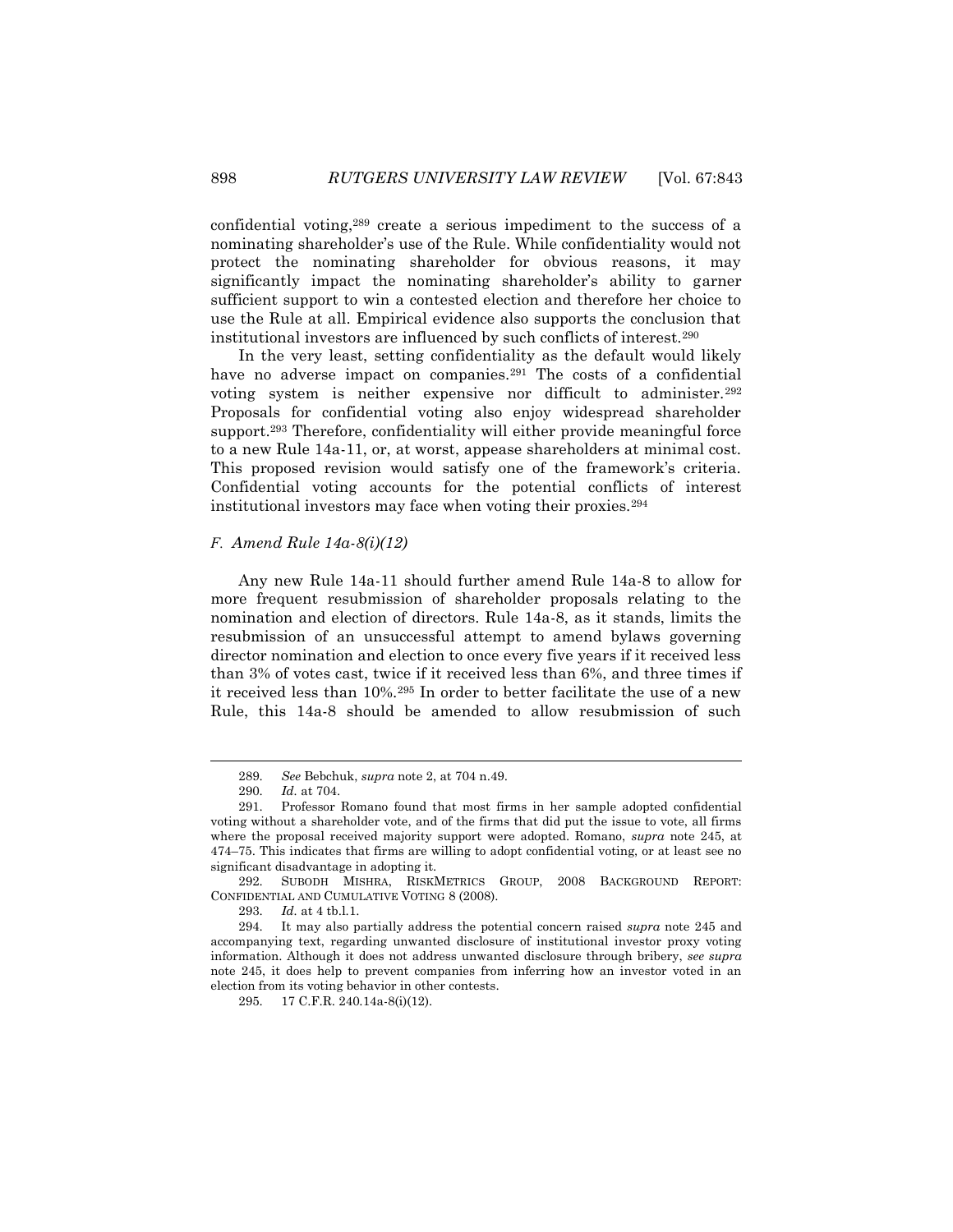proposals every three years if they receive less than 3% of votes cast, with no restriction if they receive more than 3%.<sup>296</sup>

Rule 14a-8 obligates companies to include certain shareholder proposals on its proxy statement.<sup>297</sup> Subsection (i)(12) limits the frequency with which shareholder proposals that are unsuccessful may be resubmitted under the rule.<sup>298</sup> A shareholder must have continuously held at least \$2,000 or 1% of a company's securities entitled to be voted for at least one year by the date the shareholder submits its proposal.<sup>299</sup> A company may exclude proposals from its proxy materials if they fail certain requirements or fall within certain categories.<sup>300</sup>

In the past, Rule 14a-8 was interpreted by the judiciary to allow a company to exclude from its proxy materials any shareholder proposal which dealt with director elections.<sup>301</sup> In 2006, the Second Circuit reversed this interpretation.<sup>302</sup> In response, the SEC amended the rule in 2007 to explicitly exclude proposals that relate to procedures for nomination or election of directors.<sup>303</sup> In 2010, the SEC again amended the rule. This time it removed the exclusion, allowing such proposals to proceed under the rule.<sup>304</sup> Many of the comments to Rule 14a-11 suggested that this amendment alone was sufficient to adequately

301. 1 CORPORATE GOVERNANCE: LAW & PRACTICE ch. 3, § 3.05(4)(b)(iii) (Amy L. Goodman and Steven M. Haas eds., Matthew Bender & Co. 2013) [hereinafter CORPORATE GOVERNANCE].

302. *Id.*; *see also* Am. Fed'n of State, Cnty. & Mun. Emp v. Am. Int'l Group, Inc., 462 F.3d 121 (2d Cir. 2006).

303. CORPORATE GOVERNANCE, *supra* note 301.

304. *Id.* This amendment was part of Rule 14a-11. *See* Adopting Release, *supra* note 17, at 56,730. The amendment was not reversed with the rest of the rule and continues to persist.

<sup>296.</sup> This proposed amendment would *only* apply to proposals which seek to amend bylaws in regards to director nominations and elections.

<sup>297.</sup> *See* 17 C.F.R. 240.14a8.

<sup>298.</sup> Shareholder proposals which are substantially the same as prior proposals included in the company's proxy materials within the preceding five years may be excluded if they received only a small number of votes in favor. *See* 17 C.F.R.240.14a-8(i)(12).

<sup>299.</sup> *See* 17 C.F.R. 240.14a-8(b).

<sup>300.</sup> *See* 17 C.F.R. 240.14a-8(i). A company may exclude from its proxy materials any proposal which, among other reasons: (1) violates law; (2) violates proxy rules; (3) relates to a personal grievance or special personal interest; (4) relates to operations which account for less than 5% of the company's total assets; (5) the company lacks the power or authority to implement the proposal; (6) the proposal deals with the company's ordinary business operations; (7) the proposal nominates, disqualifies, removes, or questions a director or director nominee; (8) the proposal affects an outcome of an upcoming election of directors; (9) the proposal directly conflicts with a company proposal to be submitted at the same shareholder meeting; or (10) the company has already substantially implemented the proposal or the proposal is duplicative. *Id*.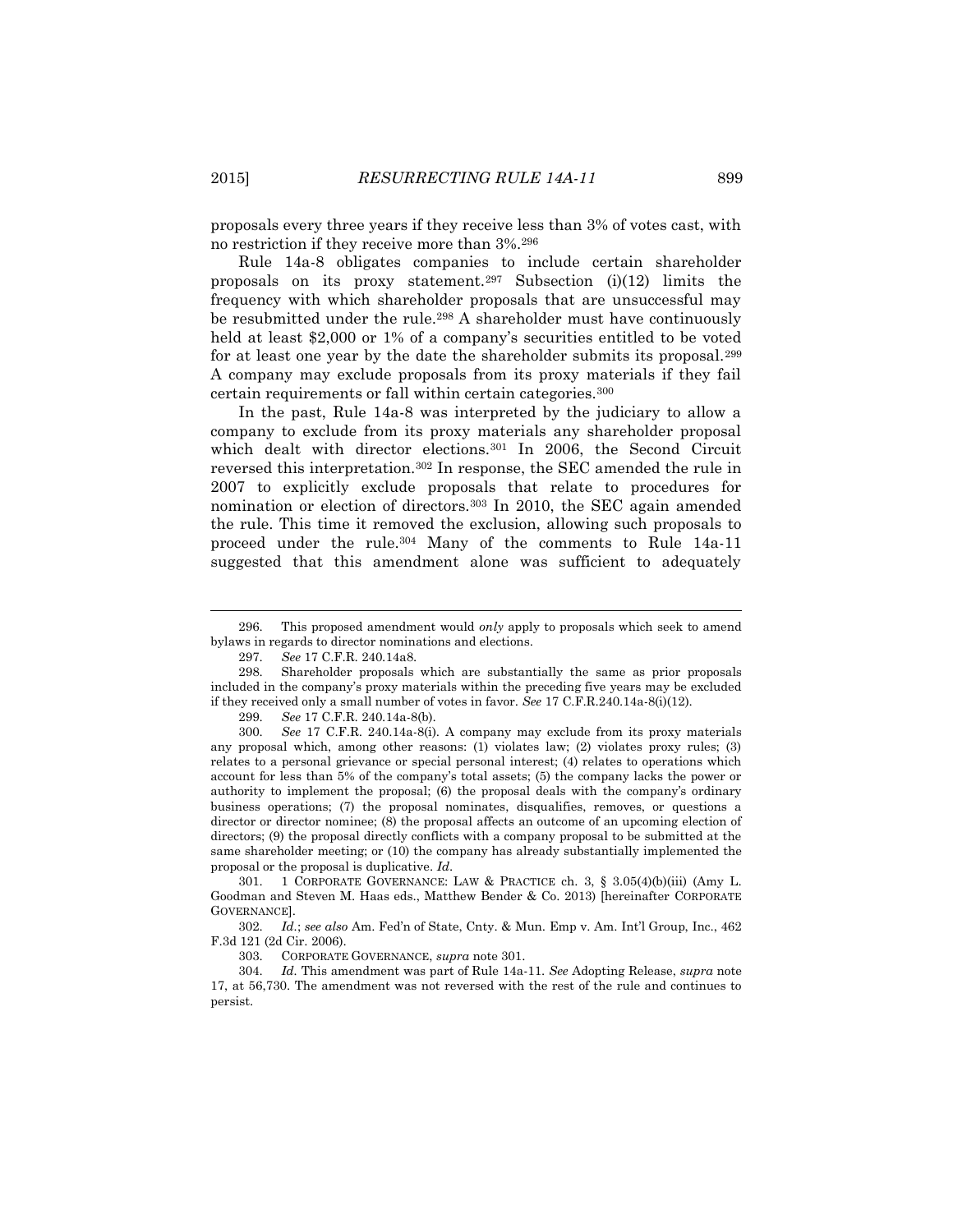improve shareholder proxy access and advocated abandoning the rest of the Rule.<sup>305</sup>

The amendment alone, while being a positive first step, is insufficient in bringing about the sort of board accountability the SEC and others envisioned. First, it is logical to assume that any company with an entrenched board of directors would fight vigorously against any shareholder proposal that would make it easier to oust them.<sup>306</sup> Therefore, a shareholder who seeks to effect positive change in the board through Rule 14a-8 would need to fight two battles: one to enact favorable nomination and election procedures, and a second to actually have its nominee elected. In essence, the shareholder is no better off than she would have been without the rule, and resorting to a traditional proxy contest would be the more logical approach.

Second, it is unclear how effective shareholder proposals to amend a company's bylaws would be. Rule 14a-8 does not allow proposals which violate state law<sup>307</sup> and not all states allow binding shareholder proposals. In these states, such proposals would merely be advisory in nature; the company would not be obligated to adopt the measure even with overwhelming shareholder support. Also, some states—including Delaware—allow boards of directors to unilaterally amend or repeal bylaws.<sup>308</sup> Therefore, even if a binding shareholder proposal is lawful and succeeds, the company may be able to unilaterally repeal it.

Considering these two points, the argument that Rule 14a-8 as it exists today is sufficient without a new Rule 14a-11 is unpersuasive. It is only through the interaction between the two rules that meaningful change is possible. With both in place, a shareholder could submit a proposal to amend bylaws under Rule 14a-8, while using leverage gained by the threat of a 14a-11 nomination to prompt a board to take positive action. Where the proposal is binding, it may induce the board to put up less of a fight. Where the proposal is nonbinding, it may make the board more responsive if the proposal receives majority support. The interaction between the rules would also benefit the shareholder who intends to nominate directors through Rule 14a-11. By putting forth a shareholder proposal which receives at least 40% approval from shareholders, it can force a triggering condition, making the nomination of new directors easier. This proposed revision satisfies three of the framework's criteria.

 $\overline{a}$ 

<sup>305.</sup> *See supra* note 173.

<sup>306.</sup> This was the basis for concern over the cost of the Rule. However, the Business Roundtable, and Buckberg and Macey couched the issue as a matter of fiduciary duty rather than entrenchment. *See* BUCKBERG & MACEY, *supra* note 132, at 8.

<sup>307.</sup> 17 C.F.R. 240.14a-8(i)(2).

<sup>308.</sup> *See, e.g.*, DEL. CODE ANN. tit. 8, § 109(a) (2013).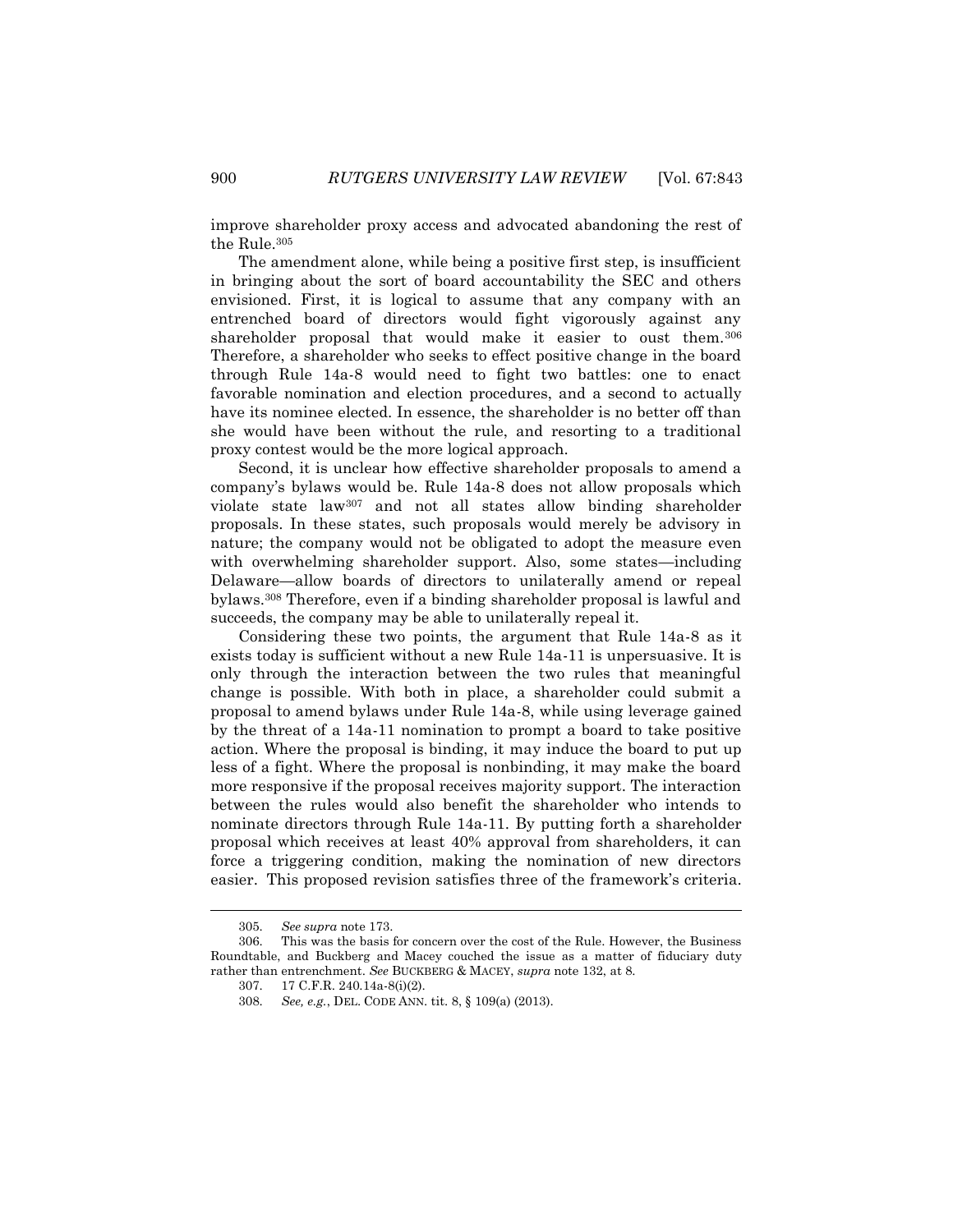It balances the need for protection and access by protecting companies who are responsive to shareholders while increasing access to those that are not.

### VI. COST-BENEFIT ANALYSIS AND SURVIVING JUDICIAL SCRUTINY

Whether or not a revised Rule 14a-11 would survive the intense standard of scrutiny the D.C. Circuit has imposed upon the SEC<sup>309</sup> is beyond the scope of this Note. However, some attention to how these proposed revisions could positively affect the SEC's cost-benefit analysis is worth discussing. It is important to recall that the available empirical data regarding the economic effects of increased shareholder involvement supports three important conclusions. First, proxy contests involving short-slate nominations which result in "hybrid" boards have a positive impact on firm value in the aggregate.<sup>310</sup> Second, increased shareholder involvement has a disciplinary effect on all companies, regardless of whether any specific company is being targeted by a potential proxy contest.<sup>311</sup> As the threat of a proxy contest increases, boards attempt to make changes in order to appease shareholders to prevent the contest from materializing. Finally, third, proxy contests are likely to significantly benefit poorly performing firms while potentially harming well-managed firms.<sup>312</sup> It should also be reiterated that the purpose of the revised Rule 14a-11 is to improve corporate governance and firm performance, rather than "facilitate the effective exercise of shareholders' traditional state law rights to nominate and elect directors" merely for the sake of increasing the number of proxy contests. It is against this backdrop that the revisions proposed in this Note would not only improve governance, but also facilitate the SEC in formulating a more convincing cost-benefit analysis.

With the addition of a tiered ownership threshold activated by triggering conditions, the revised Rule would target companies which exhibit governance or performance problems.<sup>313</sup> This would allow the SEC to better utilize existing empirical data to estimate the Rule's impact by focusing on the improvement poorly managed companies experience from proxy contests. It would also allow the SEC to provide an estimate of the potential increase in the number of proxy contests the

<sup>309.</sup> *See supra* notes 92–94 and accompanying text.

<sup>310.</sup> *Supra* note 147 and accompanying text.

<sup>311.</sup> *Supra* Part IV.B.

<sup>312.</sup> *Supra* notes 240–241 and accompanying text.

<sup>313.</sup> *Supra* Part V.B.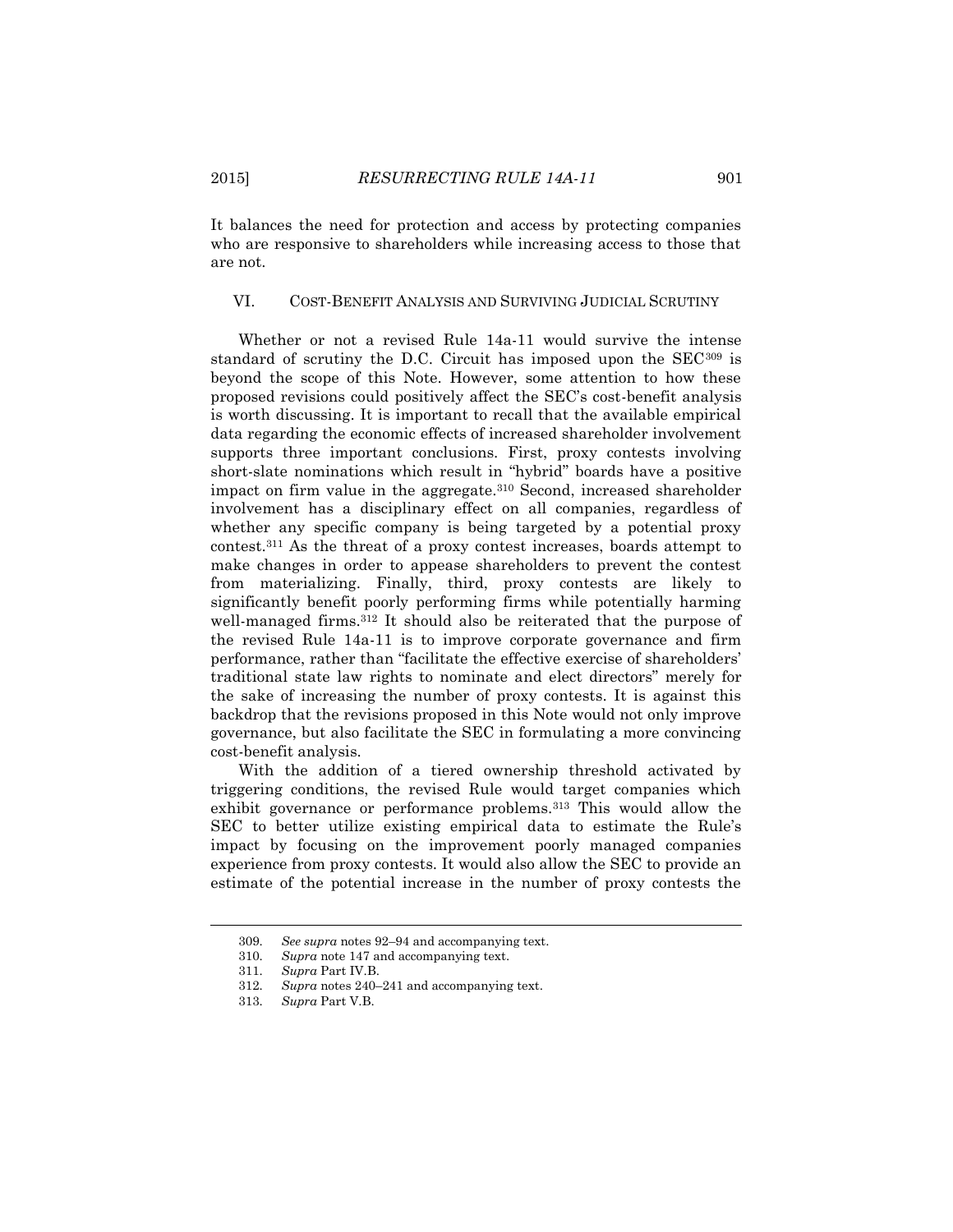Rule would produce.<sup>314</sup> Rather than attempting the impossible task of estimating the probable increase in proxy contests across *all* companies, the SEC would be able to focus on the smaller dataset of firms which utilize entrenchment devices, have been targeted by shareholder proposals, or employ directors who receive significant withhold votes.<sup>315</sup>

The SEC could also be more aggressive in its advocacy for the Rule. Rather than shroud its interpretation of available data in ambiguity to avoid criticism that a 3% ownership threshold makes the Rule ineffective, it could embrace it. The tiered ownership threshold protects well-run companies from potentially value-reducing contests, while exposing companies with demonstrated issues to potential value-maximizing contests. In other words, the SEC could use concerns over the Rule as originally adopted to its advantage. Without these revisions, the SEC is stuck performing the difficult dance of showing how the Rule increases the number of proxy contests as to provide a net-benefit on the one hand, but does not increase the costs of frivolous contests on the other.

Finally, the presence of a "fail-safe" opt-out mechanism would drastically reduce any potential unforeseen costs and effects. Because companies and their shareholders are more likely to react faster than regulators, the presence of a fail-safe mitigates the potential—though unlikely—scenario where it all goes wrong. It also opens the door for a more efficient proxy rule through private ordering if a strong enough case can be made to overcome the 80% supermajority-voting requirement.

In sum, the revisions proposed in this Note would allow the SEC to provide more concrete evidence and support for its position by reducing its effects on all companies in the aggregate while increasing its effects on a targeted few.

*Id.*

<sup>314</sup>. The D.C. Circuit found the absence of this data particularly troubling. *See* Business Roundtable v. SEC, 647 F.3d 1144, 1153 (D.C. Cir. 2011). In weighing the rule's costs and benefits, however, the Commission arbitrarily ignored the effect of the final rule upon the total number of election contests. That is, the Adopting Release does not address whether and to what extent Rule 14a-11 will take the place of traditional proxy contests. Without this crucial datum, the Commission has no way of knowing whether the rule will facilitate enough election contests to be of net benefit.

<sup>315.</sup> These companies are already more likely targets of traditional proxy contests, albeit an insufficient number of them. It stands to reason that predicting whether these firms would experience an increase in contests would be far more practical than attempting to produce estimates for all publicly-traded firms as a whole. It may even be possible to provide institutional investors with the specific dataset of companies that would be subject to the 1% threshold and ask if the Rule would affect their decision to invest and wage a proxy battle.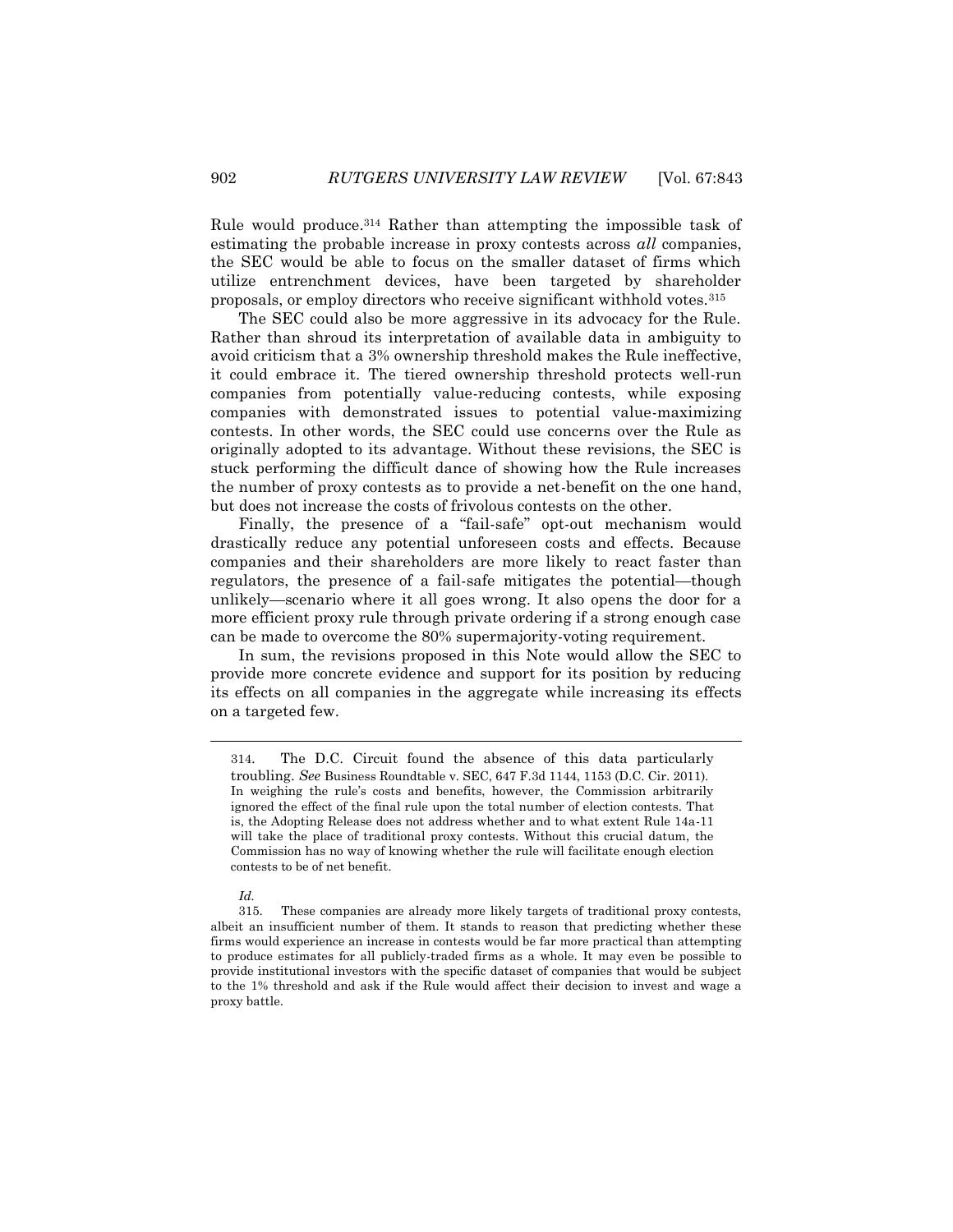#### VII. CONCLUSION

The agency problem is a very real issue of great importance. The Disney case with which this Note opened is not only an interesting example of managerial abuse, but illustrative of the deficiencies inherent in the current proxy system. Although Disney's shareholders were well aware of the shortcomings of the company's board, the vast majority of them were powerless to effect change. For almost a decade, Disney's shareholders were forced to vote for the same incumbent directors with no alternatives to choose from. Those same incumbents were also shielded from judicial intervention by the business judgment rule. This protection was warranted. The Disney directors, including the Chairman and CEO, did not violate the law. They were simply bad managers. Bad managers can only be effectively dealt with by private actors who monitor management and discipline them when necessary.

Shareholders are private actors in an ideal position to act as these monitors, as they are personally invested in the future of the companies they own. Shareholders' primary tool for monitoring and disciplining boards of directors is the market for corporate control. However, serious impediments exist within the current system which greatly reduce the shareholders' ability to utilize the market for control. These impediments are both economic and artifacts of law.

Fortunately, proxy contests show great promise for revitalizing the market for corporate control due to recent calls for reform after the 2008 financial crisis and the passage of Dodd-Frank. For the first time, corporate governance has been squarely placed within the ambit of federal regulation. Using this grant of authority and building upon a foundation of favorable state common law, the SEC implemented Rule 14a-11, opening the corporate proxy ballot to shareholders most likely to act in the best interests of all shareholders. The promise of effective shareholder monitoring of corporate management performance and the disciplinary effects that come with it seemed to have finally arrived. But the Rule was not without its flaws, and was ultimately invalidated by the D.C. Circuit. However, the will still exists within the SEC to try again.

Much has been learned since the Rule was vacated. The Rule as enacted deserved much of the criticism it received. That criticism will hopefully lead the SEC to draw upon the lessons learned should it attempt a proxy access rule again, and construct a Rule that clearly and unambiguously achieves the goal of improving corporate governance. These lessons include: (1) the need to have a clear purpose which coincides with the Rule's construction; (2) the ability to opt-out should be offered as a fail-safe mechanism against unforeseen costs and to allow some degree of private ordering; (3) the ownership threshold should